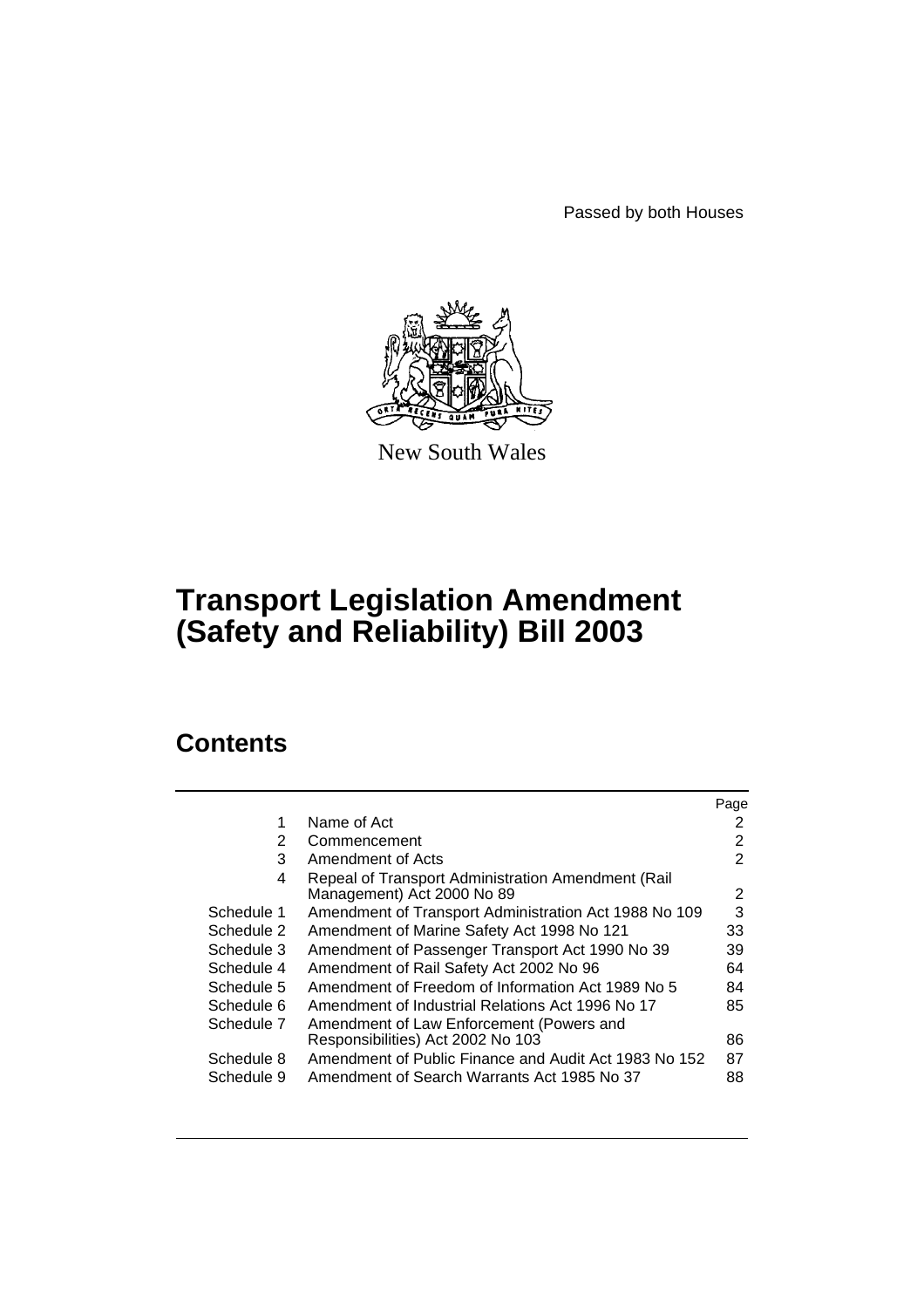*I certify that this PUBLIC BILL, which originated in the LEGISLATIVE COUNCIL, has finally passed the LEGISLATIVE COUNCIL and the LEGISLATIVE ASSEMBLY of NEW SOUTH WALES.*

*Legislative Council 2003* *Clerk of the Parliaments*



New South Wales

# **Transport Legislation Amendment (Safety and Reliability) Bill 2003**

Act No , 2003

An Act to amend the *Transport Administration Act 1988* to constitute the Independent Transport Safety and Reliability Regulator and to establish the Independent Transport Safety and Reliability Advisory Board, to amend other Acts with respect to their functions and to make other provision with respect to the safety and reliability of public transport services and the investigation of public transport accidents; and for other purposes.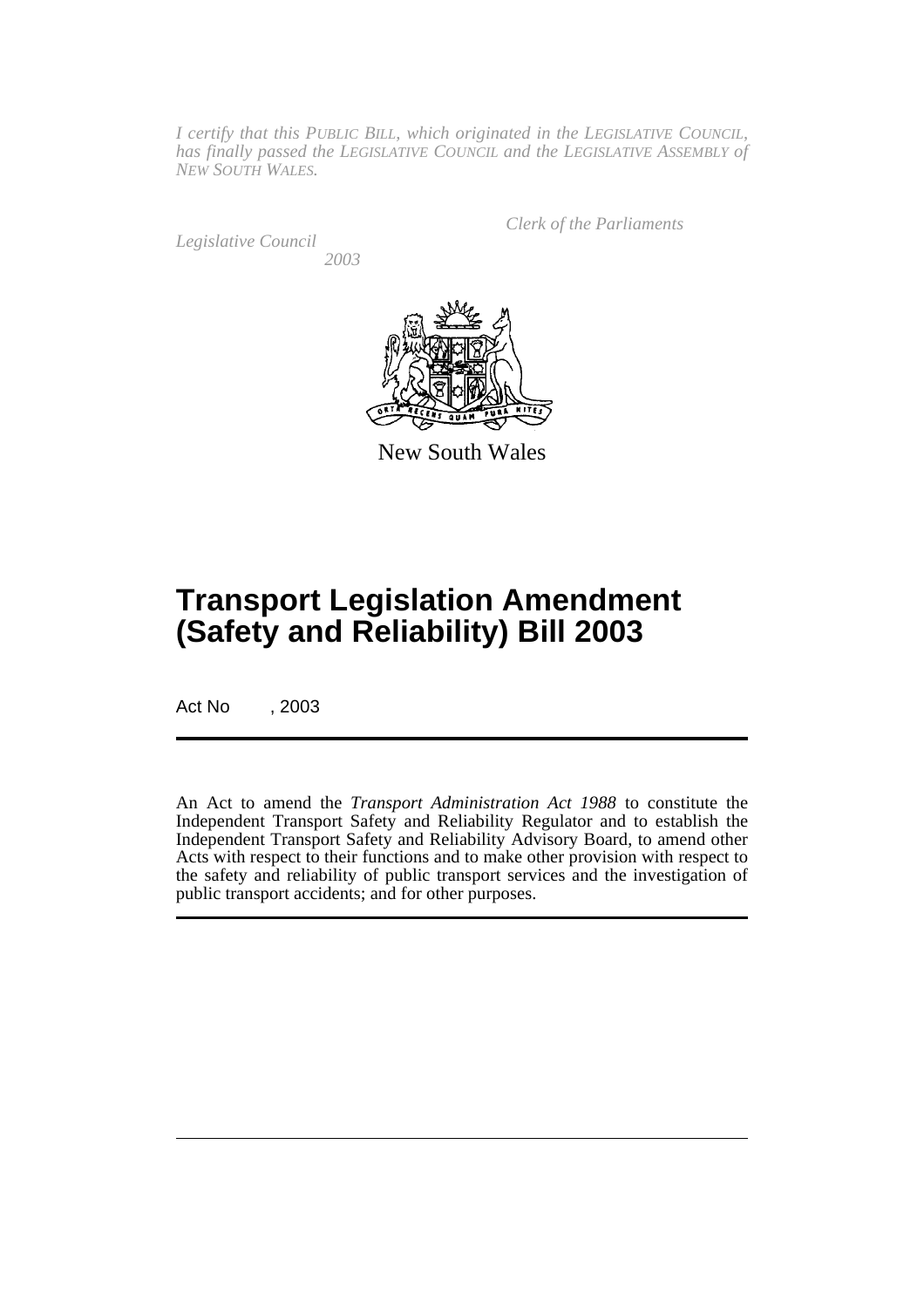#### **The Legislature of New South Wales enacts:**

# **1 Name of Act**

This Act is the *Transport Legislation Amendment (Safety and Reliability) Act 2003*.

# **2 Commencement**

- (1) This Act commences on a day or days to be appointed by proclamation, except as provided by subsection (2).
- (2) Schedules 3 [31] and 4 [116] commence on the date of assent.

# **3 Amendment of Acts**

The Acts specified in Schedules 1–9 are amended as set out in those Schedules.

#### **4 Repeal of Transport Administration Amendment (Rail Management) Act 2000 No 89**

The *Transport Administration Amendment (Rail Management) Act 2000* is repealed.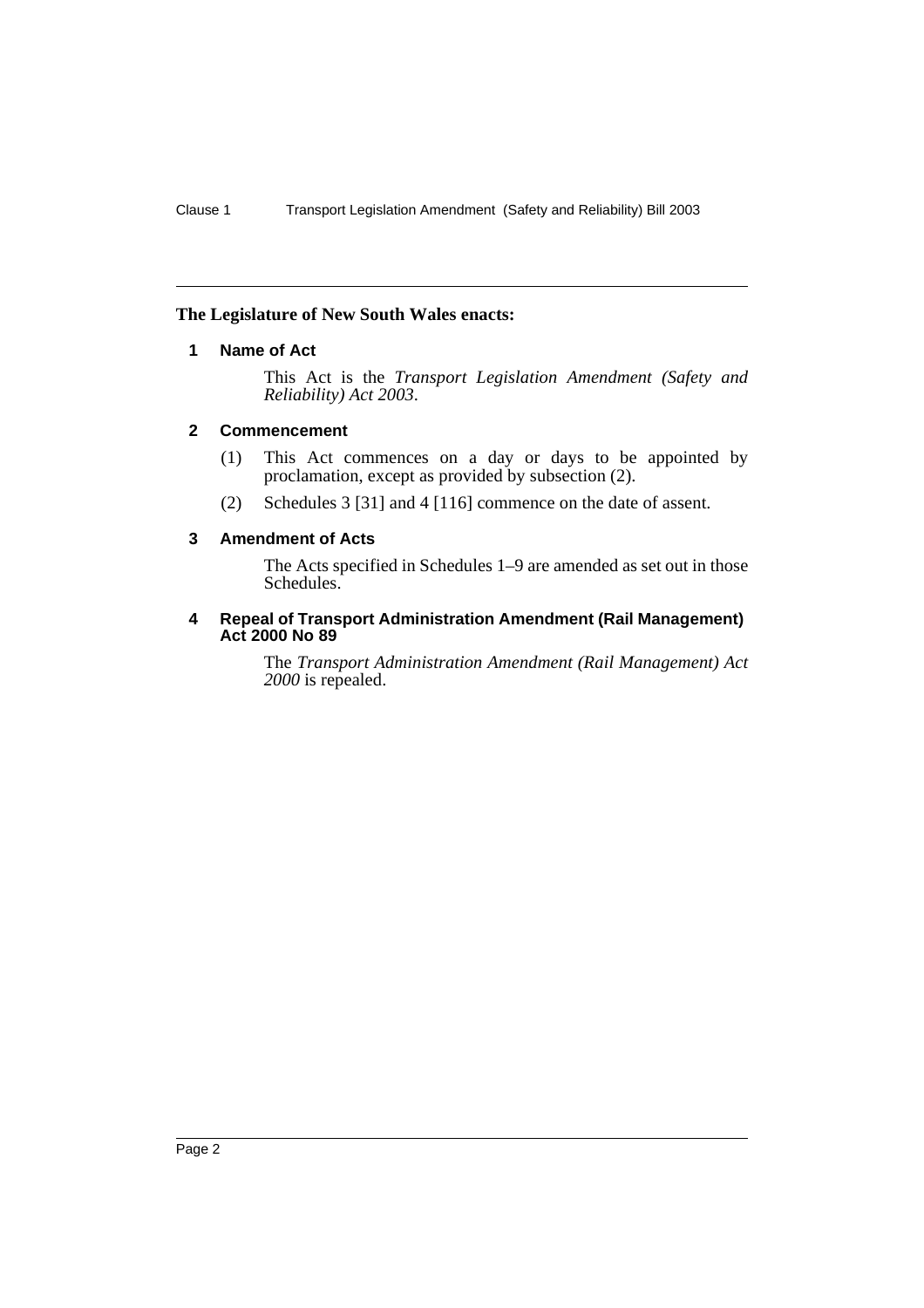Amendment of Transport Administration Act 1988 No 109 Schedule 1

# **Schedule 1 Amendment of Transport Administration Act 1988 No 109**

(Section 3)

# **[1] Long title**

Insert ", the Independent Transport Safety and Reliability Regulator" after "State Transit Authority".

## **[2] Long title**

Omit "Public Transport Authority and a".

## **[3] Sections 3, 40, 100 and 104D**

Omit "Department of Transport" wherever occurring in the definition of *Director-General* in section 3 (1), section 40 (3) (b), section 100 (3) and section 104D (3).

Insert instead "Ministry of Transport".

# **[4] Section 3 (1)**

Omit the definition of *Public Transport Authority*.

#### **[5] Section 3 (1)**

Insert in alphabetical order:

*Independent Transport Safety and Reliability Advisory Board* means the Independent Transport Safety and Reliability Advisory Board established under this Act.

*Independent Transport Safety and Reliability Regulator* means the Independent Transport Safety and Reliability Regulator constituted under this Act.

*Transport Advisory Group* means the Transport Advisory Group constituted under this Act.

#### **[6] Section 19R Chief executive officer**

Omit "*Public Sector Management Act 1988* (Part 8 included)" from section 19R (5).

Insert instead "*Public Sector Employment and Management Act 2002* (Chapter 5 included)".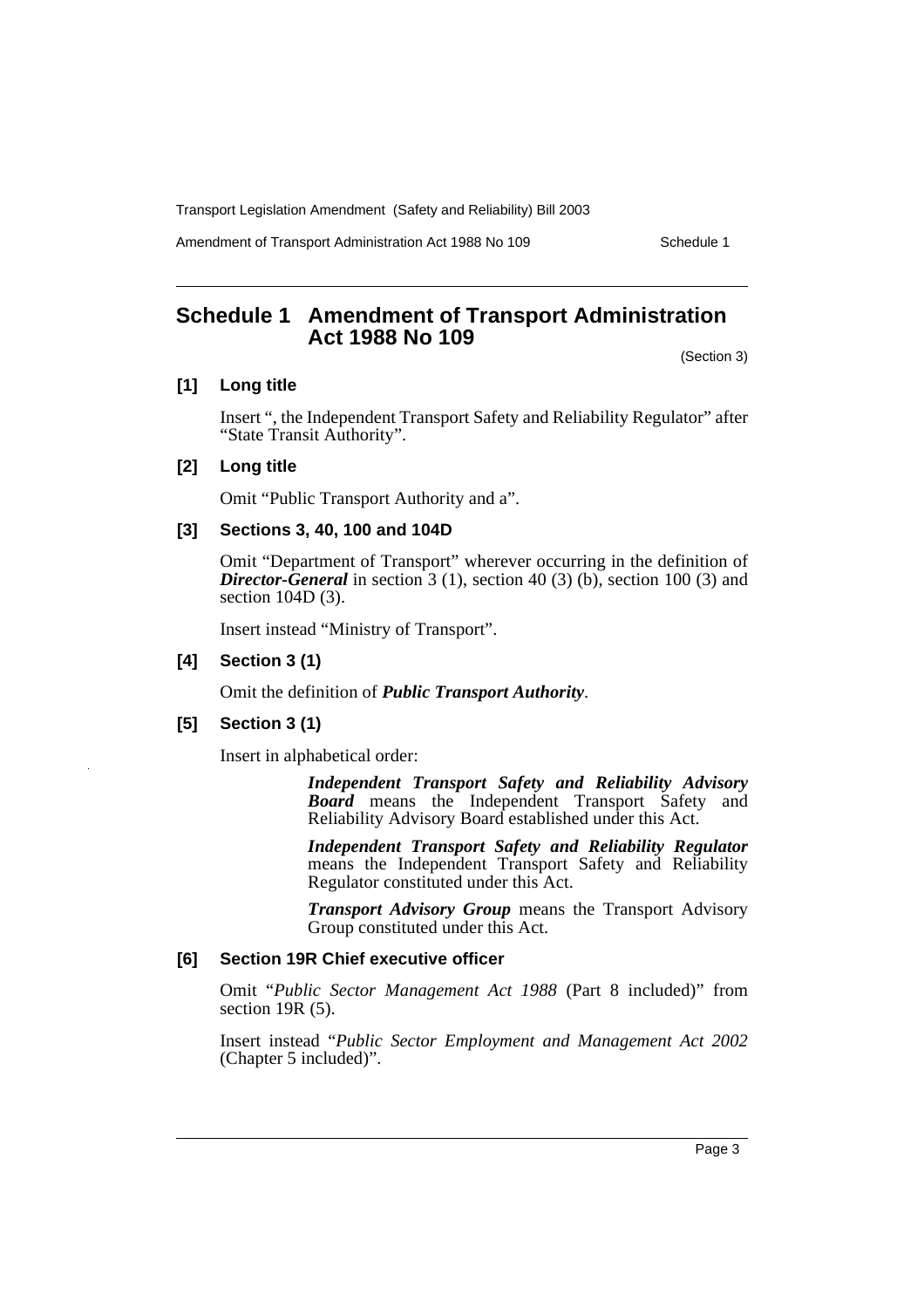Schedule 1 Amendment of Transport Administration Act 1988 No 109

# **[7] Part 4, heading**

Omit "**Department of Transport**".

Insert instead "**Ministry of Transport**".

**[8] Section 36 References to functions of Director-General**

Omit "or 37A".

**[9] Section 37A Functions relating to the licensing and regulation of railways** 

Omit the section.

# **[10] Part 4A**

Insert after Part 4:

# **Part 4A Independent Transport Safety and Reliability Regulator**

# **Division 1** Interpretation

#### **42A Definitions**

In this Part:

*Board* means the Independent Transport Safety and Reliability Advisory Board.

*bus* has the same meaning as it has in the *Passenger Transport Act 1990*.

*Chief Executive* means the Chief Executive of the ITSRR.

*Chief Investigator* means the Chief Investigator appointed under section 42S.

*ferry* has the same meaning as it has in the *Passenger Transport Act 1990*.

*funded transport service* means a transport service owned or operated by a statutory authority (including a State owned corporation) or any other transport service that receives a Government subsidy or other Government funding.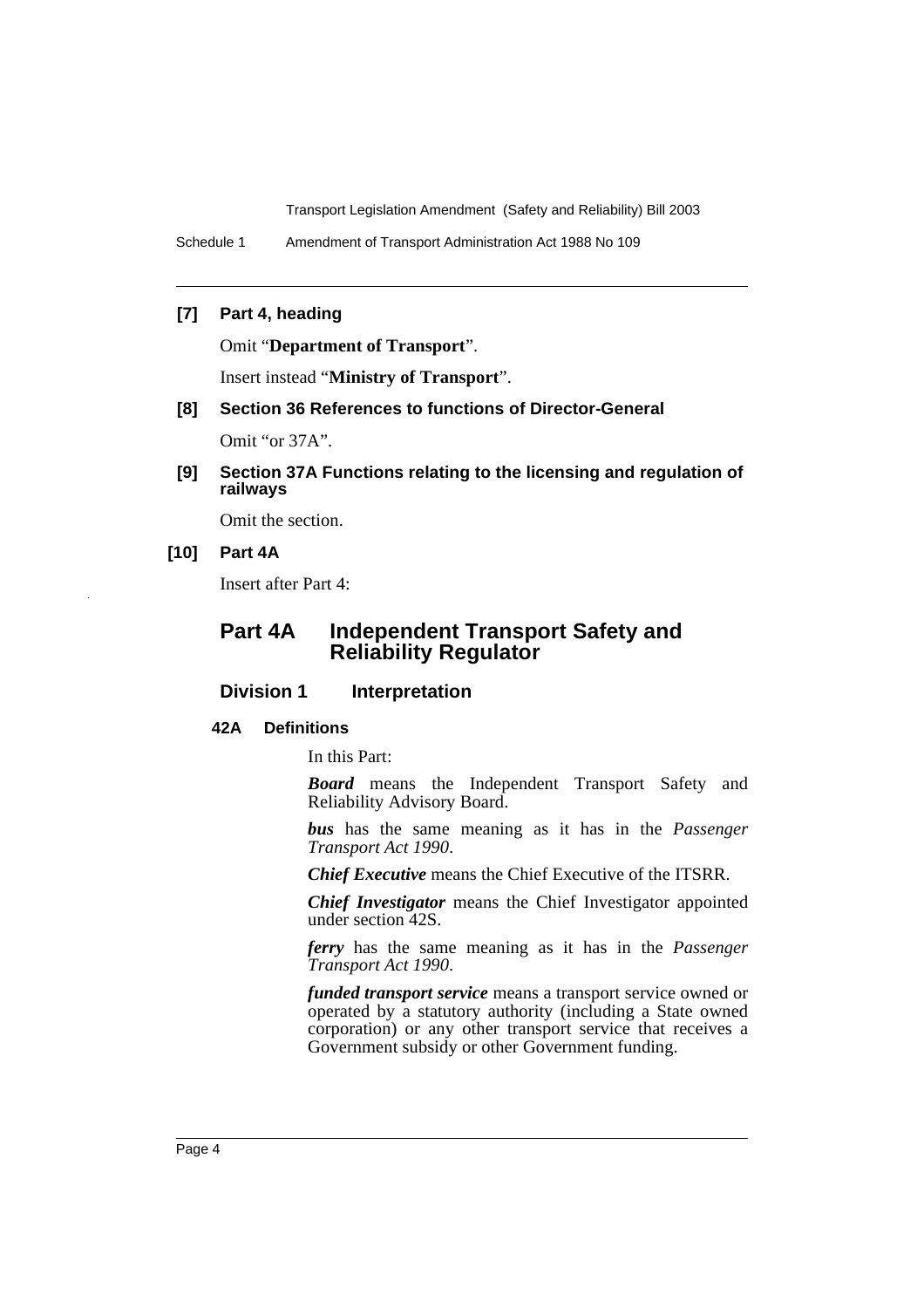Amendment of Transport Administration Act 1988 No 109 Schedule 1

*ITSRR* means the Independent Transport Safety and Reliability Regulator.

*rail safety inquiry* means an inquiry under section 67 of the *Rail Safety Act 2002*.

*reliability*, in relation to a transport service, means the quality, effectiveness and efficiency of the service, having regard to the following matters:

- (a) management and administration of infrastructure, assets, resources and liabilities,
- (b) fulfilment of obligations under contracts and arrangements relating to the provision of services, including timeliness and quality of services,
- (c) any other matters prescribed by the regulations.

#### *transport authority* means:

- (a) the State Rail Authority, or
- (b) the State Transit Authority, or
- (c) the Waterways Authority, or
- (d) the Rail Infrastructure Corporation, or
- (e) the Director-General, or
- (f) the Ministry of Transport, or
- (g) any other person or body prescribed as a transport authority by the regulations.

*transport safety inquiry* means a transport safety inquiry under section 46B of the *Passenger Transport Act 1990*.

#### *transport service* means:

- (a) a railway operation within the meaning of the *Rail Safety Act 2002*, or
- (b) a public passenger service, within the meaning of the *Passenger Transport Act 1990*, carried on by means of a bus or ferry, or
- (c) any other operation or service prescribed as a transport service by the regulations.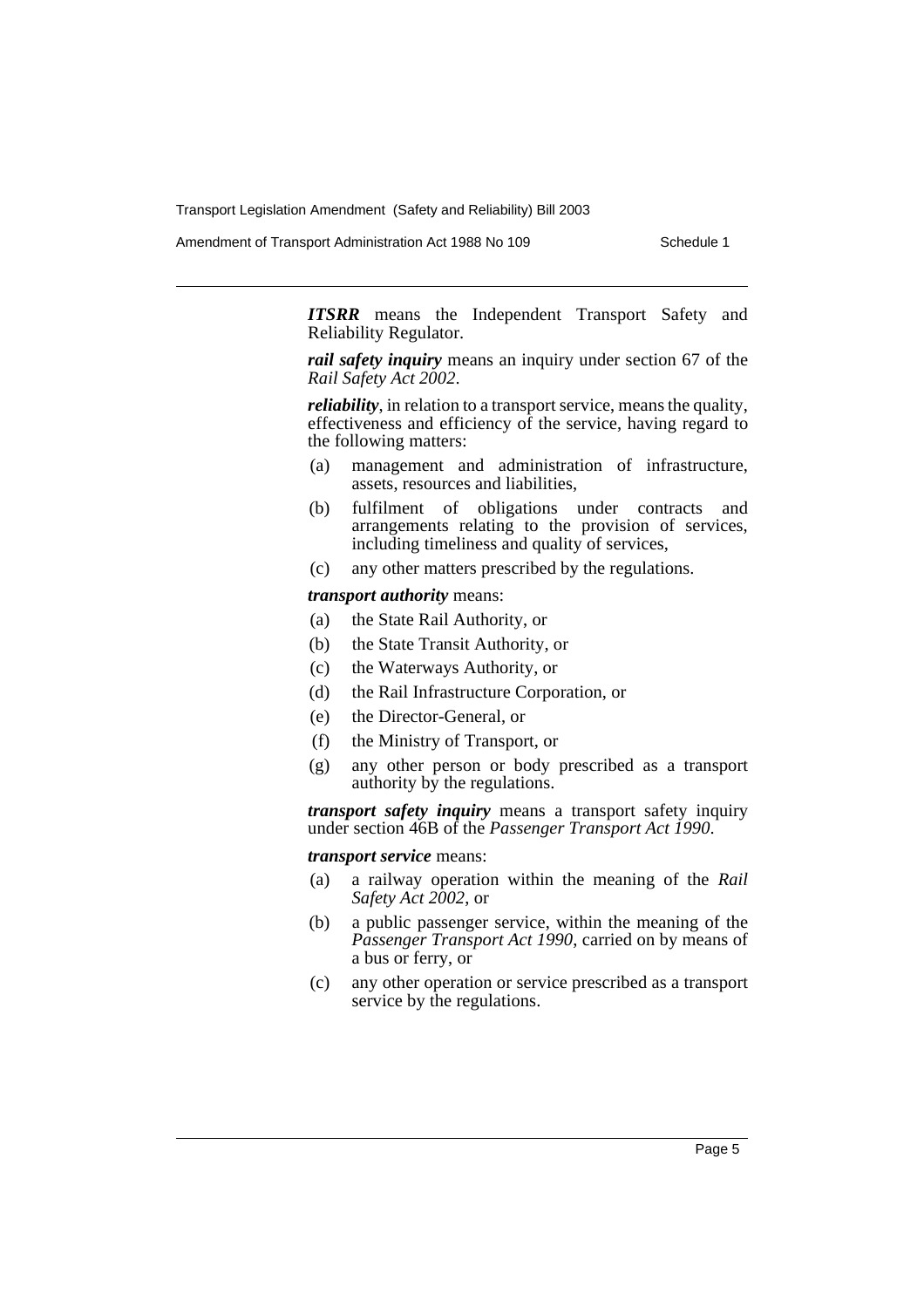# **Division 2 Constitution of Independent Transport Safety and Reliability Regulator**

# **42B Constitution of Independent Transport Safety and Reliability Regulator**

- (1) There is constituted by this Act a corporation with the corporate name of the Independent Transport Safety and Reliability Regulator.
- (2) The ITSRR is, for the purposes of any Act, a statutory body representing the Crown.

# **Division 3 Charter of Independent Transport Safety and Reliability Regulator**

#### **42C Objectives of ITSRR**

- (1) The principal objective of the ITSRR is to facilitate the safe operation of transport services in the State.
- (2) The ITSRR also has the following objectives:
	- (a) to exhibit independence, rigour and excellence in carrying out its regulatory and investigative functions,
	- (b) to promote safety and reliability as fundamental objectives in the delivery of transport services.

# **42D General functions of ITSRR**

- (1) The ITSRR has the functions conferred or imposed on it by or under this or any other Act.
- (2) The principal functions of the ITSRR are as follows:
	- (a) to provide strategic co-ordination of safety regulation by transport authorities in relation to transport services and owners or operators of transport services,
	- (b) to review and evaluate any matter related to the safe operation of transport services and the functions of transport authorities in relation to the safe operation of transport services,
	- (c) to review and evaluate any matter related to the reliability of funded transport services and the functions of transport authorities in relation to the reliability of funded transport services,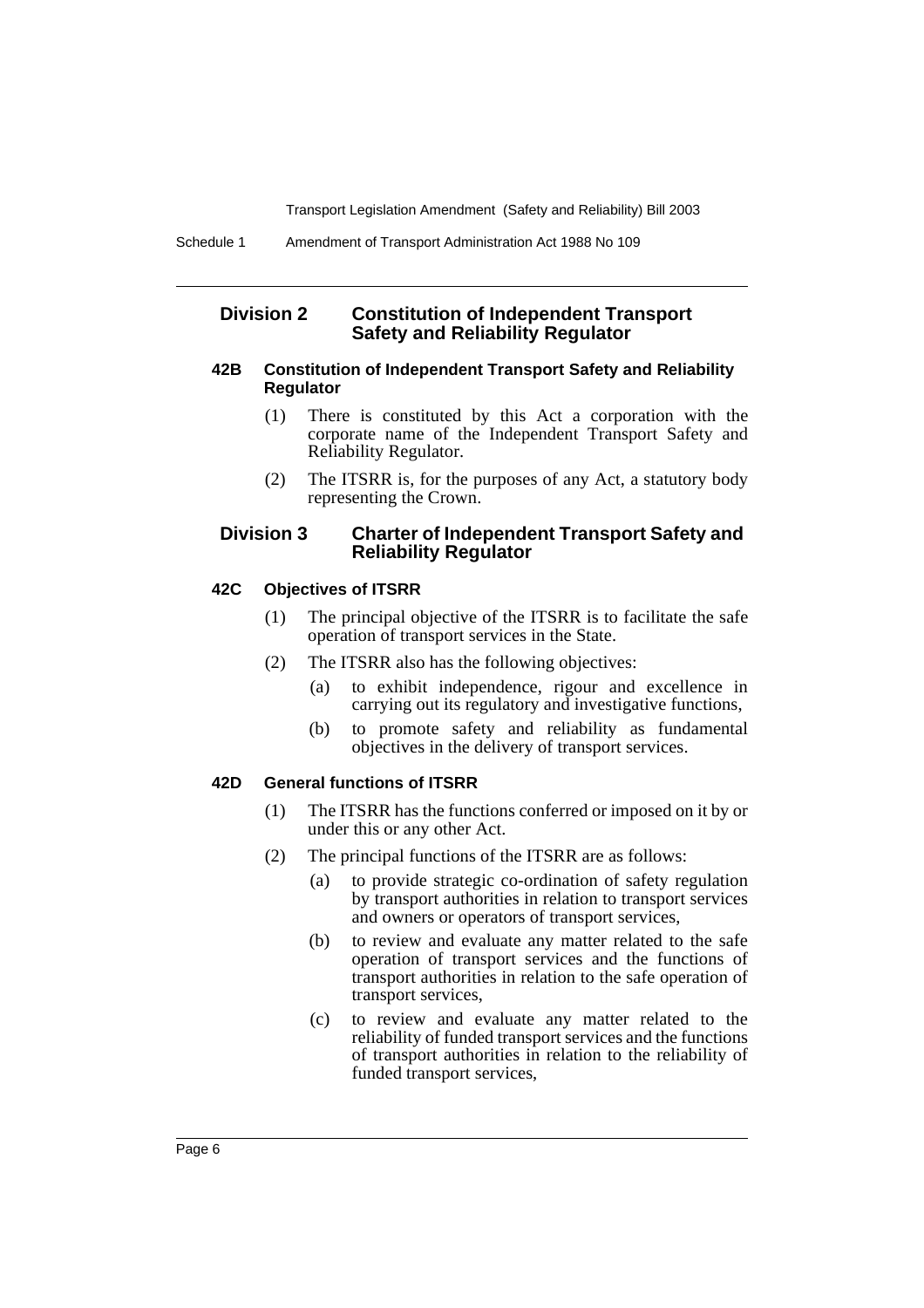Amendment of Transport Administration Act 1988 No 109 Schedule 1

- (d) to advise the Minister, or make recommendations to the Minister, or both, about any matter related to the safe operation of transport services, including safety regulation by transport authorities in relation to transport services,
- (e) to advise the Minister, or make recommendations to the Minister, or both, about any matter related to the reliability of funded transport services,
- (f) to accredit operators of railways under the *Rail Safety Act 2002,*
- (g) to investigate and report on accidents and incidents involving transport services,
- (h) to disseminate information to the public relating to the safety of transport services or the reliability of funded transport services, as the ITSRR considers appropriate.
- (3) The ITSRR may, to the extent necessary to carry out its functions, or to achieve its objectives, in this State exercise its functions within or outside this State.

# **42E ITSRR may advise on and monitor safety and reliability**

- (1) The ITSRR is to advise the Minister with respect to:
	- (a) the performance of transport authorities in connection with the exercise of their functions relating to the safe operation of transport services, and
	- (b) the performance of transport authorities in connection with the exercise of their functions relating to the reliability of funded transport services.
- (2) The ITSRR is to monitor the following matters relating to the safe operation of transport services:
	- (a) the performance of transport authorities in connection with the exercise of their functions relating to the safe operation of transport services,
	- (b) the performance of owners or operators of transport services in connection with the safe operation of those services,
	- (c) the compliance by transport authorities with any recommendations relating to the safe operation of transport services contained in any report by the ITSRR or the Chairperson of the Board under this or any other Act,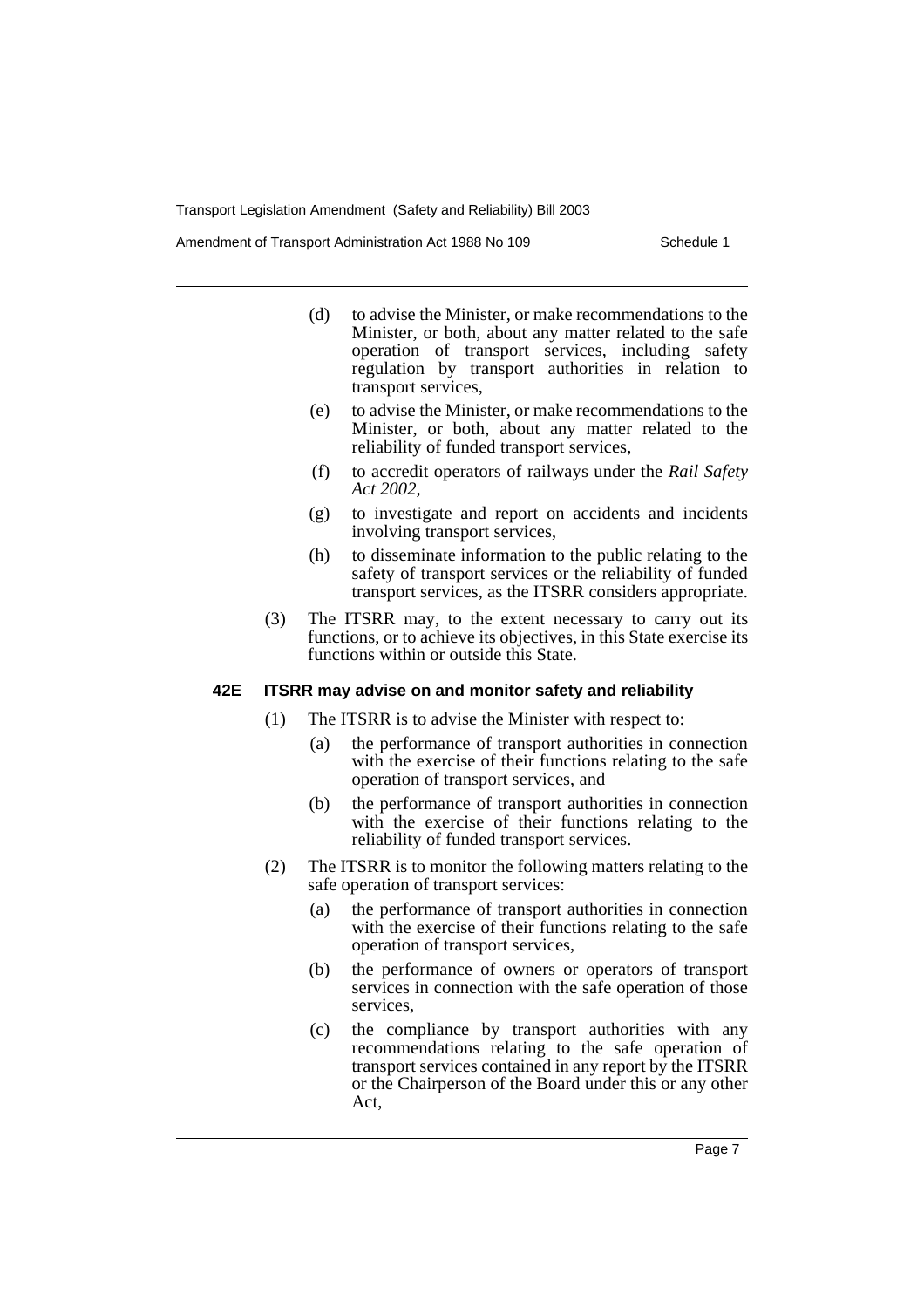Schedule 1 Amendment of Transport Administration Act 1988 No 109

- (d) the compliance by transport authorities with any safety management systems required to be implemented by them under any other Act or law or conditions of accreditation or other contracts or arrangements.
- (3) The ITSRR is to monitor the following matters relating to the reliability of funded transport services:
	- (a) the performance of transport authorities in connection with the exercise of their functions relating to the reliability of funded transport services,
	- (b) the performance of owners or operators of funded transport services or other transport services in connection with the reliability of funded transport services.
- (4) In carrying out its functions under this section, the ITSRR is to have regard to any requirements applicable to transport authorities or owners or operators of transport services under this or any other Act or under any contractual or other arrangement entered into under this or any other Act or with the Minister or the Director-General.

#### **42F Auditing of transport authorities and owners and operators of transport services**

- (1) The ITSRR may conduct audits of the compliance of transport authorities and owners or operators of transport services with requirements applicable to them under this or any other Act or under any contractual or other arrangement entered into under this or any other Act or with the Minister or the Director-General.
- (2) Audits may be conducted on a periodic or other basis.

#### **42G Reports to Minister on performance**

- (1) The ITSRR must report to the Minister each year on the performance of transport authorities and owners and operators of transport services in connection with the exercise of their functions relating to the safe operation and reliability of those services.
- (2) A report under subsection (1) may be included in the annual report of the ITSRR under the *Annual Reports (Statutory Bodies) Act 1984*.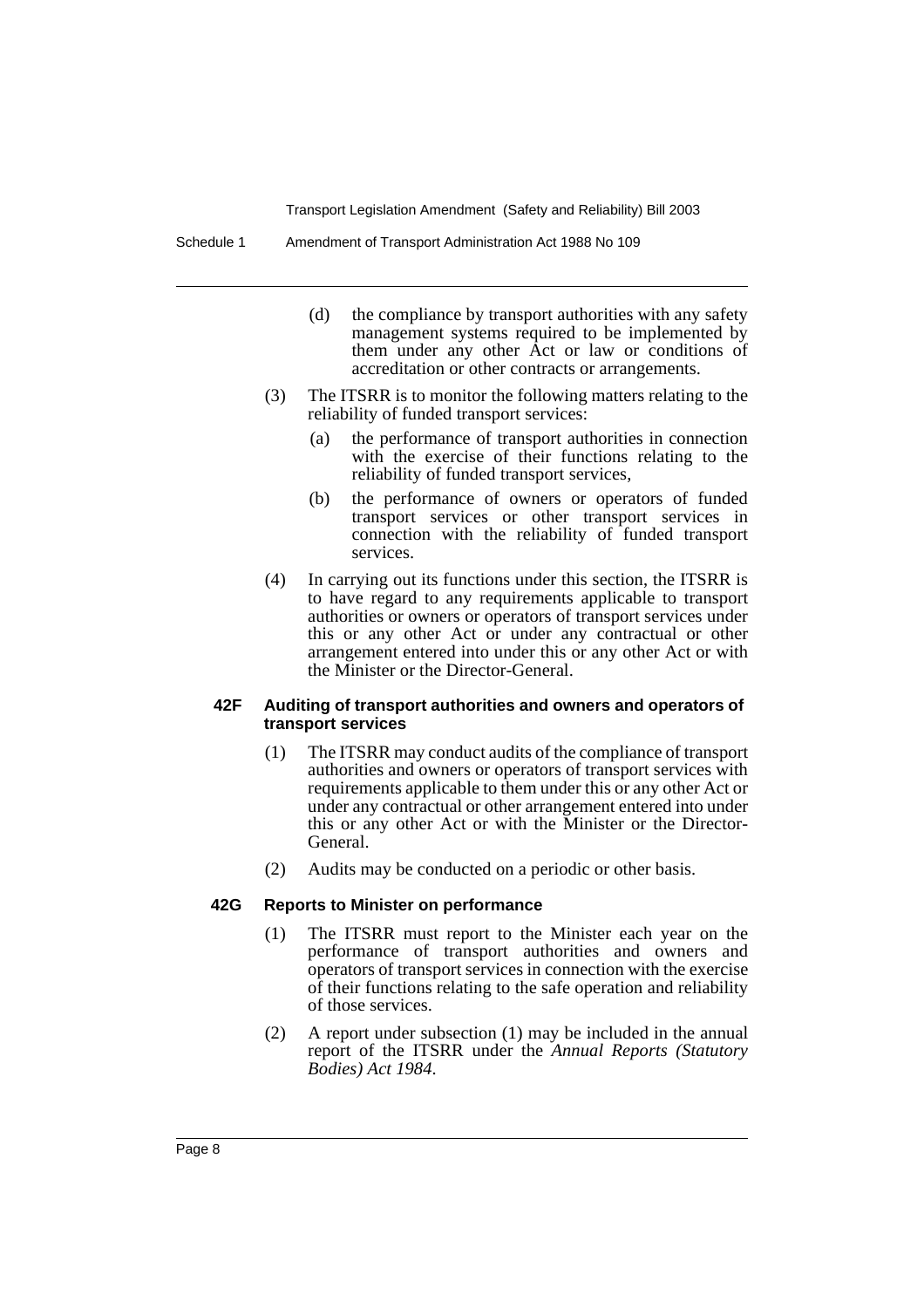(3) The ITSRR is to report to the Minister on the result of any audit of compliance with requirements under section 42F.

#### **42H Referral of reports to Independent Transport Safety and Reliability Advisory Board**

- (1) This section applies to the following reports prepared by the ITSRR:
	- (a) a report of a rail safety inquiry or a transport safety inquiry conducted by the ITSRR,
	- (b) a report on an accident or incident relating to a transport service,
	- (c) a report on a transport authority or the operation of a transport service,
	- (d) the annual report of the ITSRR.
- (2) Before publishing a report (whether under this or any other Act) or giving a report to the Minister, the ITSRR must refer the report to the Board and consider any advice of the Board relating to the report.
- (3) This section applies to a report despite the provisions of any other Act.

# **42I Power of ITSRR to give directions relating to transport services**

- (1) The ITSRR may give directions to the Director-General or the Waterways Authority relating to the safe operation of transport services and associated matters.
- (2) If the Director-General or Waterways Authority considers that complying with any such direction may cause a significant variation in the funding required for the operation of the functions of the Ministry of Transport relating solely to the Ministry or for the operations of the Waterways Authority, the Director-General or Waterways Authority must request the ITSRR to review the decision.
- (3) A request for a review must be made within 7 days after the direction is given or within such other reasonable period as the ITSRR determines.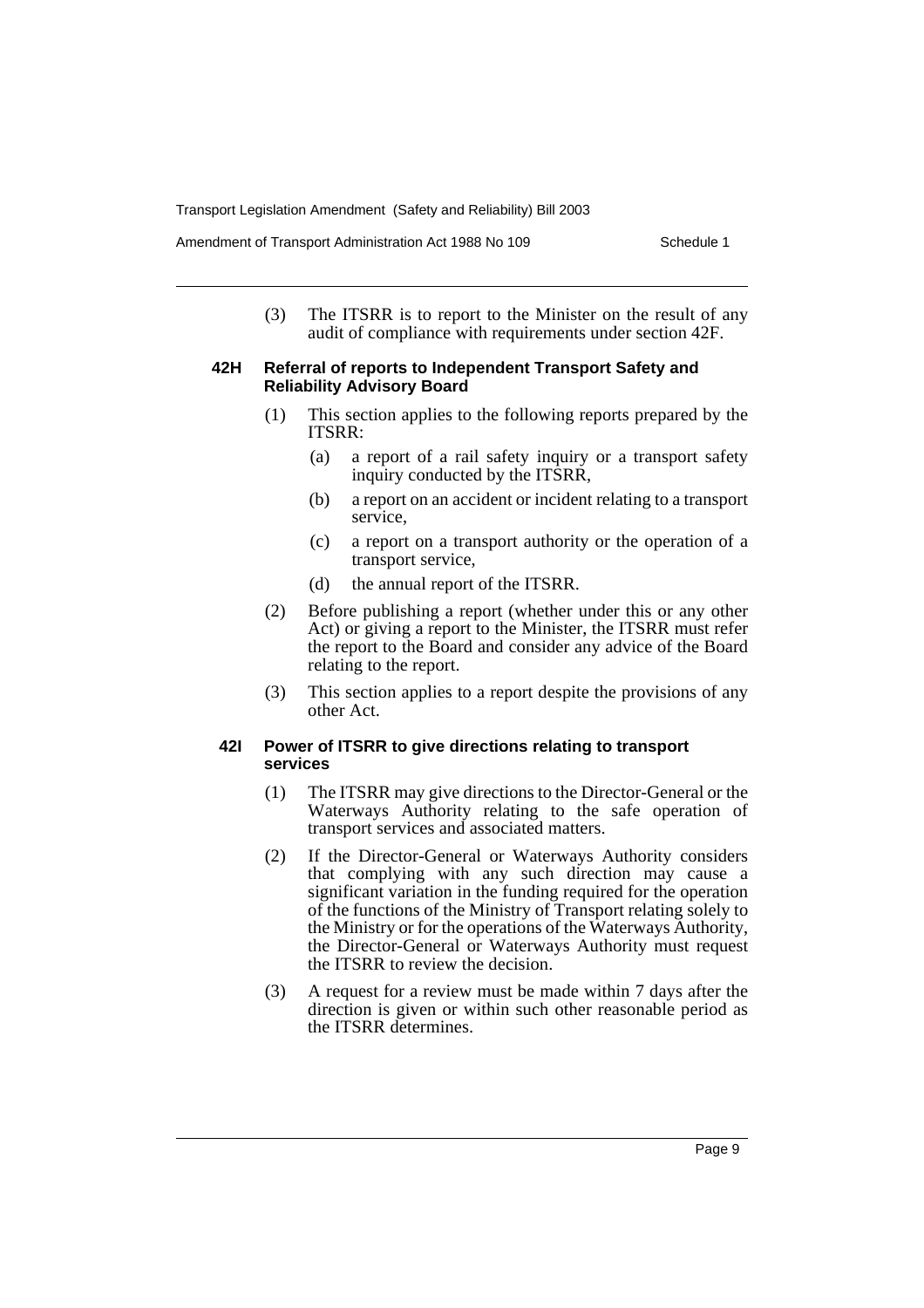- (4) If the Director-General or the Waterways Authority requests a review in accordance with this section:
	- (a) the Director-General or Waterways Authority may request the ITSRR to provide a written record of the direction if it was not given in writing, and
	- (b) the Director-General or Waterways Authority is not to comply with the direction until notified of the ITSRR's decision following the review.
- (5) Following the review, the ITSRR may confirm or revoke the direction but the ITSRR is not to confirm the direction unless:
	- (a) the ITSRR has estimated the variation in the financial requirements from the information supplied by the Director-General or Waterways Authority, and
	- (b) the ITSRR has referred the matter to the Minister, and
	- (c) the Minister, after consultation with the Treasurer, has approved the direction.

## **42J Duties of authorities and owners and operators to co-operate with ITSRR**

The Director-General, the board and chief executive officer of a transport authority and an owner or operator of a transport service must:

- (a) co-operate with the ITSRR in exercising their functions, and
- (b) notify the ITSRR of all matters of which they are aware that could reasonably be expected to affect the exercise of the ITSRR's functions under this or any other Act, and
- (c) provide the ITSRR or the Chairperson of the Board with any information relating to their activities or any documents or other things requested by the ITSRR or Chairperson in the exercise of functions under this or any other Act, and
- (d) in the case of the Director-General and the Waterways Authority, comply with any direction in force under section 42I.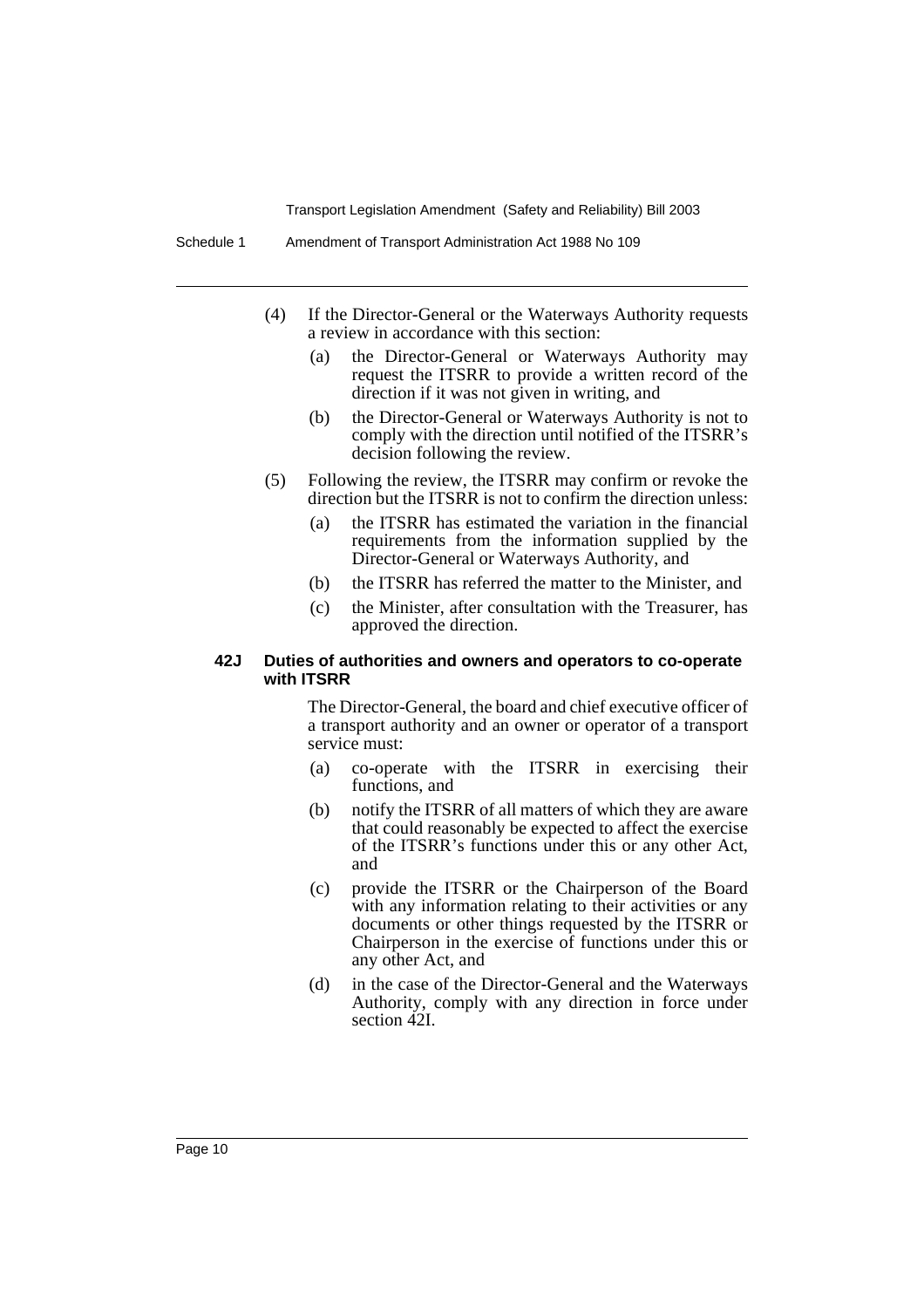Amendment of Transport Administration Act 1988 No 109 Schedule 1

#### **42K ITSRR may settle certain rail access disputes**

- (1) The ITSRR may, if requested to do so by the parties to a rail access agreement, determine a dispute between the parties that relates to rail safety.
- (2) Nothing in this section confers power on the ITSRR to determine a dispute that is required by or under this or any other Act or under any other agreement or arrangement to be determined by any other person.

# **42L Disclosure of information by ITSRR**

- (1) The ITSRR may, if the ITSRR thinks it necessary for the safe operation of a transport service, disclose information acquired by the ITSRR in the performance of the ITSRR's functions under this or any other Act to any other person.
- (2) The ITSRR may, if the ITSRR thinks it desirable for the promotion of the safe operation of a transport service, publish any information, including the report of a rail safety inquiry or a transport safety inquiry.
- (3) A publication under subsection (2) must not identify a person by name.
- (4) This section does not apply to the disclosure of the whole or part of a train safety record to the Commonwealth or an authority of the Commonwealth under the *Rail Safety Act 2002*.
- (5) This section does not permit the disclosure of information in contravention of section 65A of the *Rail Safety Act 2002* or section 46E of the *Passenger Transport Act 1990*.
- (6) Sections 72 and 73 of the *Rail Safety Act 2003* do not apply to a disclosure permitted under this section.

# **Division 4 Management of Independent Transport Safety and Reliability Regulator**

### **42M Chief Executive of ITSRR**

- (1) The Governor, on the recommendation of the Minister, may appoint a Chief Executive of the ITSRR.
- (2) The Minister is to consult with the Chairperson of the Board before making a recommendation under subsection (1).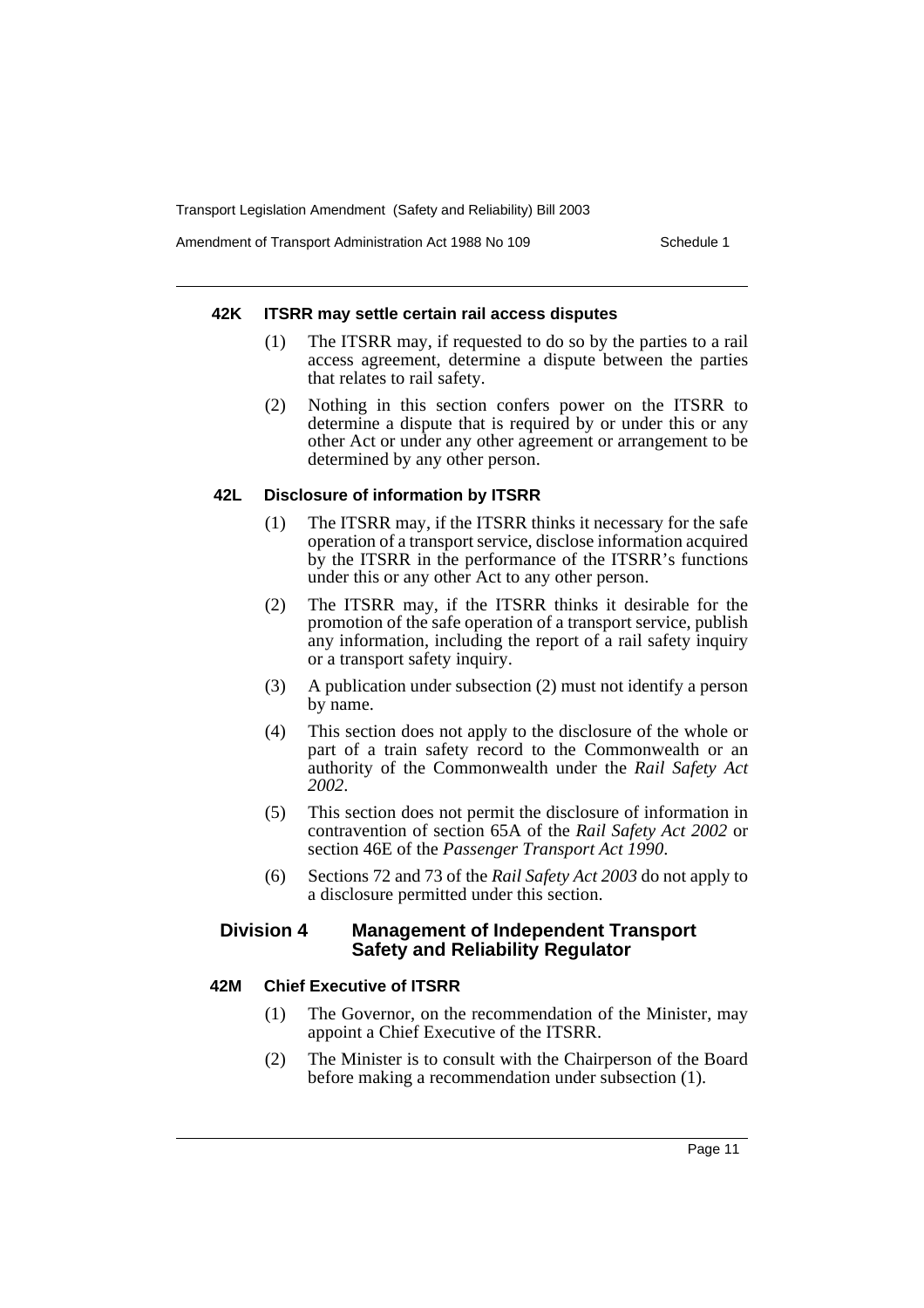- (3) The employment of a Chief Executive is subject to Part 3.1 of the *Public Sector Employment and Management Act 2002*, but is not subject to Chapter 2 of that Act.
- (4) The Chief Executive may hold office for terms totalling not more than 10 years.
- (5) The Chief Executive may be removed from office under section 77 of the *Public Sector Employment and Management Act 2002* only for incapacity, incompetence or misbehaviour.

#### **42N Chief Executive to manage and control affairs of ITSRR**

- (1) The affairs of the ITSRR are to be managed and controlled by the Chief Executive.
- (2) Any act, matter or thing done in the name of, or on behalf of, the ITSRR by the Chief Executive is taken to have been done by the ITSRR.

# **42O Acting Chief Executive**

- (1) The Minister may, from time to time, appoint a person to act in the office of the Chief Executive during the illness or absence of the Chief Executive, and the person, while so acting, has all the functions of the Chief Executive and is taken to be the Chief Executive.
- (2) The Minister may, at any time, remove any person from an office to which the person was appointed under this section.
- (3) A person while acting in the office of the Chief Executive is entitled to be paid such remuneration (including travelling and subsistence allowances) as the Minister may from time to time determine in respect of the person.
- (4) For the purposes of this section, a vacancy in the office of the Chief Executive is to be regarded as an absence from office of the Chief Executive.

# **42P Limitations on Ministerial control of ITSRR**

(1) The ITSRR is subject to the direction and control of the Minister, except as provided by subsection (2).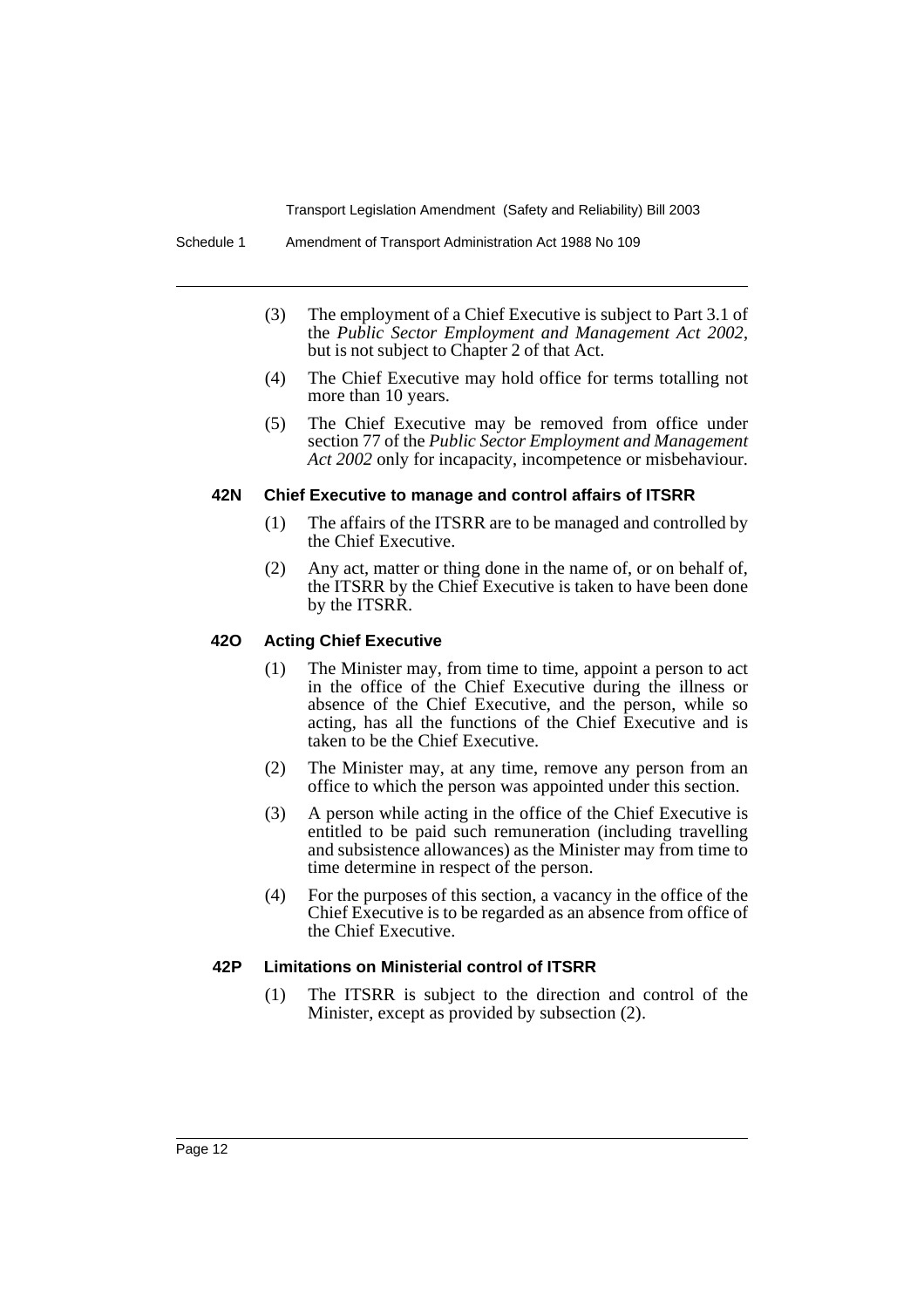Amendment of Transport Administration Act 1988 No 109 Schedule 1

- (2) The ITSRR is not subject to the direction and control of the Minister in respect of the following matters:
	- (a) the exercise of a function relating to the accreditation of a person under the *Rail Safety Act 2002* (including the suspension or cancellation accreditation),
	- (b) any decision to take or not to take enforcement action under any Act,
	- (c) the exercise of a function relating to a rail safety inquiry or a transport safety inquiry or other inquiry under an Act into a transport accident or incident,
	- (d) the outcome of any monitoring or auditing of the safety or reliability of a transport service (and any decision to carry out or not to carry out any such monitoring or auditing),
	- (e) the contents of any report or recommendation of the ITSRR,
	- (f) the exercise of a function under section 42I (except as provided by section 42I (5)).

#### **42Q Delegation of functions of ITSRR**

- (1) The ITSRR may delegate to an authorised person any of the functions of the ITSRR under this or any other Act, other than this power of delegation.
- (2) A delegate may sub-delegate to an authorised person any function delegated by the ITSRR, if the delegate is authorised to do so by the ITSRR.
- (3) The ITSRR may not delegate a function delegated to the ITSRR by the Minister under the *Rail Safety Act 2002*.
- (4) In this section:

#### *authorised person* means:

- (a) an officer of the ITSRR, or
- (b) a member of a class of persons prescribed by the regulations or approved by the ITSRR.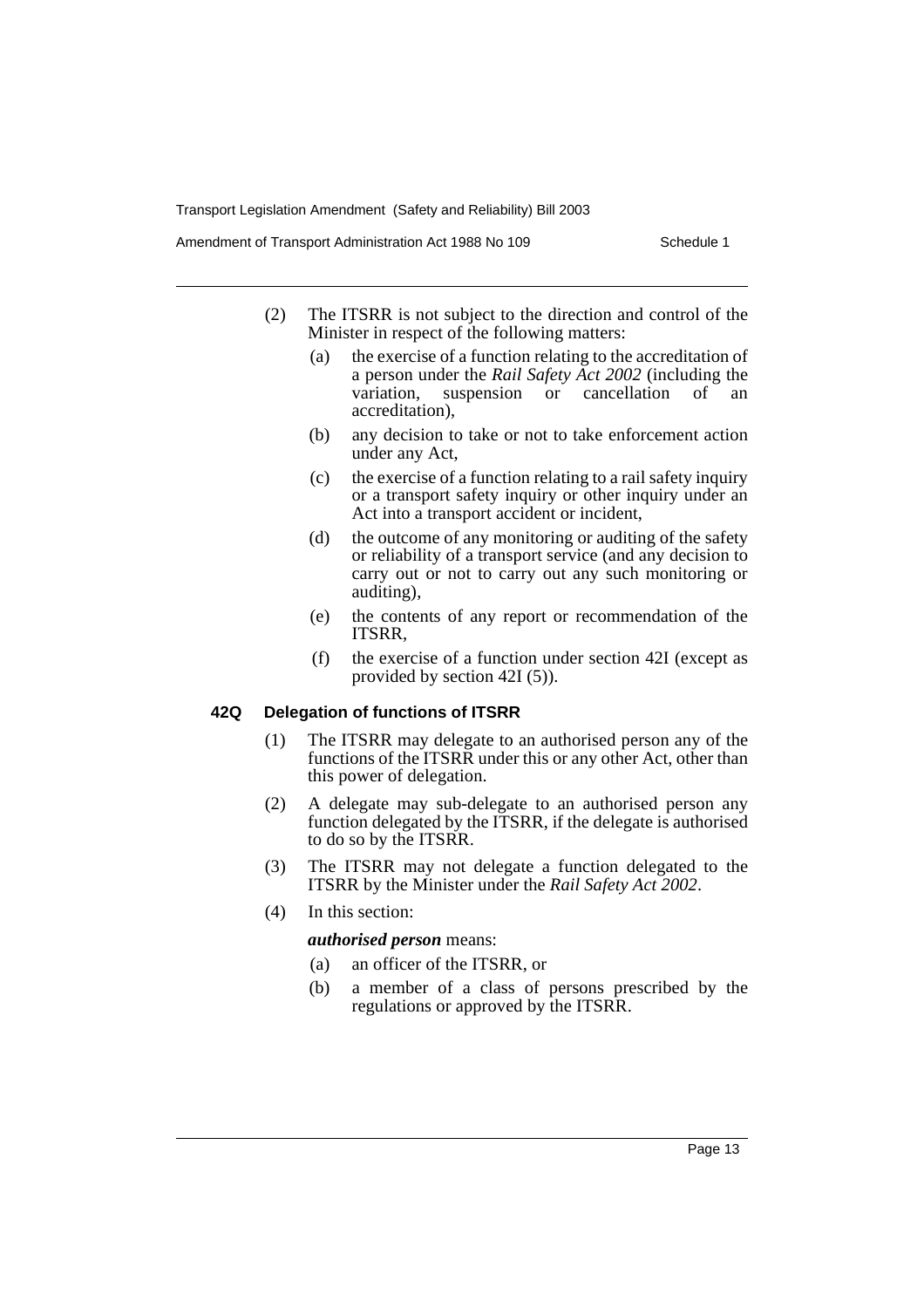# **Division 5 Office of Transport Safety Investigations and Chief Investigator**

#### **42R Establishment of Office of Transport Safety Investigations**

- (1) The ITSRR is to have a division called the Office of Transport Safety Investigations.
- (2) The staff of the Office of Transport Safety Investigations are to be employed under Division 3A of Part 7.

# **42S Chief Investigator**

- (1) The head of the Office of Transport Safety Investigations is to be the Chief Investigator.
- (2) The Chief Investigator is to be appointed by the ITSRR on the recommendation of the Chairperson of the Board.
- (3) The employment of the Chief Investigator may be terminated by the ITSRR only on the recommendation of the Chairperson of the Board.
- (4) The salary, wages and conditions of employment of the Chief Investigator are to be fixed by the ITSRR on the recommendation of the Chairperson of the Board.
- (5) Sections 65D and 68 apply to the employment of the Chief Investigator.
- (6) The Chief Investigator is not subject to the direction and control of the ITSRR in respect of the exercise of any of the following functions:
	- (a) functions relating to a rail safety inquiry,
	- (b) functions relating to a transport safety inquiry,
	- (c) any function delegated to the Chief Investigator by the Chairperson of the Board under this or any other Act.

**Note.** The Chairperson of the Board may delegate to the Chief Investigator the functions of carrying out a rail safety inquiry under section 67 of the Rail Safety Act 2002 and of carrying out a transport safety inquiry under section 46B of the Passenger Transport Act 1990.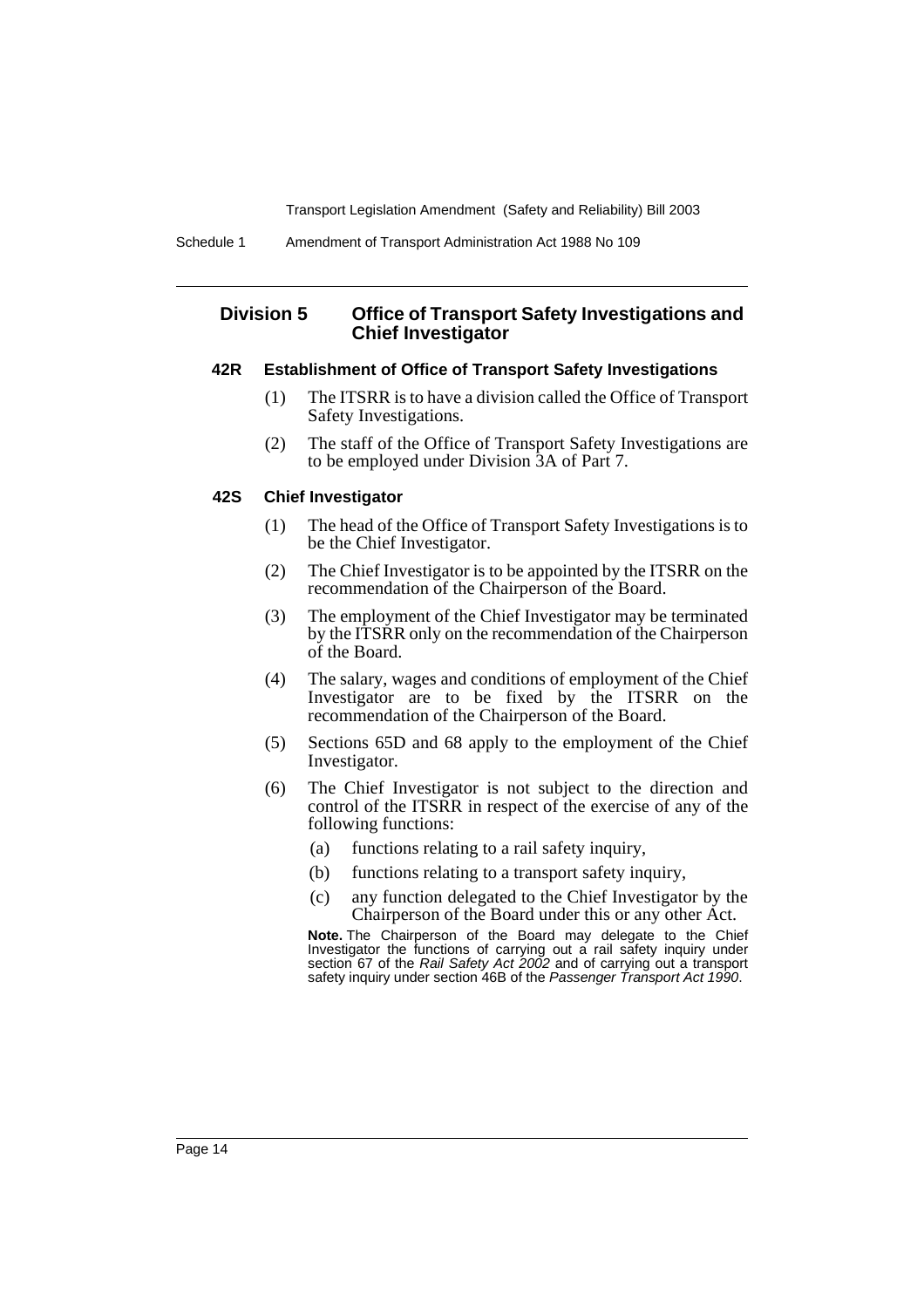Amendment of Transport Administration Act 1988 No 109 Schedule 1

# **Division 6 Independent Transport Safety and Reliability Advisory Board**

# **42T Independent Transport Safety and Reliability Advisory Board**

- (1) There is established by this Act an Independent Transport Safety and Reliability Advisory Board.
- (2) The Board is to consist of the following 5 members:
	- (a) a Chairperson appointed by the Governor, on the recommendation of the Minister,
	- (b) 3 members appointed by the Minister,
	- (c) the Chief Executive.
- (3) The members appointed by the Minister must have experience in one or more of the following areas, as the Minister considers necessary to enable the Board's functions to be carried out:
	- (a) rail safety management systems,
	- (b) safety science,
	- (c) customer service,
	- (d) accident investigation,
	- (e) public administration.
- (4) The Chairperson of the Board must have experience in transport safety management systems (including rail safety management systems).
- (5) Schedule 2A has effect with respect to the members and procedure of the Board.

# **42U General functions of Board**

- (1) The Board has the functions conferred or imposed on it by or under this or any other Act.
- (2) The principal functions of the Board are as follows:
	- (a) to advise the ITSRR, or make recommendations to the ITSRR, or both, about any matter related to the objectives or functions of the ITSRR,
	- (b) without limiting paragraph (a), to advise the ITSRR about reports prepared by the ITSRR and about any other matter referred to the Board by the ITSRR.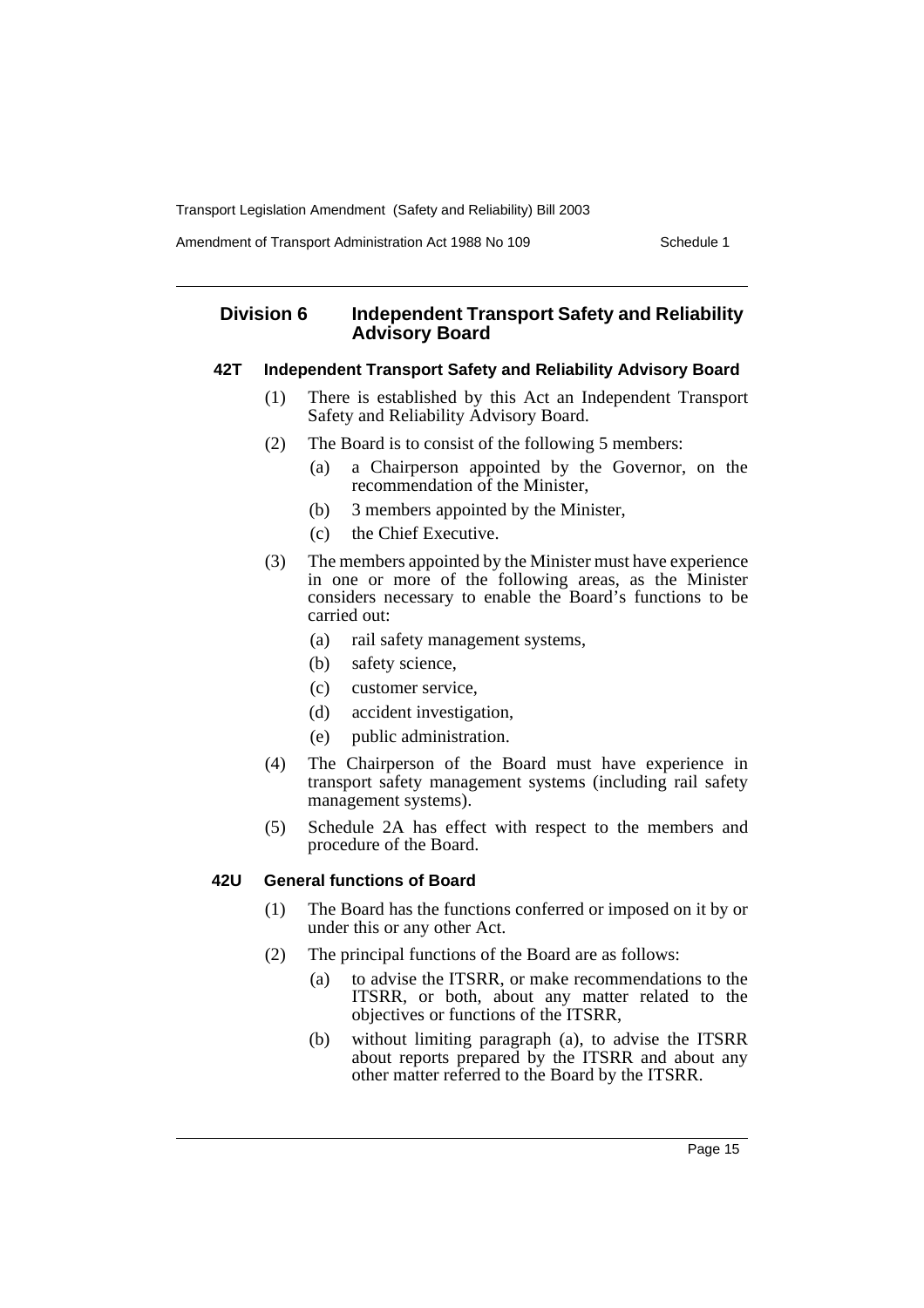Schedule 1 Amendment of Transport Administration Act 1988 No 109

(3) The Board may also advise the Minister, or make recommendations to the Minister, or both, about any matter related to the safe operation of transport services (including safety regulation by transport authorities) or the reliability of funded transport services.

# **42V Functions of Chairperson of Board**

- (1) The Chairperson of the Board has the functions conferred or imposed on the Chairperson by or under this or any other Act.
- (2) For the purposes of exercising functions relating to a rail safety inquiry or a transport safety inquiry, the Chairperson may arrange for the use of any staff or facilities of the ITSRR.
- (3) The Chairperson may delegate to an authorised person any of the functions of the Chairperson under this or any other Act, other than this power of delegation.
- (4) A delegate may sub-delegate to an authorised person any function delegated by the Chairperson, if the delegate is authorised in writing to do so by the Chairperson.
- (5) In this section:

#### *authorised person* means:

- (a) the Chief Investigator, or
- (b) a member of a class of persons prescribed by the regulations.

**Note.** The Chairperson may conduct rail safety inquiries relating to accidents or incidents involving railways under the Rail Safety Act 2002 and transport safety inquiries relating to accidents or incidents involving buses and ferries under the Passenger Transport Act 1990. Such inquiries may be initiated by the Chairperson or may be requested by the Minister. The Chairperson may also be appointed to conduct an investigation into a marine accident or other matter under the Marine investigation into a marine accident or other matter under the Marine Safety Act 1998. These functions may be delegated to the Chief Investigator.

# **Division 7 Review**

#### **42W Review of amendments**

(1) The Minister is to review the operation of the amendments made by the *Transport Legislation Amendment (Safety and Reliability) Act 2003* to determine whether the policy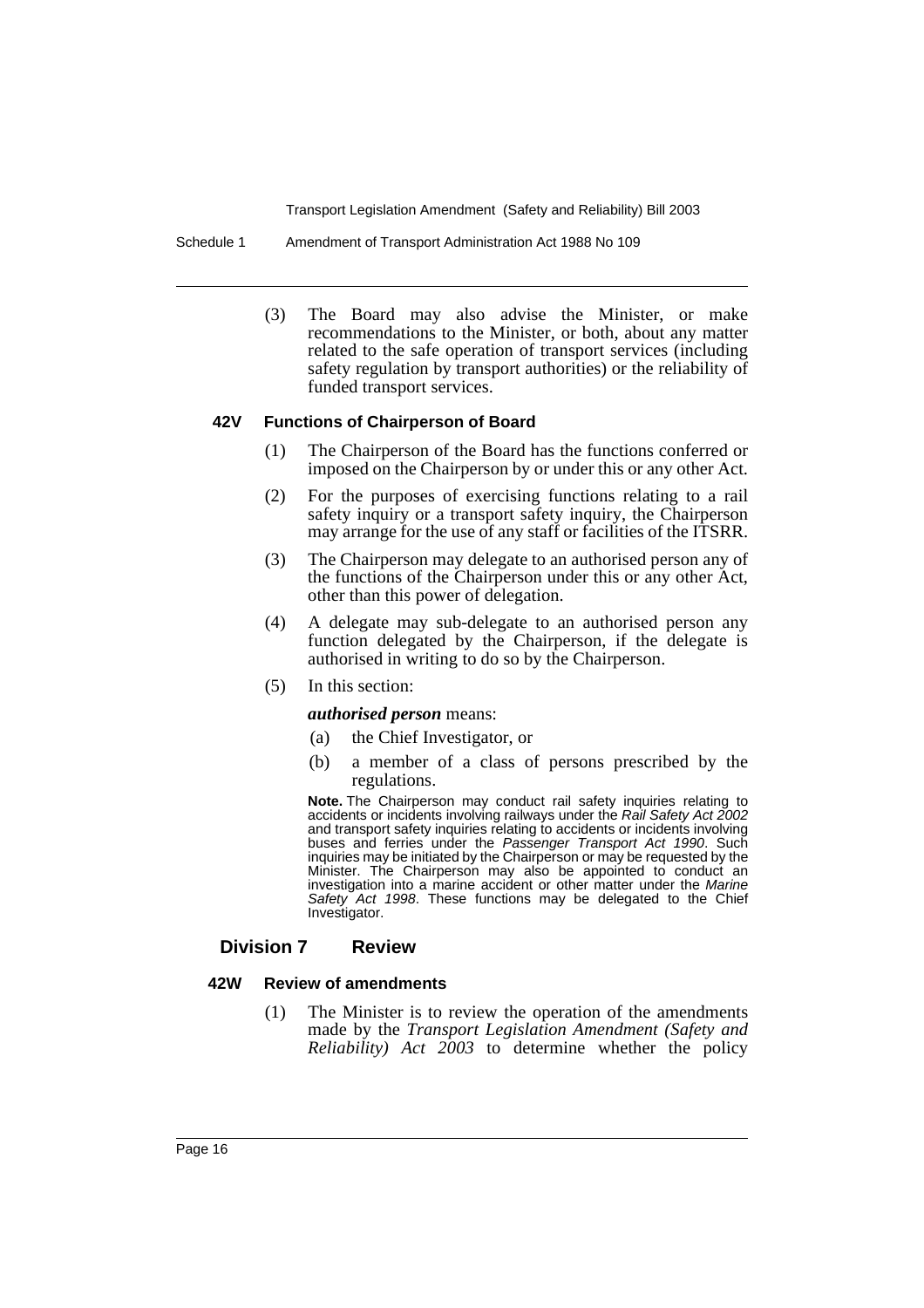Amendment of Transport Administration Act 1988 No 109 Schedule 1

objectives of those amendments remain valid and whether the terms of the amendments remain appropriate for securing those objectives.

- (2) The review is to be undertaken as soon as possible after the period of 12 months from the date of assent to the *Transport Legislation Amendment (Safety and Reliability) Act 2003*.
- (3) A report of the outcome of the review is to be tabled in each House of Parliament within 3 months after the end of the period of 12 months.

# **[11] Part 5**

Omit Parts 5 and 5A. Insert instead:

# **Part 5 Transport Advisory Group**

# **43 Constitution of Transport Advisory Group**

- (1) The Minister is to establish a Transport Advisory Group.
- (2) The Group is to consist of the following part-time members:
	- (a) the Chairperson of the Independent Transport Safety and Reliability Advisory Board, who is to be Chairperson of the Group,
	- (b) a representative of the Independent Pricing and Regulatory Tribunal,
	- (c) the Director-General,
	- (d) 4 members appointed by the Minister, who are to be representatives of public transport stakeholders.
- (3) Schedule 3 has effect with respect to the constitution and procedure of the Group.

# **44 Functions of Transport Advisory Group**

- (1) The Transport Advisory Group is to advise the Independent Transport Safety and Reliability Advisory Board on community expectations of the reliability of public transport services in this State.
- (2) The Transport Advisory Group may undertake public consultation for the purpose of exercising its functions.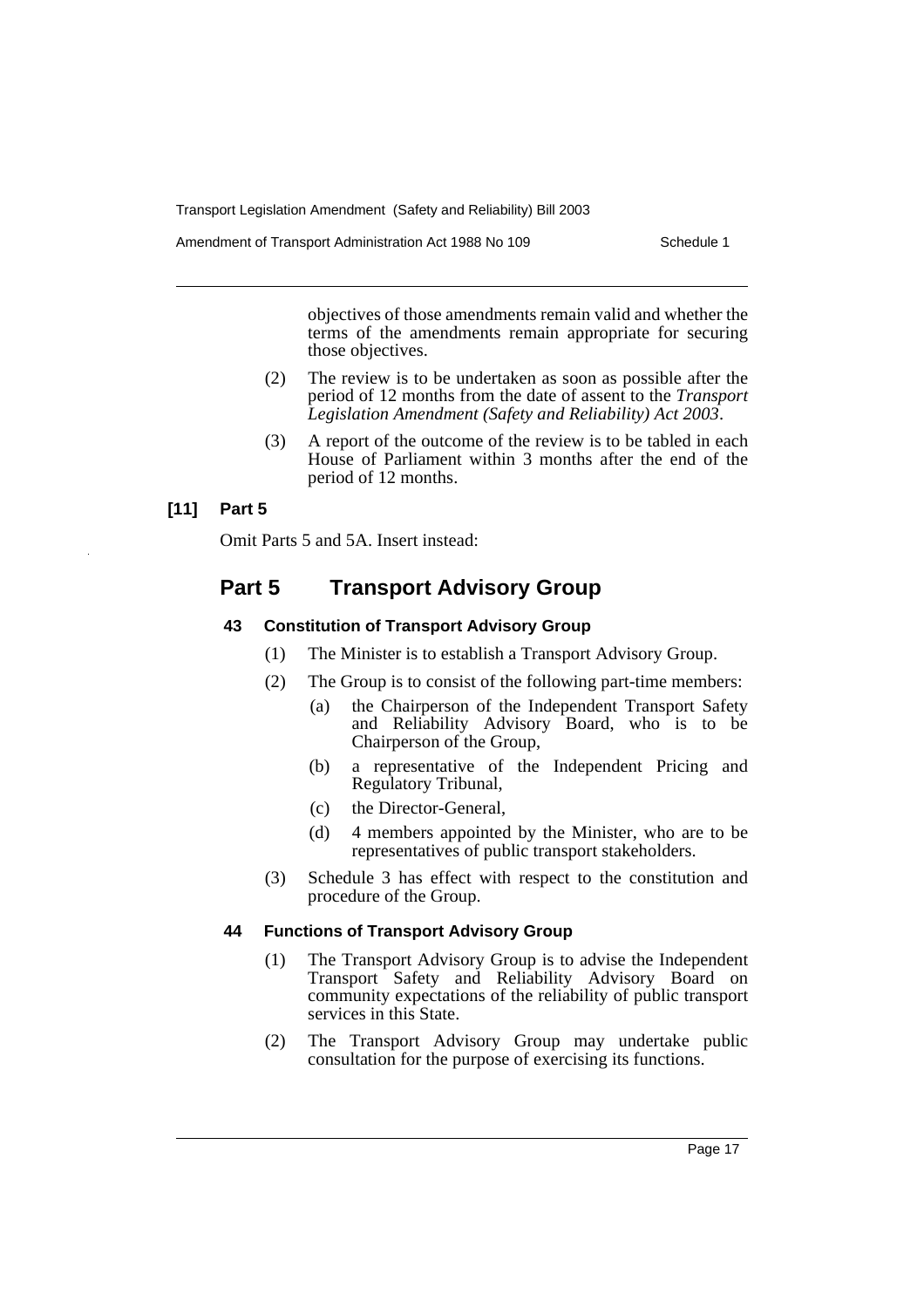Schedule 1 Amendment of Transport Administration Act 1988 No 109

- (3) The Transport Advisory Group may give advice either at the request of the Independent Transport Safety and Reliability Advisory Board or without any such request.
- (4) In this section, *reliability*, in relation to a transport service, has the same meaning as it has in Part 4A.

# **[12] Part 7, heading**

Insert "**and the Independent Transport Safety and Reliability Regulator**" after "**Authorities**".

## **[13] Sections 62 and 65**

Omit "Part 2A of the *Public Sector Management Act 1988*" wherever occurring in sections  $62$  (2) (d) and  $65$  (2) (c).

Insert instead "Part 3.1 of the *Public Sector Employment and Management Act 2002*".

# **[14] Part 7, Division 3A**

Insert after Division 3:

# **Division 3A Staff of Independent Transport Safety and Reliability Regulator**

#### **65A Definition of "ITSRR"**

In this Division:

*ITSRR* means the Independent Transport Safety and Reliability Regulator.

#### **65B Employment of staff**

The ITSRR may employ such staff as it requires to exercise its functions.

# **65C Salary, wages and conditions of staff**

The ITSRR may fix the salary, wages and conditions of employment of its staff in so far as they are not fixed by or under any other Act or law.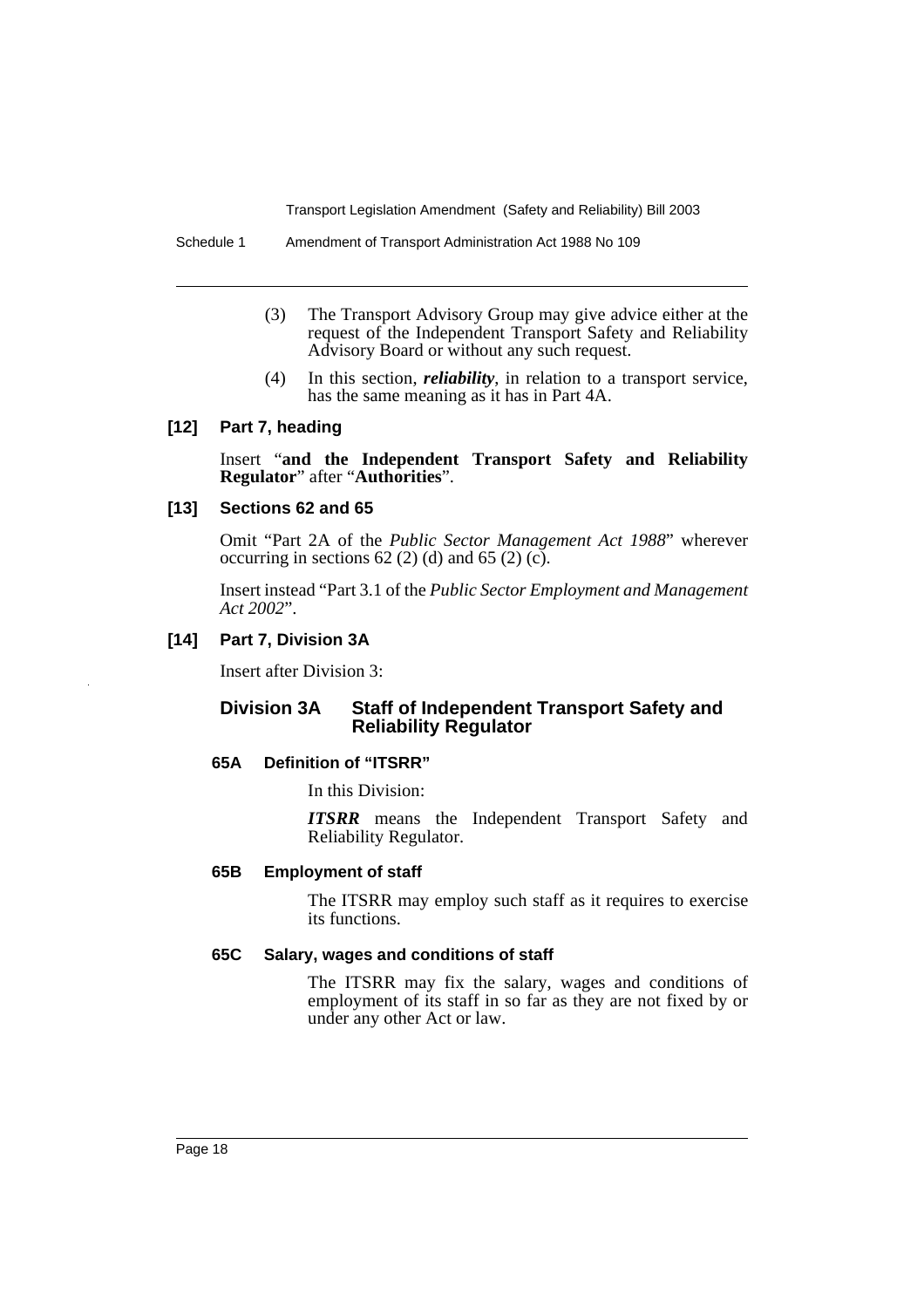Amendment of Transport Administration Act 1988 No 109 Schedule 1

## **65D Regulations relating to staff**

- (1) The regulations may make provision for or with respect to the employment of the staff of the ITSRR, including the conditions of employment and the discipline of any such staff.
- (2) Any such regulations relating to the conditions of employment or the discipline of staff:
	- (a) have effect subject to any relevant award made by a competent industrial tribunal and to any industrial agreement to which the ITSRR is a party, and
	- (b) have effect despite any determination of the ITSRR under section 65C, and
	- (c) have effect subject to Part 3.1 of the *Public Sector Employment and Management Act 2002.*

# **65E Application of Division 4**

Division 4 applies to the ITSRR in the same way as it applies to an Authority.

# **[15] Section 103 Inquiries into bus or ferry accidents**

Insert "or Independent Transport Safety and Reliability Regulator" after "Minister" wherever occurring in section 103 (1) and  $(2)$ .

# **[16] Section 104A Definition of "functions" of Director-General**

Omit "or 37A".

# **[17] Section 104E Power of Director-General to contract**

Omit "or the *Rail Safety Act 2002*" from section 104E (2).

# **[18] Section 104J Annual reporting requirements**

Omit "Department of Transport". Insert instead "Ministry of Transport".

# **[19] Section 104N Light rail system**

Omit "or road related area" wherever occurring in section 104N (2) and (3).

# **[20] Section 104N (3)**

Omit "*Traffic Act 1909*".

Insert instead "*Road Transport (General) Act 1999*".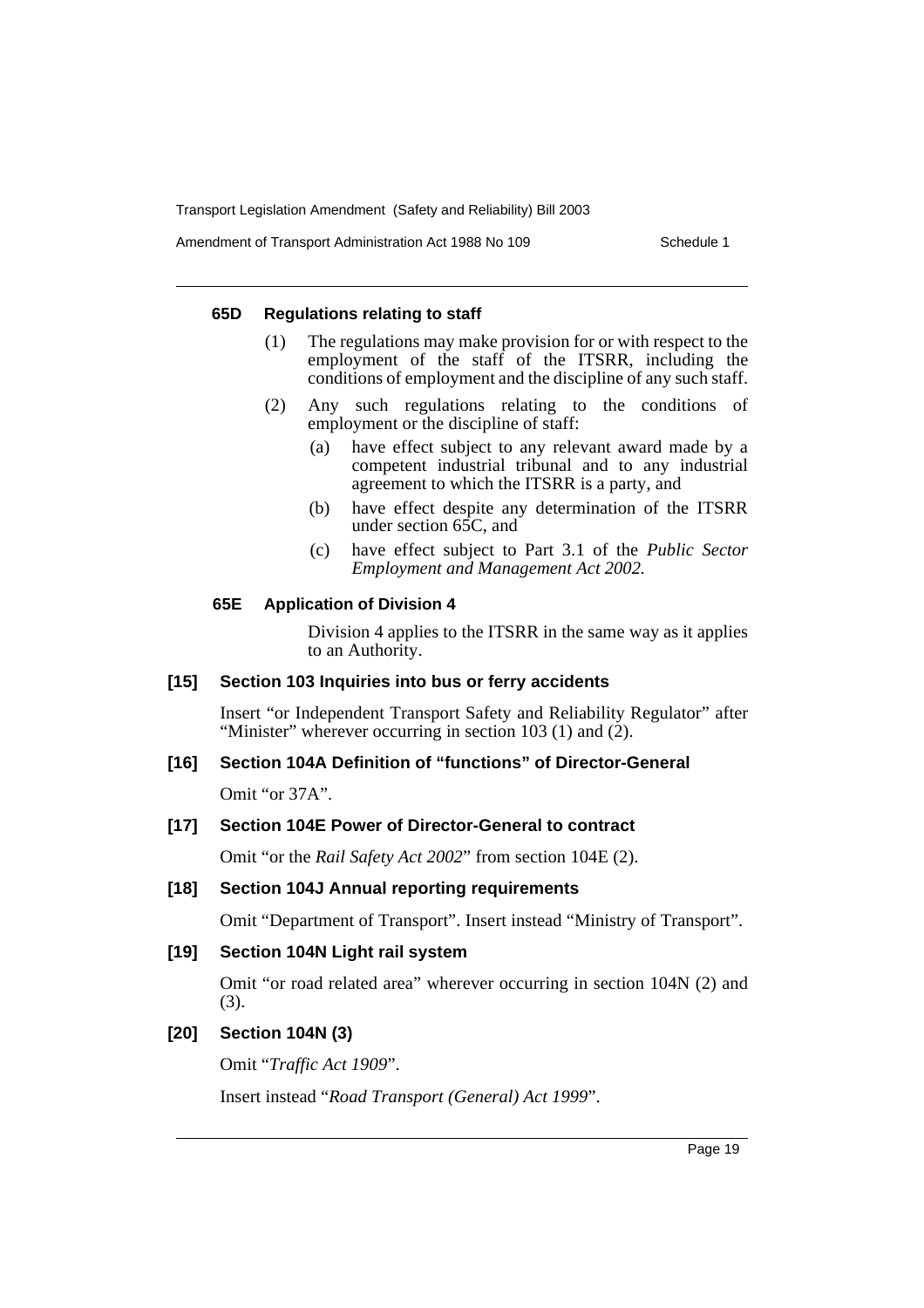Schedule 1 Amendment of Transport Administration Act 1988 No 109

# **[21] Section 104N (6)**

Omit the subsection. Insert instead:

(6) In this section:

*road* means a road or road related area within the meaning of the *Road Transport (General) Act 1999* (other than a road or road related area that is the subject of a declaration made under section 9 (1) (b) of that Act relating to all of the provisions of that Act).

# **[22] Section 104T Exemption from duty**

Omit "stamp duty under the *Stamp Duties Act 1920*".

Insert instead "duty under the *Duties Act 1997*".

# **[23] Section 104V Resolution of disputes concerning development of light rail**

Omit "Department of Transport" from section 104V (2).

Insert instead "Ministry of Transport".

#### **[24] Section 105 Power to accept gifts, bequests or devises of property**

Omit "*Stamp Duties Act 1920*" from section 105 (3).

Insert instead "*Duties Act 1997*".

## **[25] Section 107 Definition of "transport authority"**

Insert after section 107 (a):

(a1) the Independent Transport Safety and Reliability Regulator, or

#### **[26] Section 109 Seal of Authority**

Insert "(including the ITSRR)" after "Authority" where firstly occurring.

#### **[27] Section 111 Disputes involving transport authorities**

Insert after section 111 (4):

(5) This section does not apply to a dispute between the Independent Transport Safety and Reliability Regulator and another transport authority relating to a matter referred to in section 42P $(\overline{2})$ .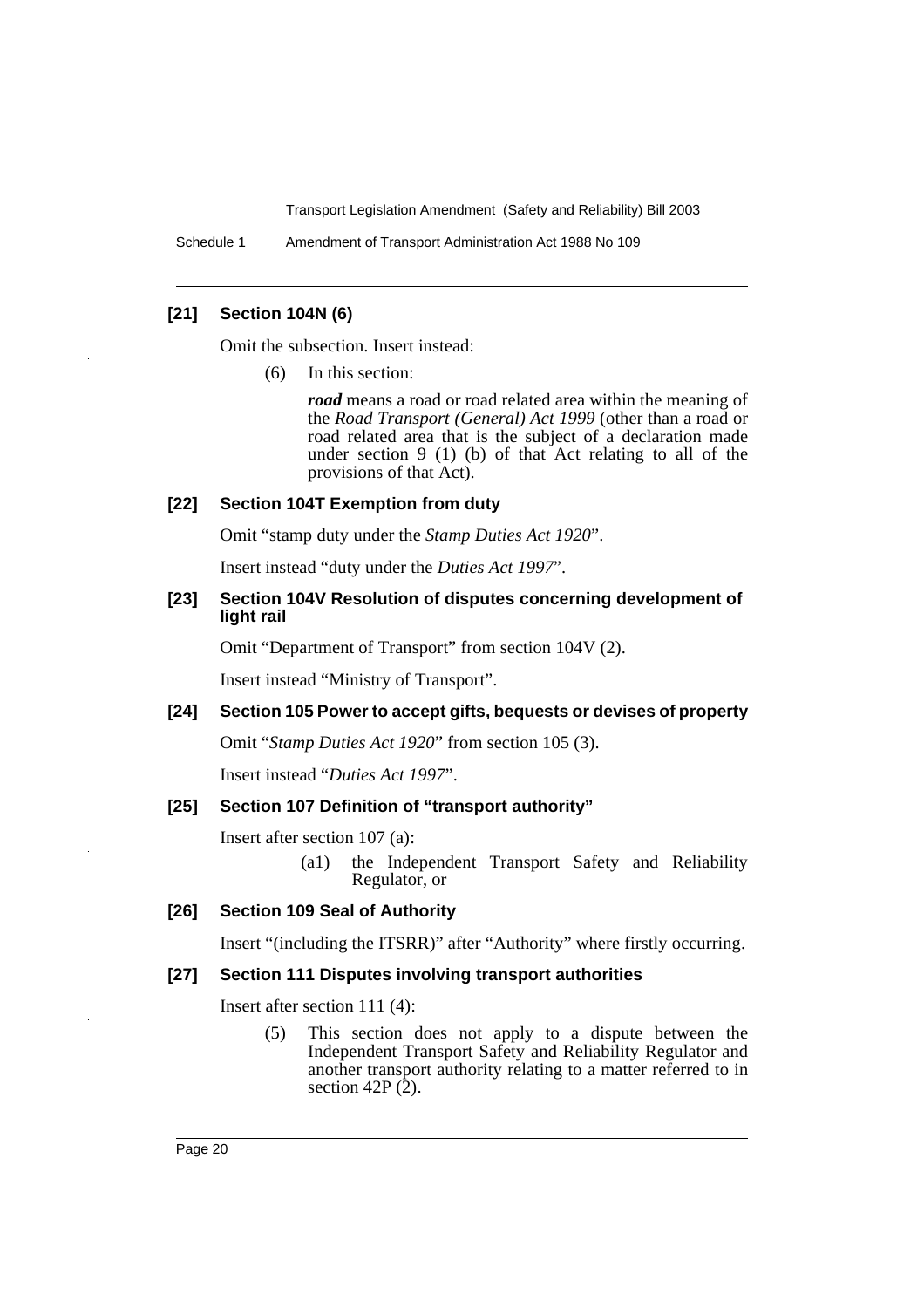Amendment of Transport Administration Act 1988 No 109 Schedule 1

# **[28] Section 112 Personal liability of certain persons**

Insert ", the Independent Transport Safety and Reliability Regulator" after "State Transit Authority" in the definition of *member of a transport authority* in section 112 (2).

# **[29] Section 112 (2), definition of "member of a transport authority"**

Insert "and the Chairperson of the Independent Transport Safety and Reliability Advisory Board" after "Roads and Traffic Authority".

#### **[30] Section 112 (2), definition of "transport authority"**

Omit paragraph (a1). Insert instead:

- (a1) the Transport Advisory Group, and
- (a2) the Independent Transport Safety and Reliability Advisory Board, and

#### **[31] Section 118 Proceedings for offences**

Omit "constituted by a Magistrate sitting alone".

# **[32] Schedule 2A**

Insert after Schedule 2:

# **Schedule 2AConstitution and procedure of Independent Transport Safety and Reliability Advisory Board**

(Section 42T (5))

#### **1 Definitions**

In this Schedule:

*appointed member* of the Board means a member of the Board other than the Chief Executive of the Independent Transport Safety and Reliability Regulator.

*Board* means the Independent Transport Safety and Reliability Advisory Board.

*Chairperson* means the Chairperson of the Board.

*member* means the Chief Executive of the Independent Transport Safety and Reliability Regulator or an appointed member.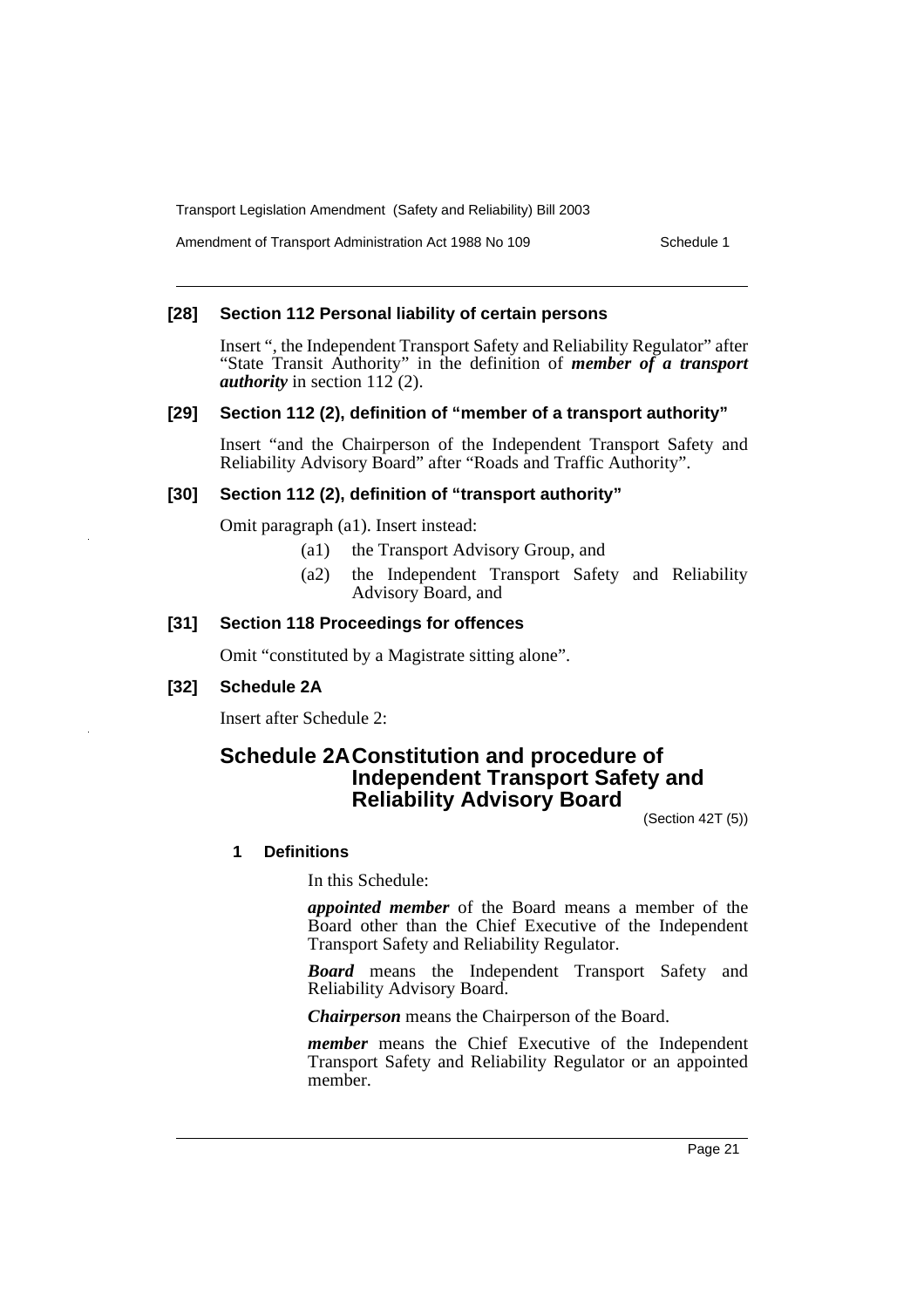Schedule 1 Amendment of Transport Administration Act 1988 No 109

#### **2 Appointed members**

The Minister is to consult with the Chairperson before appointing any person to be an appointed member of the Board.

#### **3 Terms of office of members**

- (1) Subject to this Schedule and the regulations, an appointed member holds office for such period (not exceeding 5 years) as is specified in the member's instrument of appointment, but is eligible (if otherwise qualified) for re-appointment.
- (2) A person may not be an appointed member for consecutive terms totalling more than 10 years.

#### **4 Chairperson**

The Chairperson may be appointed on a full-time basis or a part-time basis.

## **5 Remuneration**

An appointed member is entitled to be paid such remuneration (including travelling and subsistence allowances) as the Minister may from time to time determine in respect of the member.

# **6 Deputies**

- (1) A member may, from time to time, appoint a person to be the deputy of the member, and may revoke any such appointment.
- (2) In the absence of a member, the member's deputy may, if available, act in the place of the member.
- (3) While acting in the place of a member, a person has all the functions of the member and is taken to be a member.
- (4) For the purposes of this clause, a vacancy in the office of a member is taken to be an absence of the member.
- (5) This clause does not operate to confer on the deputy of a member who is the Chairperson the member's functions as Chairperson.
- (6) An appointed member may appoint a deputy only with the approval of the Chairperson.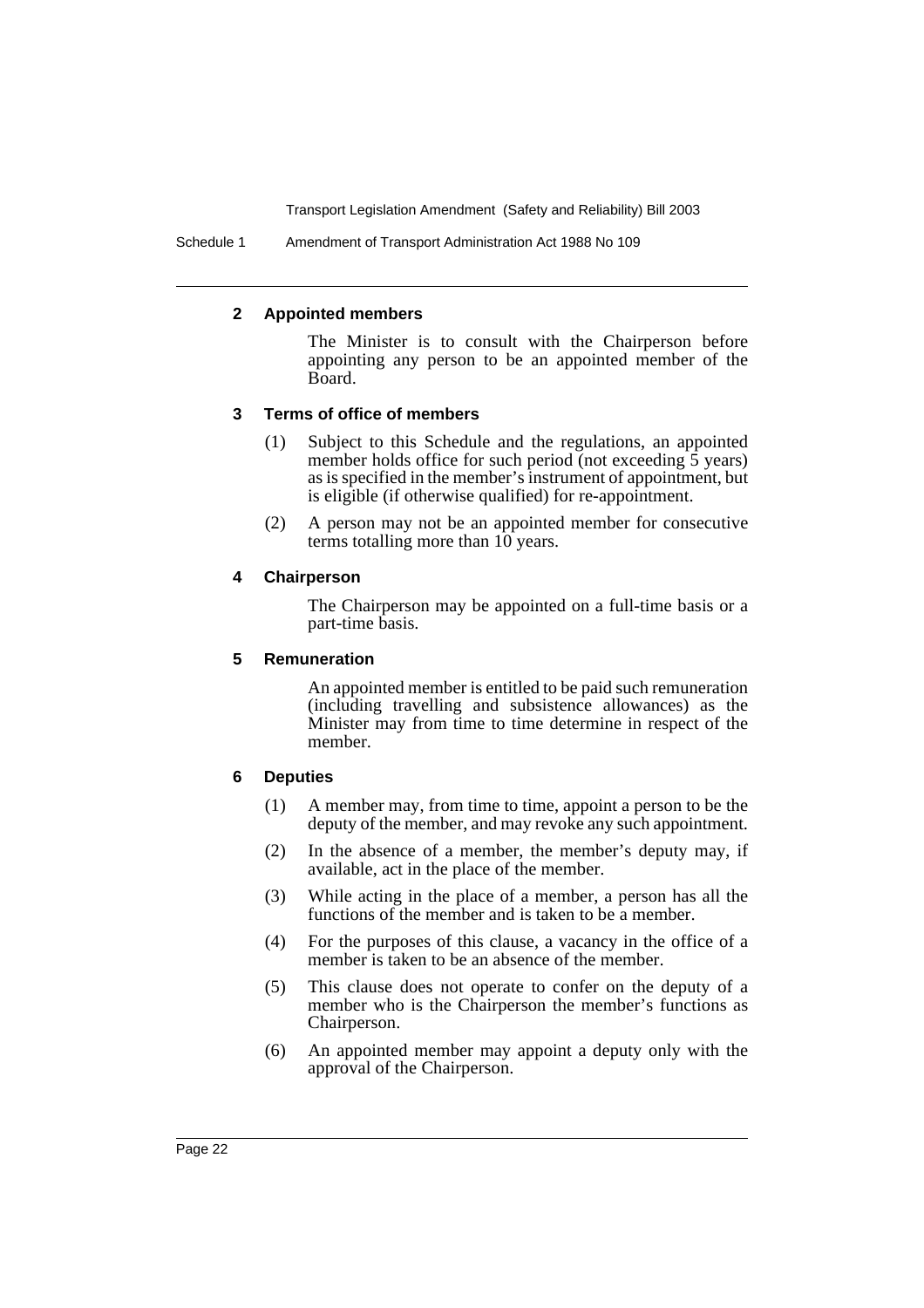Amendment of Transport Administration Act 1988 No 109 Schedule 1

(7) A person appointed as a deputy under this clause must have experience in one or more of the areas listed in section 42T (3) (a)–(e).

#### **7 Vacancy in office of member**

- (1) The office of an appointed member (other than the Chairperson) becomes vacant if the member:
	- (a) dies, or
	- (b) completes a term of office and is not re-appointed, or
	- (c) resigns the office by instrument in writing addressed to the Minister, or
	- (d) is removed from office by the Minister under this clause, or
	- (e) is absent from 3 consecutive meetings of the Board of which reasonable notice has been given to the member personally or by post, except on leave granted by the Minister or unless the member is excused by the Minister for having been absent from those meetings, or
	- (f) becomes bankrupt, applies to take the benefit of any law for the relief of bankrupt or insolvent debtors, compounds with his or her creditors or makes an assignment of his or her remuneration for their benefit, or
	- (g) becomes a mentally incapacitated person, or
	- (h) is convicted in New South Wales of an offence that is punishable by imprisonment for 6 months or more or is convicted elsewhere than in New South Wales of an offence that, if committed in New South Wales, would be an offence so punishable.
- (2) The Minister may remove an appointed member (other than the Chairperson) from office at any time.
- (3) The Chairperson may be removed from office only for incapacity, incompetence or misbehaviour.

#### **8 Filling of vacancy in office of appointed member**

If the office of any appointed member becomes vacant, a person is, subject to this Act and the regulations, to be appointed to fill the vacancy.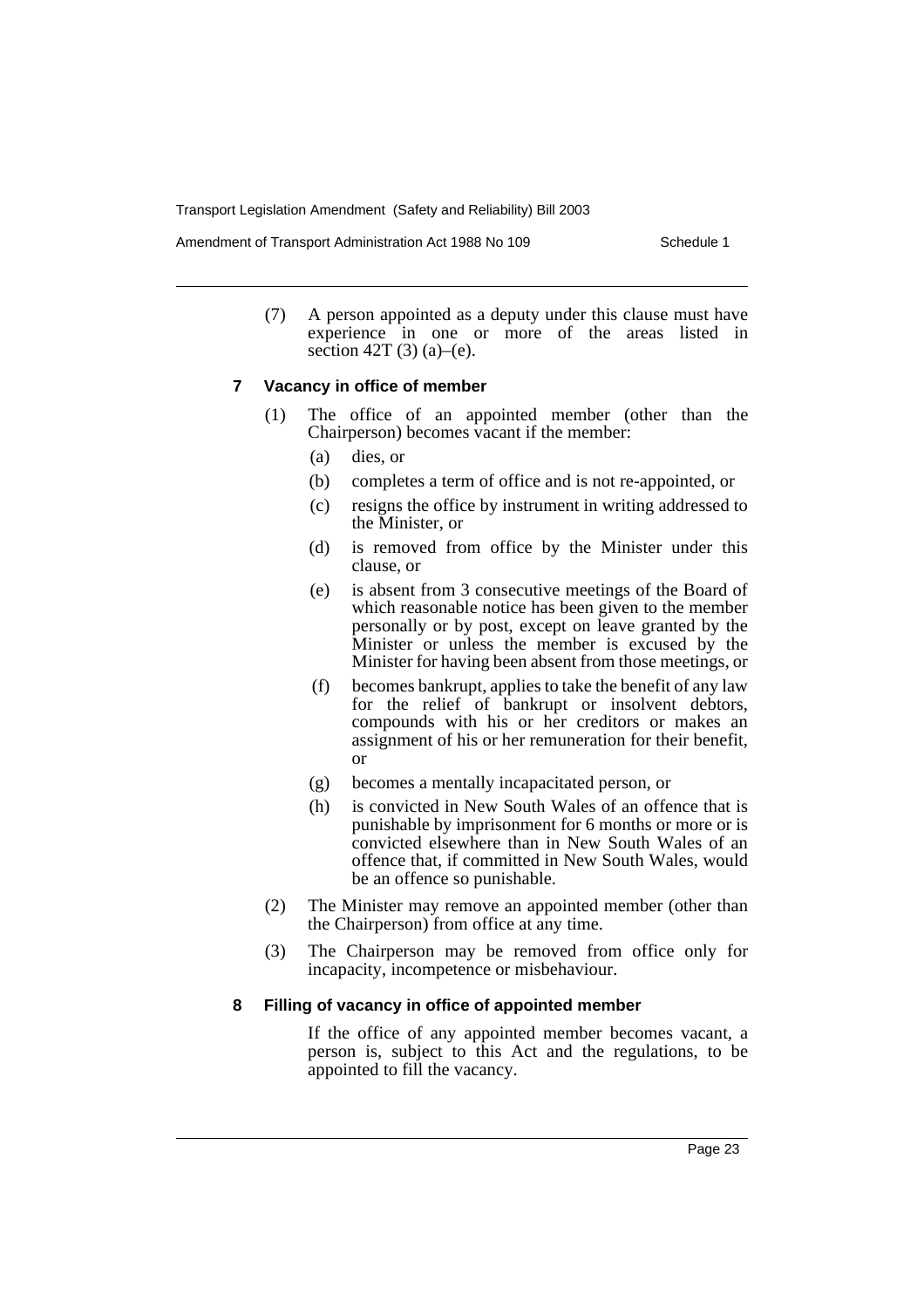#### **9 Disclosure of pecuniary interests**

- (1) If:
	- (a) a member has a direct or indirect pecuniary interest in a matter being considered or about to be considered at a meeting of the Board, and
	- (b) the interest appears to raise a conflict with the proper performance of the member's duties in relation to the consideration of the matter,

the member must, as soon as possible after the relevant facts have come to the member's knowledge, disclose the nature of the interest at a meeting of the Board.

- (2) A disclosure by a member at a meeting of the Board that the member:
	- (a) is a member, or is in the employment, of a specified company or other body, or
	- (b) is a partner, or is in the employment, of a specified person, or
	- (c) has some other specified interest relating to a specified company or other body or to a specified person,

is a sufficient disclosure of the nature of the interest in any matter relating to that company or other body or to that person which may arise after the date of the disclosure and which is required to be disclosed under subclause (1).

- (3) Particulars of any disclosure made under this clause must be recorded by the Board in a book kept for the purpose and that book must be open at all reasonable hours to inspection by any person on payment of the fee determined by the Board.
- (4) After a member has disclosed the nature of an interest in any matter, the member must not, unless the Minister or the Board otherwise determines:
	- (a) be present during any deliberation of the Board with respect to the matter, or
	- (b) take part in any decision of the Board with respect to the matter.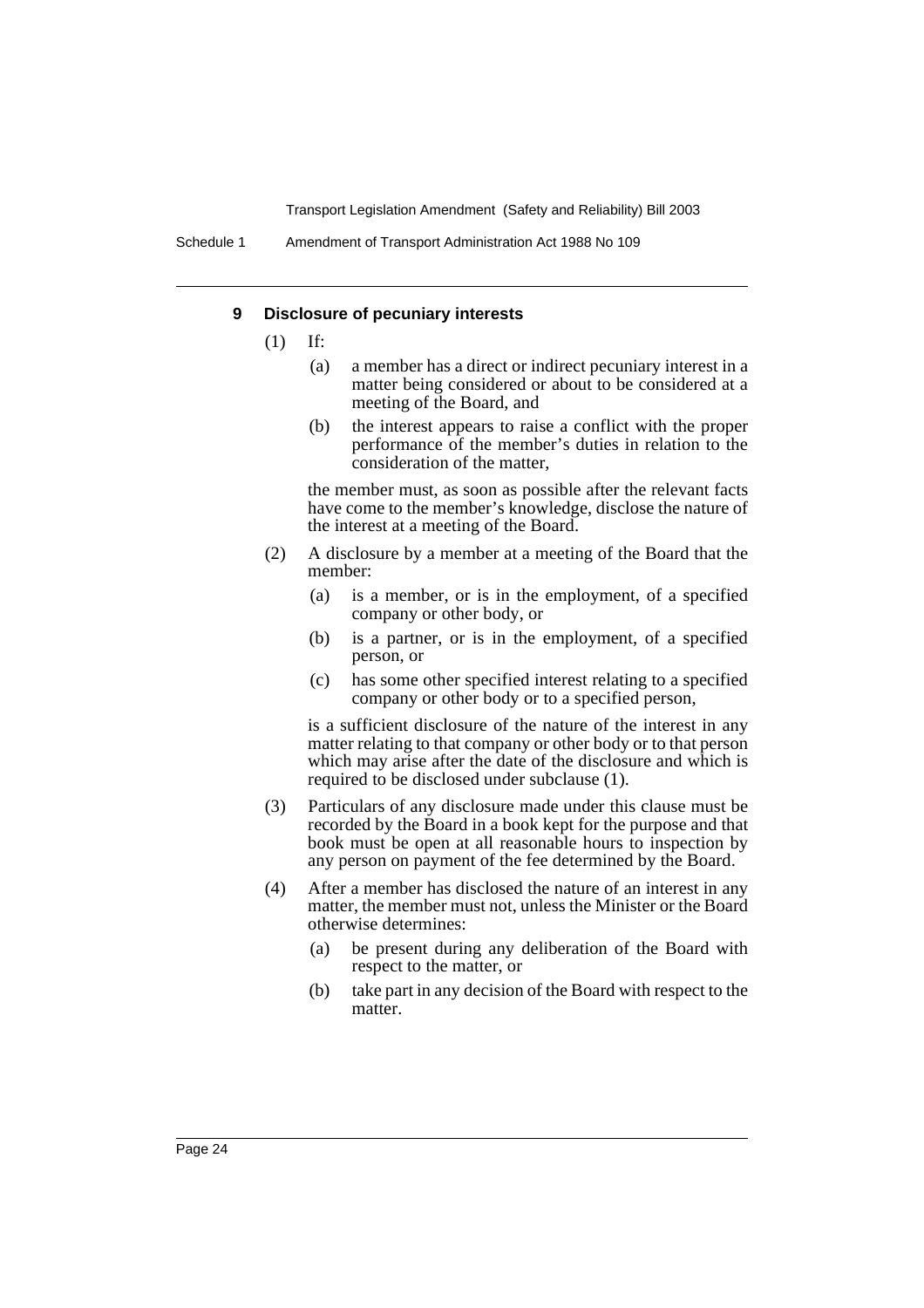Amendment of Transport Administration Act 1988 No 109 Schedule 1

- (5) For the purposes of the making of a determination by the Board under subclause (4), a member who has a direct or indirect pecuniary interest in a matter to which the disclosure relates must not:
	- (a) be present during any deliberation of the Board for the purpose of making the determination, or
	- (b) take part in the making by the Board of the determination.
- (6) A contravention of this clause does not invalidate any decision of the Board.
- (7) This clause applies to a member of a committee of the Board and the committee in the same way as it applies to a member of the Board and the Board.

## **10 Transaction of business outside meetings or by telephone**

- (1) The Board may, if it thinks fit, transact any of its business by the circulation of papers among all the members of the Board for the time being, and a resolution in writing approved in writing by a majority of those members is taken to be a decision of the Board.
- (2) The Board may, if it thinks fit, transact any of its business at a meeting at which members (or some members) participate by telephone, closed-circuit television or other means, but only if any member who speaks on a matter before the meeting can be heard by the other members.
- (3) For the purposes of:
	- (a) the approval of a resolution under subclause (1), or
	- (b) a meeting held in accordance with subclause (2),

the Chairperson and each member have the same voting rights as they have at an ordinary meeting of the Board.

- (4) A resolution approved under subclause (1) is, subject to the regulations, to be recorded in the minutes of the meetings of the Board.
- (5) Papers may be circulated among the members for the purposes of subclause (1) by facsimile or other transmission of the information in the papers concerned.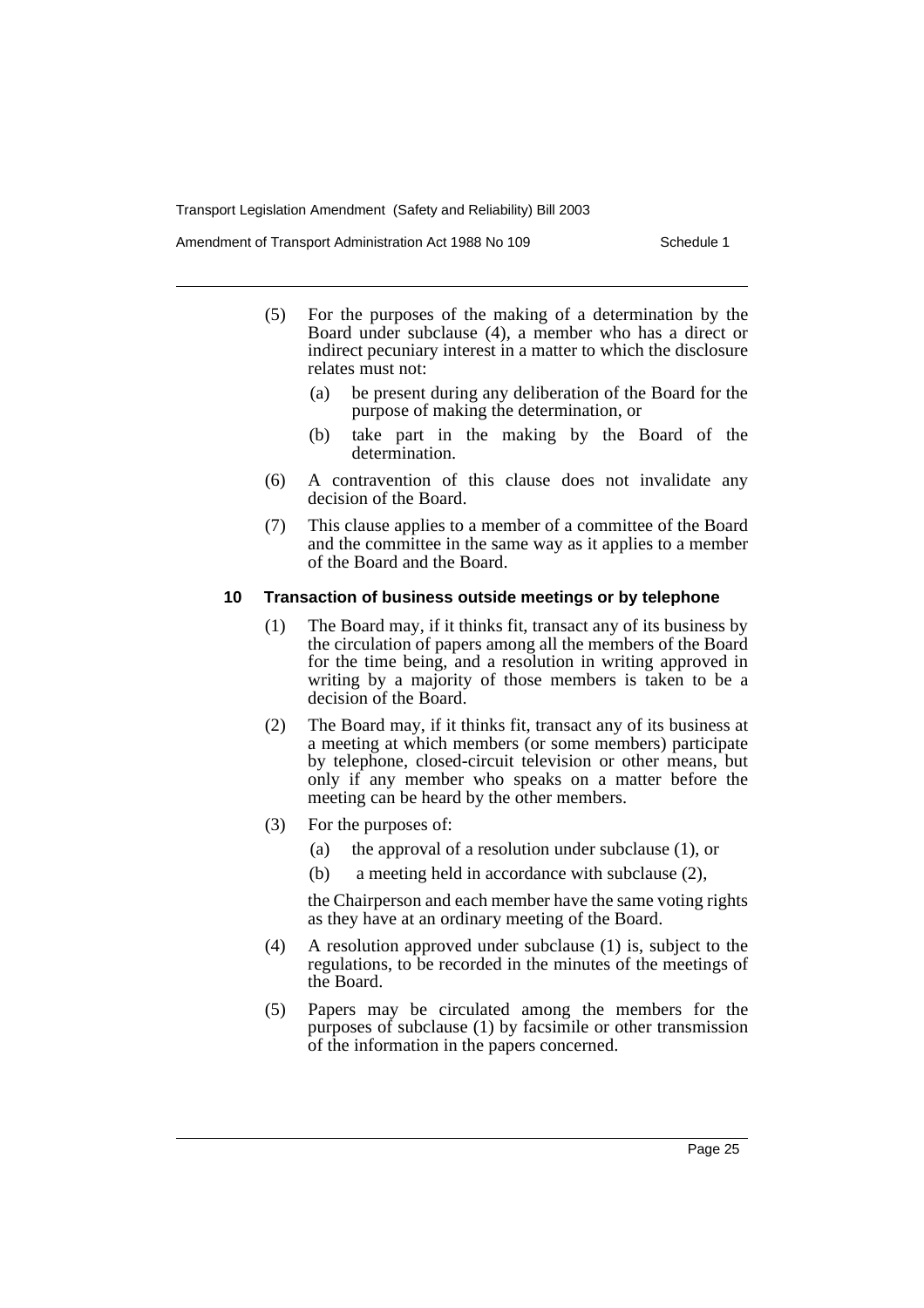#### **11 Effect of certain other Acts**

- (1) Chapter 2 of the *Public Sector Employment and Management Act 2002* does not apply to or in respect of the appointment of an appointed member.
- (2) If by or under any Act provision is made:
	- (a) requiring a person who is the holder of a specified office to devote the whole of his or her time to the duties of that office, or
	- (b) prohibiting the person from engaging in employment outside the duties of that office,

the provision does not operate to disqualify the person from holding that office and also the office of an appointed member or from accepting and retaining any remuneration payable to the person under this Act as a member.

#### **12 Personal liability**

A matter or thing done or omitted to be done by the Board, a member of the Board or a person acting under the direction of the Board does not, if the matter or thing was done or omitted to be done in good faith for the purpose of executing this or any other Act, subject a member or a person so acting personally to any action, liability, claim or demand.

### **13 General procedure**

The procedure for the calling of meetings of the Board and for the conduct of business at those meetings is, subject to this Act and the regulations, to be as determined by the Board.

#### **14 Quorum**

The quorum for a meeting of the Board is a majority of its members for the time being, including the Chairperson or the Chairperson's deputy.

#### **15 Presiding member**

(1) The Chairperson (or, in the absence of the Chairperson, a person elected by the members of the Board who are present at a meeting of the Board) is to preside at a meeting of the Board.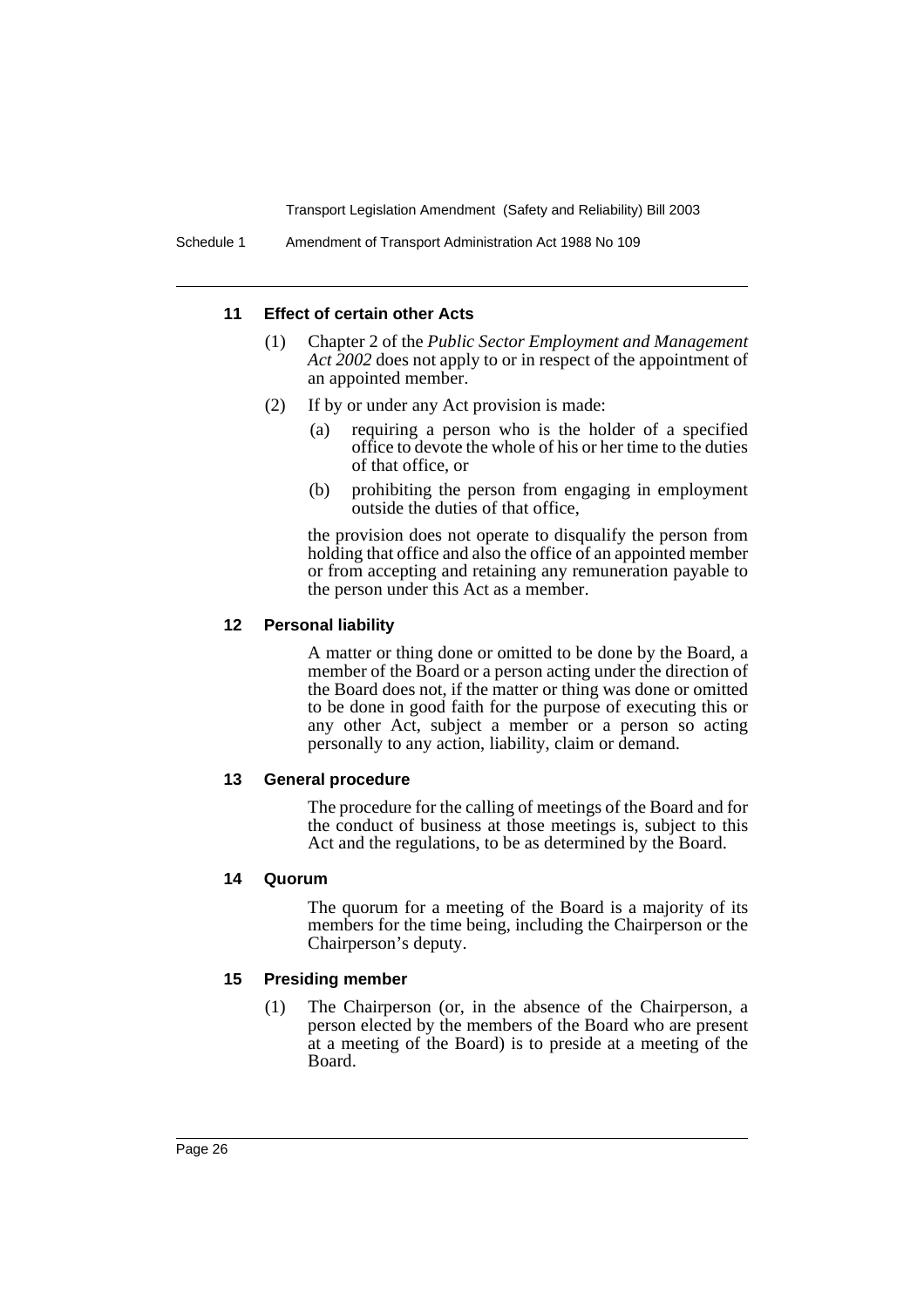Amendment of Transport Administration Act 1988 No 109 Schedule 1

(2) The presiding member has a deliberative vote and, in the event of an equality of votes, has a second or casting vote.

#### **16 Voting**

A decision supported by a majority of the votes cast at a meeting of the Board at which a quorum is present is the decision of the Board.

# **17 First meeting**

The Minister may call the first meeting of the Board in such manner as the Minister thinks fit.

# **[33] Schedule 3**

Omit the heading and the section reference. Insert instead:

# **Schedule 3 Provisions relating to Transport Advisory Group and Roads and Traffic Advisory Council**

(Sections 43 (3), 54 (3))

#### **[34] Schedule 3, clause 1 Definitions**

Omit "Public Transport Authority, the Public Transport Advisory Council" from the definition of *Advisory Council*.

Insert instead "Transport Advisory Group".

# **[35] Schedule 3, clause 7 Vacancy in office of member**

Omit "Part 8 of the *Public Sector Management Act 1988*" from clause 7 (1) (d).

Insert instead "Chapter 5 of the *Public Sector Employment and Management Act 2002*".

# **[36] Schedule 3, clause 9 Effect of certain other Acts**

Omit "*Public Sector Management Act 1988*" from clause 9 (1).

Insert instead "*Public Sector Employment and Management Act 2002*".

## **[37] Schedule 3, clause 9 (1)**

Omit "Part 8". Insert instead "Chapter 5".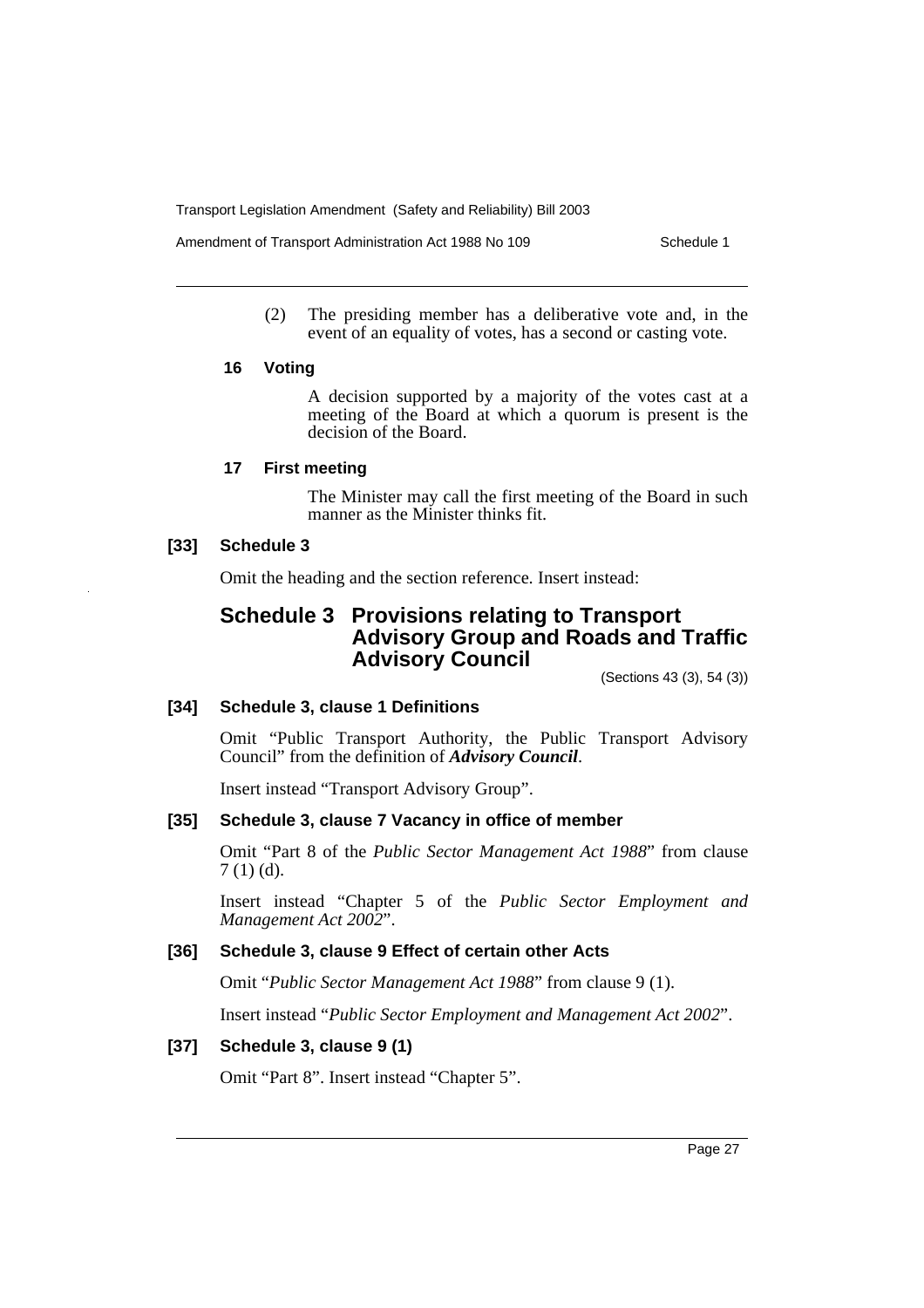Schedule 1 Amendment of Transport Administration Act 1988 No 109

# **[38] Schedule 4, heading**

Omit "**of SRA and its subsidiaries**".

#### **[39] Schedule 4, clause 2 Application and interpretation**

Insert after clause 2 (1) (e):

(f) any other order under Schedule 7 transferring assets, rights or liabilities to a body specified or referred to in the order.

#### **[40] Schedule 4, clause 7 Duties**

Omit "Stamp duty". Insert instead "Duty under the *Duties Act 1997*".

#### **[41] Schedule 4, clause 7 (a)**

Omit the paragraph. Insert instead:

(a) the transfer of assets, rights and liabilities to a person by an order to which this Schedule applies, or

# **[42] Schedule 5, heading**

Insert "**and the Independent Transport Safety and Reliability Regulator**" after "**Authority**".

#### **[43] Schedule 5, clause 2 Definitions**

Insert in alphabetical order:

*Authority* includes the Independent Transport Safety and Reliability Regulator.

## **[44] Schedule 6 Transfer of certain staff**

Insert in alphabetical order in clause 1:

*former Ministry staff* means the members of staff of the Ministry of Transport who, after the commencement of clause 10A, are transferred to a transport authority by an order made under this Schedule.

*former OCG staff* means the members of staff of the Office of Co-ordinator General of Rail who, after the commencement of clause 10A, are transferred to a transport authority by an order made under this Schedule.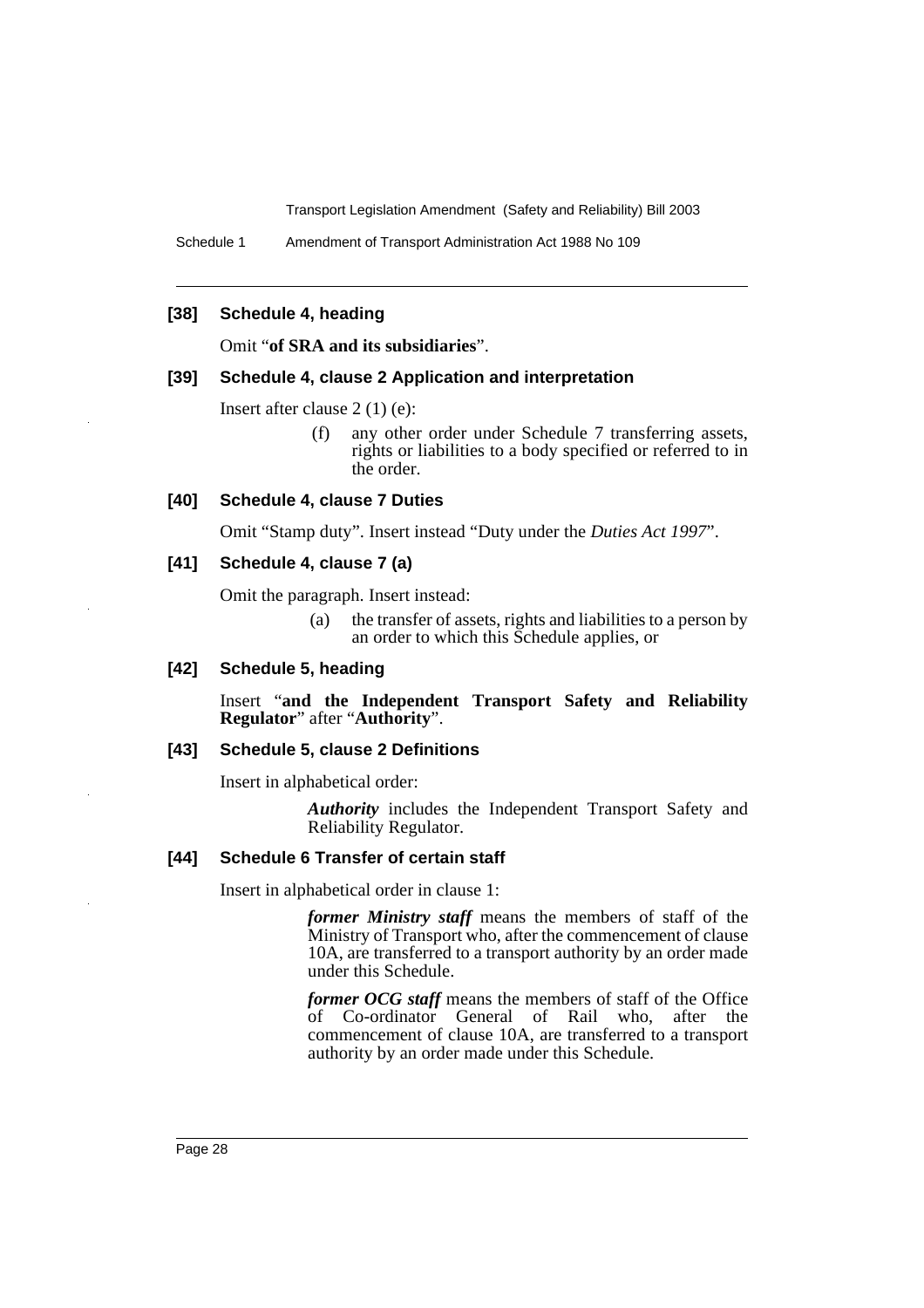Amendment of Transport Administration Act 1988 No 109 Schedule 1

*transport authority* means the Ministry of Transport, the Independent Transport Safety and Reliability Regulator, the State Rail Authority or Rail Infrastructure Corporation.

# **[45] Schedule 6, clause 10A**

Insert after clause 10:

#### **10A Transfer of OCG staff and Ministry staff to transport authorities**

- (1) The Minister may, by order in writing, provide that such staff of the Office of Co-ordinator General of Rail or of the Ministry of Transport as are specified in the order are transferred to the transport authority specified in the order.
- (2) A person who is the subject of an order under this clause is taken for all purposes as having become an employee of the transport authority, in accordance with the terms of the order, on the day specified in the order.

#### **[46] Schedule 6, clause 12 Preservation of remuneration and other conditions of employment on transfer**

Omit "or former RIC staff" from clause 12 (1).

Insert instead ", former RIC staff, former OCG staff or former Ministry staff".

# **[47] Schedule 6, clause 12 (1)**

Omit "by the SRA or the RIC (as the case requires)".

#### **[48] Schedule 6, clause 13 Preservation of leave and other entitlements for previous service and mobility entitlements for future service**

Omit clause 13 (1). Insert instead:

(1) Continuous service of former SRA staff, former RIC staff, former OCG staff or former Ministry staff with any one or more transport authorities is taken, for all purposes, as service with whichever of them is the current employer.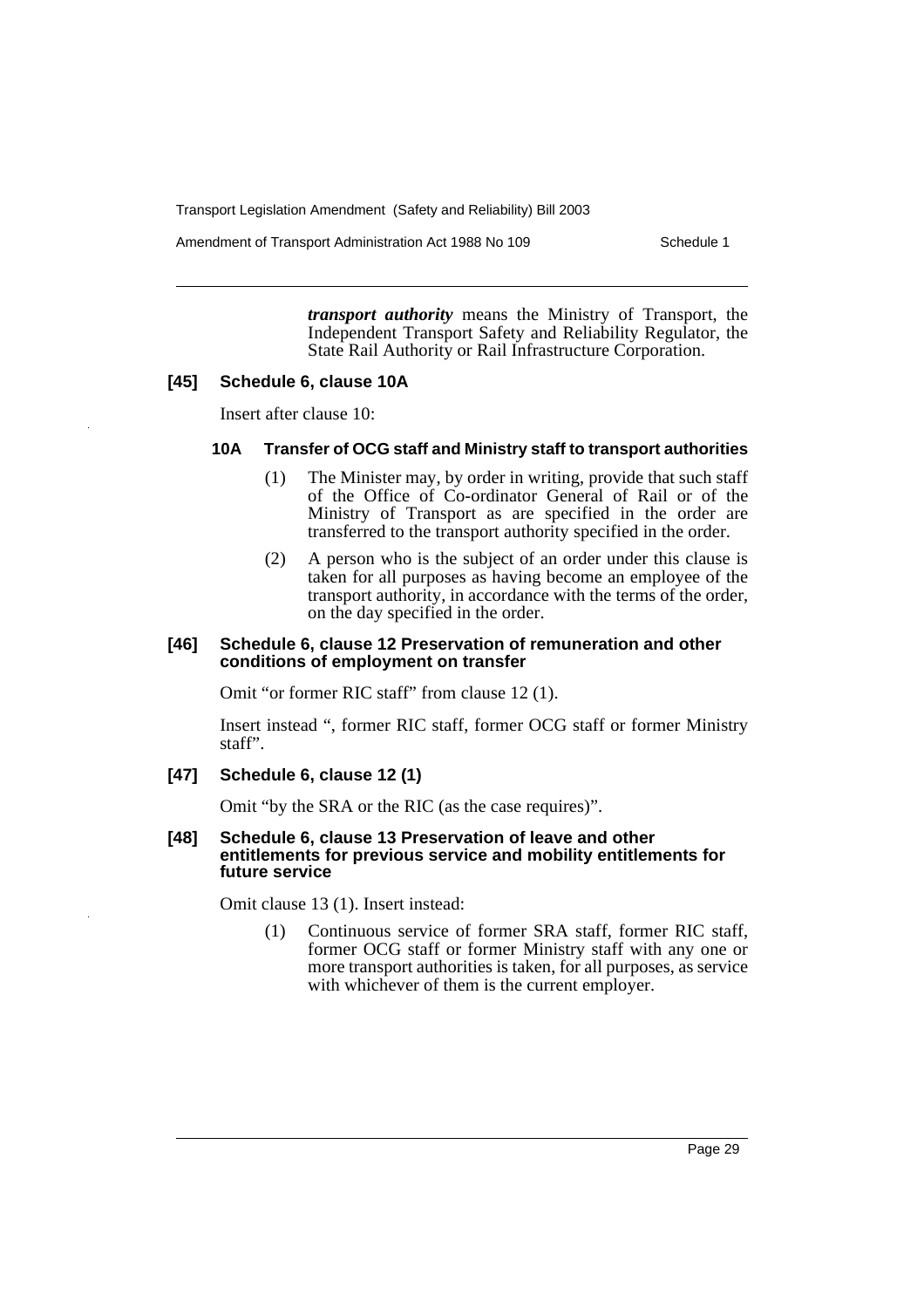Schedule 1 Amendment of Transport Administration Act 1988 No 109

# **[49] Schedule 6, clause 13 (3)**

Omit the subclause. Insert instead:

(3) In particular, former SRA staff, former RIC staff, former OCG staff and former Ministry staff retain, on transfer under this Schedule (or on subsequent transfer under this Schedule), any rights to annual leave, long service leave and sick leave accrued in their previous employment with an employer or employers from whose employ they are transferred under this Schedule.

## **[50] Schedule 6, clause 14 Special provision relating to long service leave and sick leave for staff of RIC**

Insert ", former OCG staff or former Ministry staff" after "former SRA staff" in clause 14 (1).

#### **[51] Schedule 6, clause 15 No payment out on transfer or dual benefits**

Insert "or any other transport authority" after "SRA" in clause 15 (1).

#### **[52] Schedule 6, clause 15 (2)**

Omit "or the SRA".

Insert instead ", the SRA, the Office of Co-ordinator General of Rail or the Ministry of Transport".

# **[53] Schedule 7 Savings, transitional and other provisions**

Insert at the end of clause 2 (1):

*Transport Legislation Amendment (Safety and Reliability) Act 2003*

# **[54] Schedule 7, Part 7**

Omit Division 2.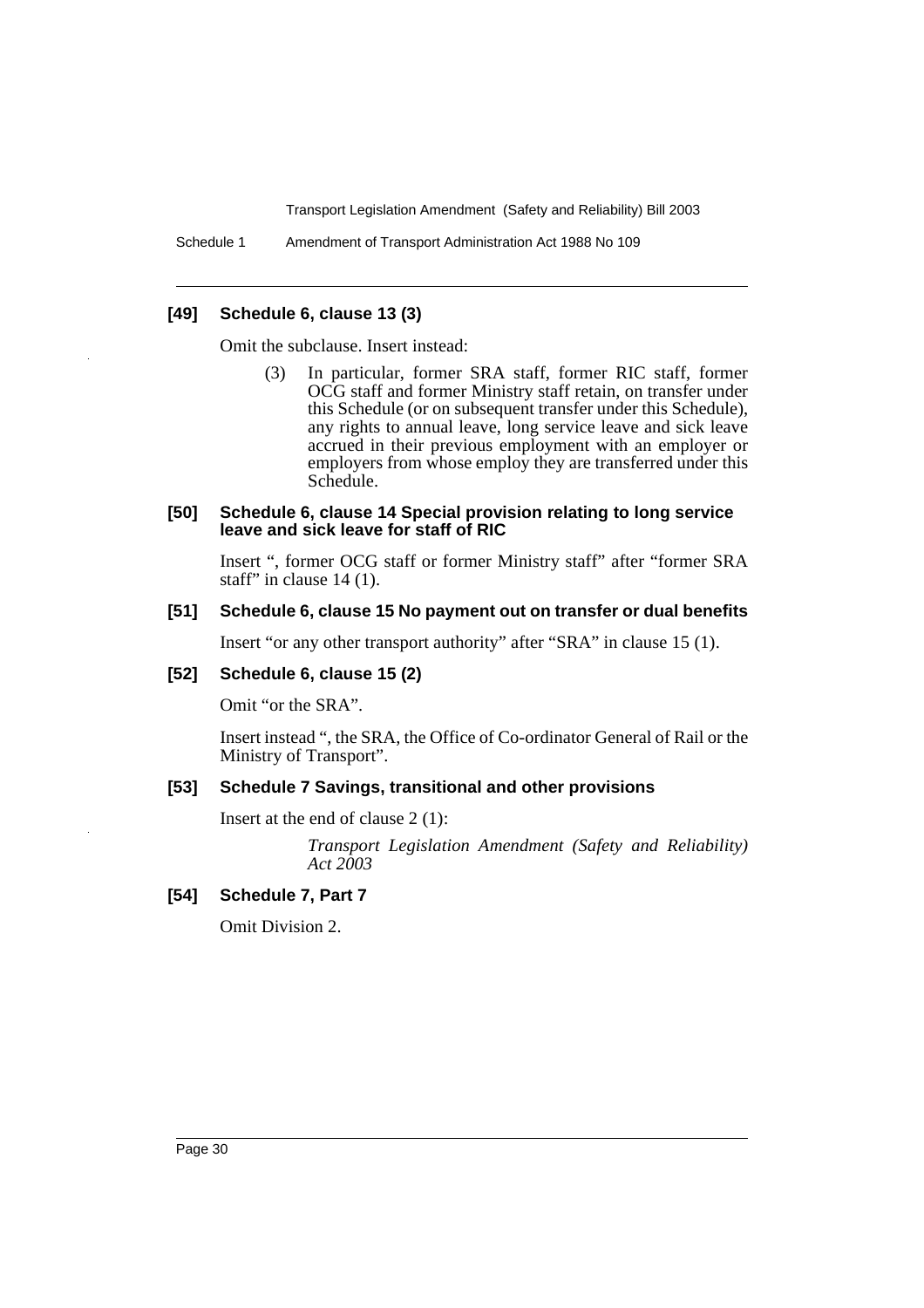Amendment of Transport Administration Act 1988 No 109 Schedule 1

## **[55] Schedule 7**

Insert at the end of the Schedule with appropriate Part and clause numbers:

# **Part Provisions consequent on enactment of Transport Legislation Amendment (Safety and Reliability) Act 2003**

#### **Definitions**

In this Part:

*ITSRR* means the Independent Transport Safety and Reliability Regulator.

*the amending Act* means the *Transport Legislation Amendment (Safety and Reliability) Act 2003*.

#### **Co-ordinator General of Rail and other executive officers cease to hold office**

- (1) The person who, immediately before the constitution of the ITSRR, held office as the Co-ordinator General of Rail ceases to hold that office.
- (2) A person who, immediately before the constitution of the ITSRR, held a senior executive position (within the meaning of the *Public Sector Employment and Management Act 2002)* within the Office of Co-ordinator General of Rail:
	- (a) ceases to hold that office, and
	- (b) is eligible (if otherwise qualified) to be appointed as a member of the staff of the ITSRR or the Ministry of Transport.
- (3) A person who ceases under this clause to hold office is not entitled to any remuneration or compensation because of the loss of that office, except as provided by subclause (4).
- (4) Part 3.1 of the *Public Sector Employment and Management Act 2002* applies to a person who ceases under this clause to hold office as if the person had ceased to be an executive officer as referred to in section 77 of that Act.

**Note.** Subclause (4) ensures that the person retains any rights to compensation or right of return that the person would have had if removed from office by the Governor instead of by operation of this clause.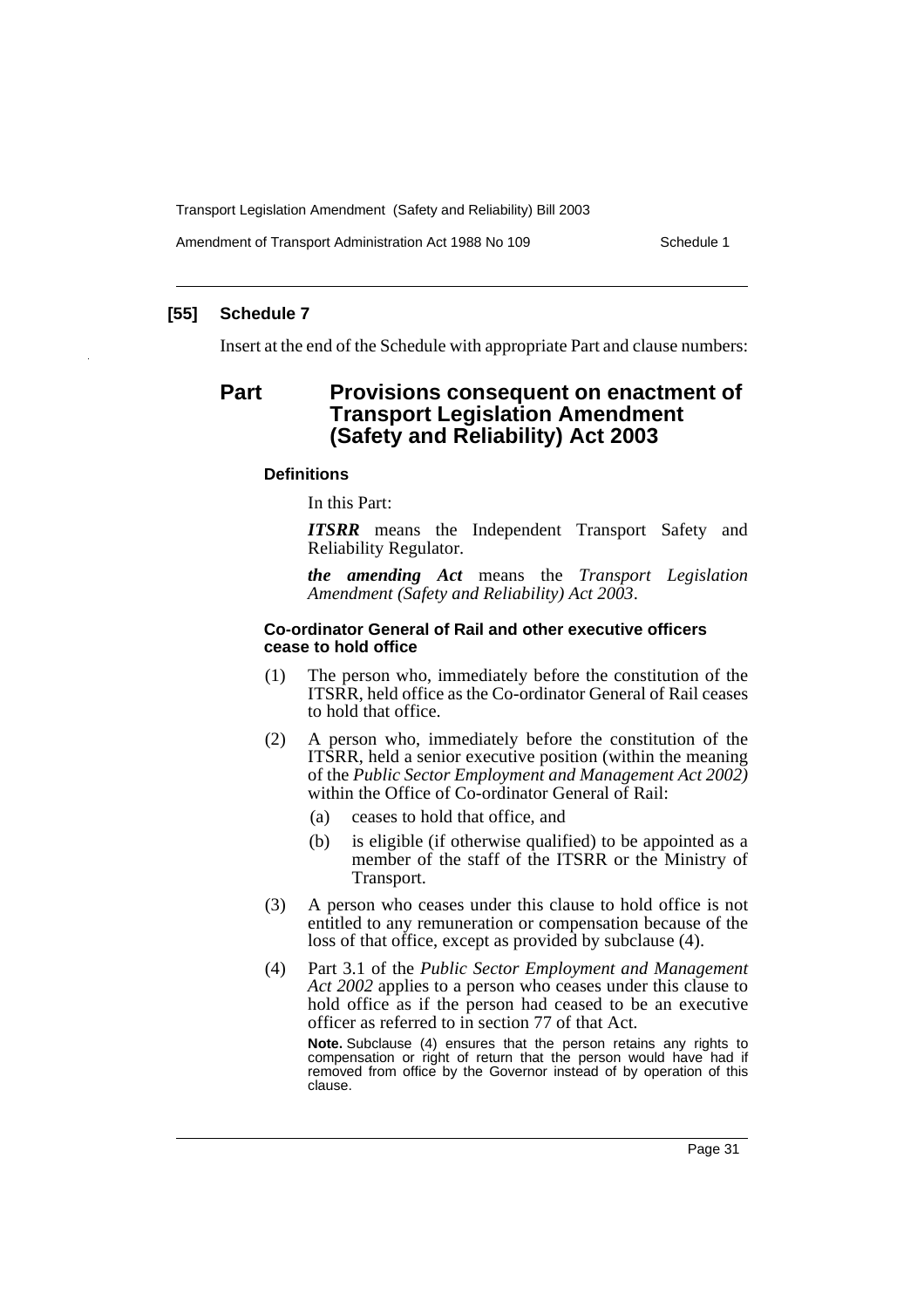Schedule 1 Amendment of Transport Administration Act 1988 No 109

# **Abolition of Office of Co-ordinator General of Rail**

The Office of Co-ordinator General of Rail is abolished.

#### **References to Office of Co-ordinator General of Rail**

In any Act, or in any instrument made under any Act or in any other document of any kind, a reference to (or required immediately before the commencement of this clause to be read as a reference to) the Co-ordinator General of Rail or the Office of Co-ordinator General of Rail is to be read as a reference to the ITSRR, except as provided by the regulations.

#### **Transfer of staff**

Schedule 6 has effect with respect to members of staff of the Office of Co-ordinator General of Rail and of the Ministry of Transport.

#### **Advisory Councils**

- (1) A person who, immediately before the repeal of Parts 5 and 5A by the amending Act, held office as a member of the Public Transport Authority or the Public Transport Advisory Council ceases to hold that office.
- (2) A person who ceases under this clause to hold office is not entitled to any remuneration or compensation because of the loss of that office.

## **Transfer of assets, rights and liabilities to ITSRR**

- (1) The Minister may, by order in writing, direct that such assets, rights or liabilities of the Transport Administration Corporation or the Office of Co-ordinator General of Rail, or in respect of a contract or arrangement entered into by the Director-General, as are specified or referred to in the order be transferred to the ITSRR or any other body constituted under this Act.
- (2) An order under this clause may be made on such terms and conditions as are specified in the order.
- (3) Schedule 4 applies to an order made under this clause.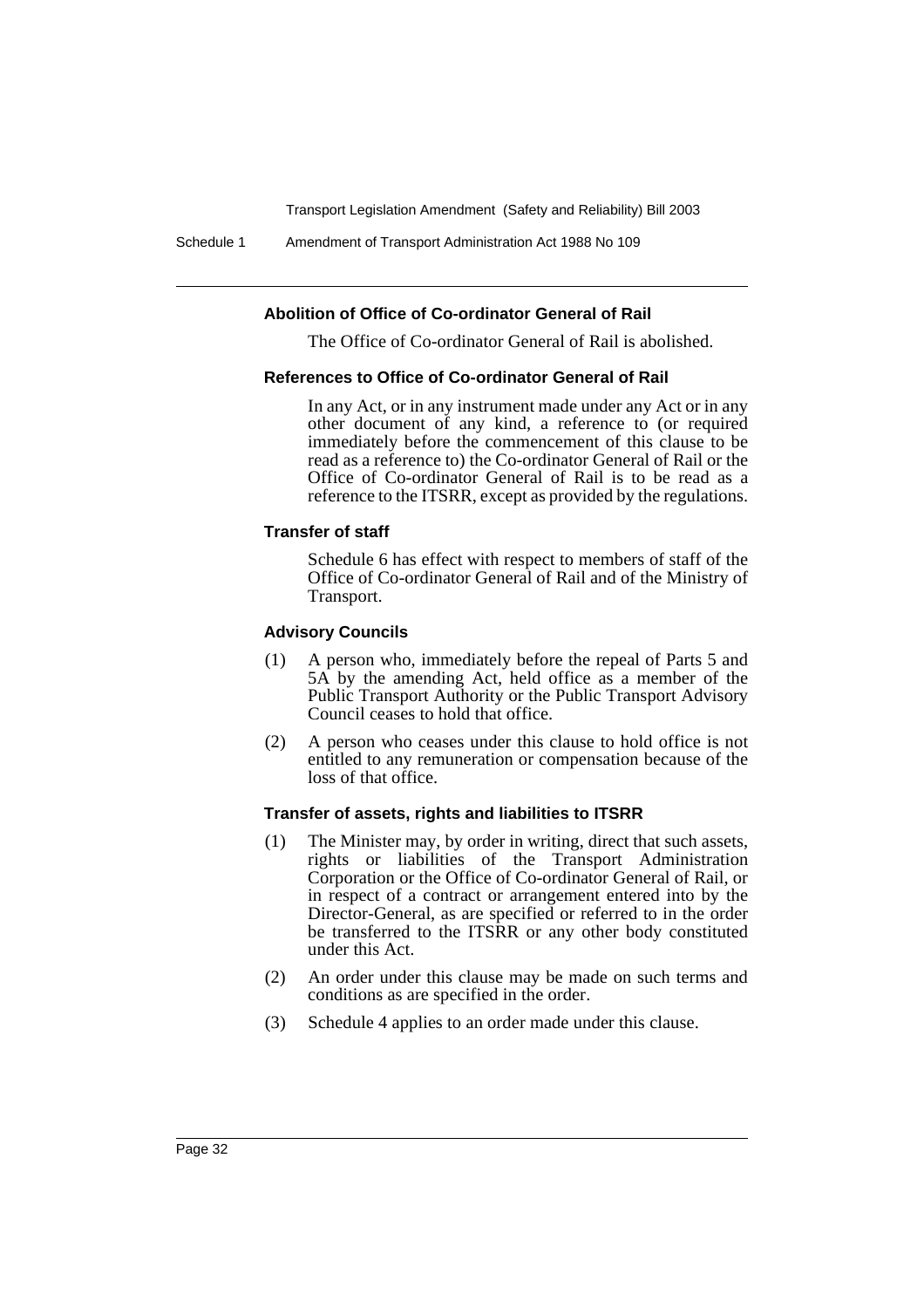Amendment of Marine Safety Act 1998 No 121 Schedule 2

# **Schedule 2 Amendment of Marine Safety Act 1998 No 121**

(Section 3)

# **[1] Section 37 Regulations relating to licences**

Insert ", good character" after "age" in section 37 (2) (d).

# **[2] Section 94 Definitions**

Insert in alphabetical order in section 94 (1):

*ferry* has the same meaning as it has in the *Passenger Transport Act 1990*.

*Independent Transport Safety and Reliability Advisory Board* means the Independent Transport Safety and Reliability Advisory Board established under the *Transport Administration Act 1988*.

*Independent Transport Safety and Reliability Regulator* means the Independent Transport Safety and Reliability Regulator constituted under the *Transport Administration Act 1988*.

*public passenger service* has the same meaning as it has in the *Passenger Transport Act 1990*.

#### **[3] Section 96 Appointment of authorised officers (other than harbour masters and police officers)**

Insert ", the Independent Transport Safety and Reliability Regulator" after "Port Corporation" in section 96 (1).

# **[4] Section 103 Ordering of investigation**

Insert at the end of the section:

- (2) An inquiry may be carried out and a report provided under this section whether or not:
	- (a) an investigation is being, or has been, conducted under the *Passenger Transport Act 1990* or any other Act or law relating to the same matter, or
	- (b) the matter is or may be subject to any criminal or civil proceedings.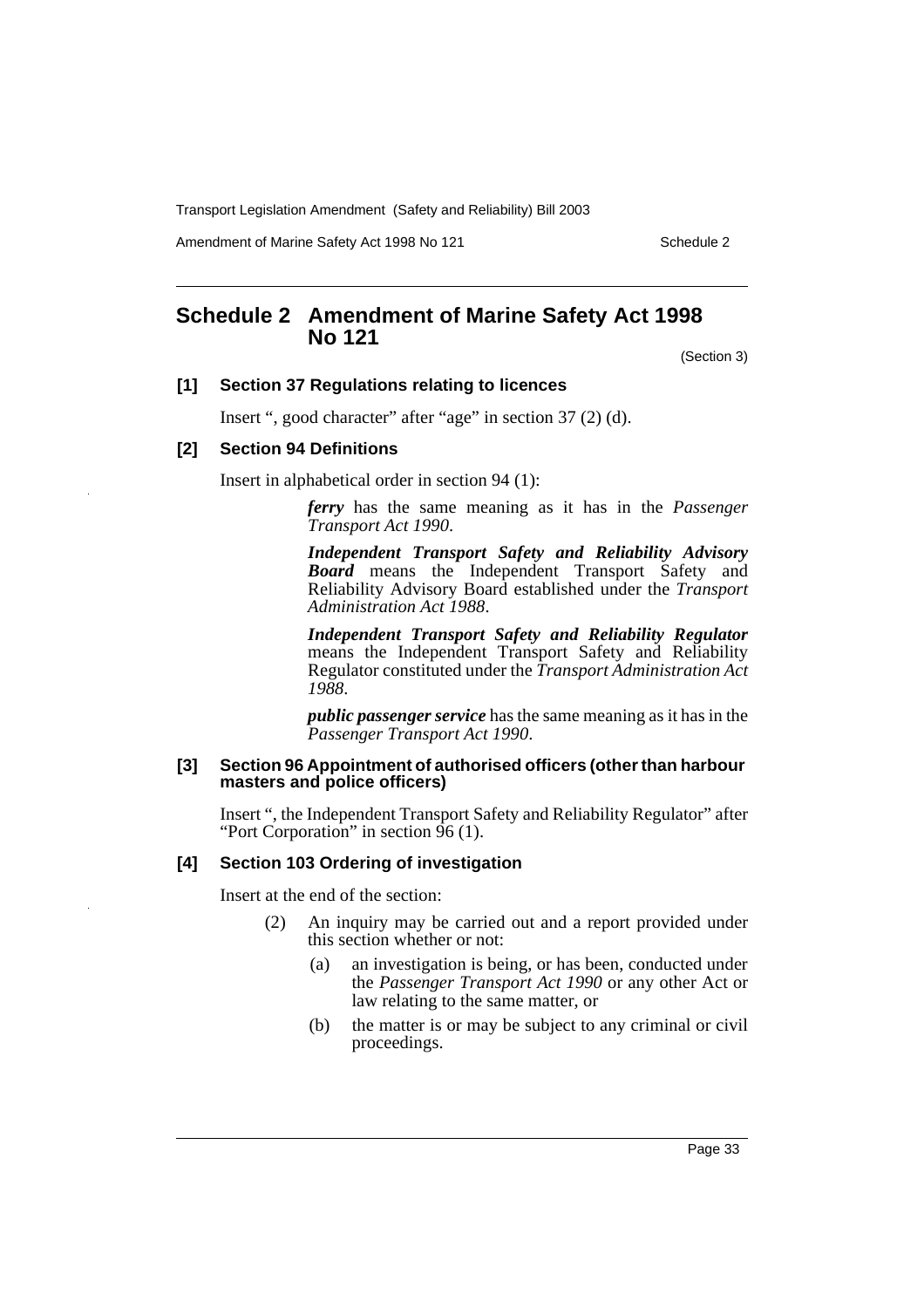Schedule 2 Amendment of Marine Safety Act 1998 No 121

## **[5] Section 105 Appointment of investigator**

Insert after section 105 (1):

(1A) If an investigation concerns or is related to a public passenger service provided by a ferry, the Minister may appoint the Chairperson of the Independent Transport Safety and Reliability Advisory Board as the investigator or any person of a kind referred to in subsection (1).

#### **[6] Section 111 Action by Minister following report of investigation**

Insert after section 111 $(2)$  $(g)$ :

(h) in the case of an investigation concerning or related to a public passenger service provided by a ferry, inform the Director-General of the Ministry of Transport, the Independent Transport Safety and Reliability Regulator or the Independent Transport Safety and Reliability Advisory Board of the report and the action taken by the Minister on the report.

# **[7] Part 8, Division 5**

Insert after Division 4:

# **Division 5 Prohibition and improvement notices relating to public ferry wharves**

#### **125A Public ferry wharves**

In this Division:

*public ferry wharf* means a wharf or any associated facilities used for the purposes of public passenger services provided by ferries.

# **125B Inspections of public ferry wharves**

- (1) The Minister may cause inspections to be carried out of public ferry wharves.
- (2) The Minister may appoint a person who may be appointed as an investigator under Division 3 to carry out any such inspection.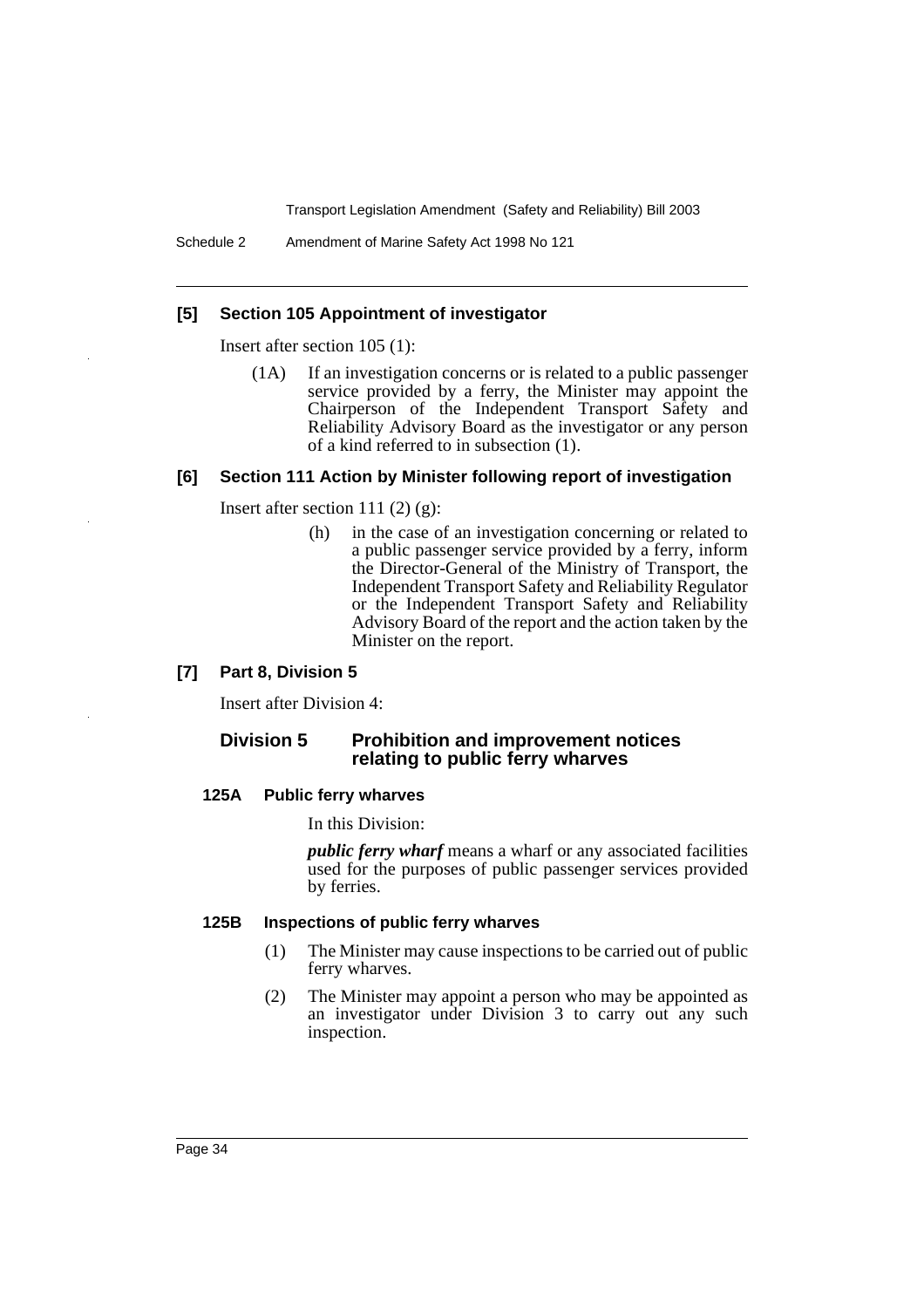Amendment of Marine Safety Act 1998 No 121 Schedule 2

- (3) For the purposes of an inspection under this section, a person carrying out an inspection has all the powers and other functions of an authorised officer under this Part.
- (4) The regulations may make provision for or with respect to the following matters:
	- (a) the methodology or standards with which inspections must comply,
	- (b) provision of inspection reports to persons,
	- (c) procedures with respect to responses to inspection reports.
- (5) Nothing in this section limits any functions of the Minister under Division 3.
- (6) Section 97 applies to a person appointed under this section.

## **125C Improvement notices**

- (1) The Minister may give an improvement notice to the owner of a public ferry wharf, or a person responsible for the maintenance of any such wharf, if the Minister is of the opinion that it is necessary to do so to ensure the safety of persons using, or operating, public passenger services provided by ferries.
- (2) An improvement notice may require the person to undertake remedial safety work with respect to the public ferry wharf.
- (3) The period within which a person is required by an improvement notice to undertake remedial safety work must be at least 7 days after the notice is given.
- (4) However, the Minister may specify a period that is less than 7 days after the improvement notice is given if satisfied that it is reasonably practicable for the person to comply with the requirements imposed by the notice by the end of the period.
- (5) An improvement notice must:
	- (a) state that the Minister is of the opinion referred to in subsection (1), and
	- (b) state the reasons for that opinion, and
	- (c) include information about obtaining a review of the notice under this Division.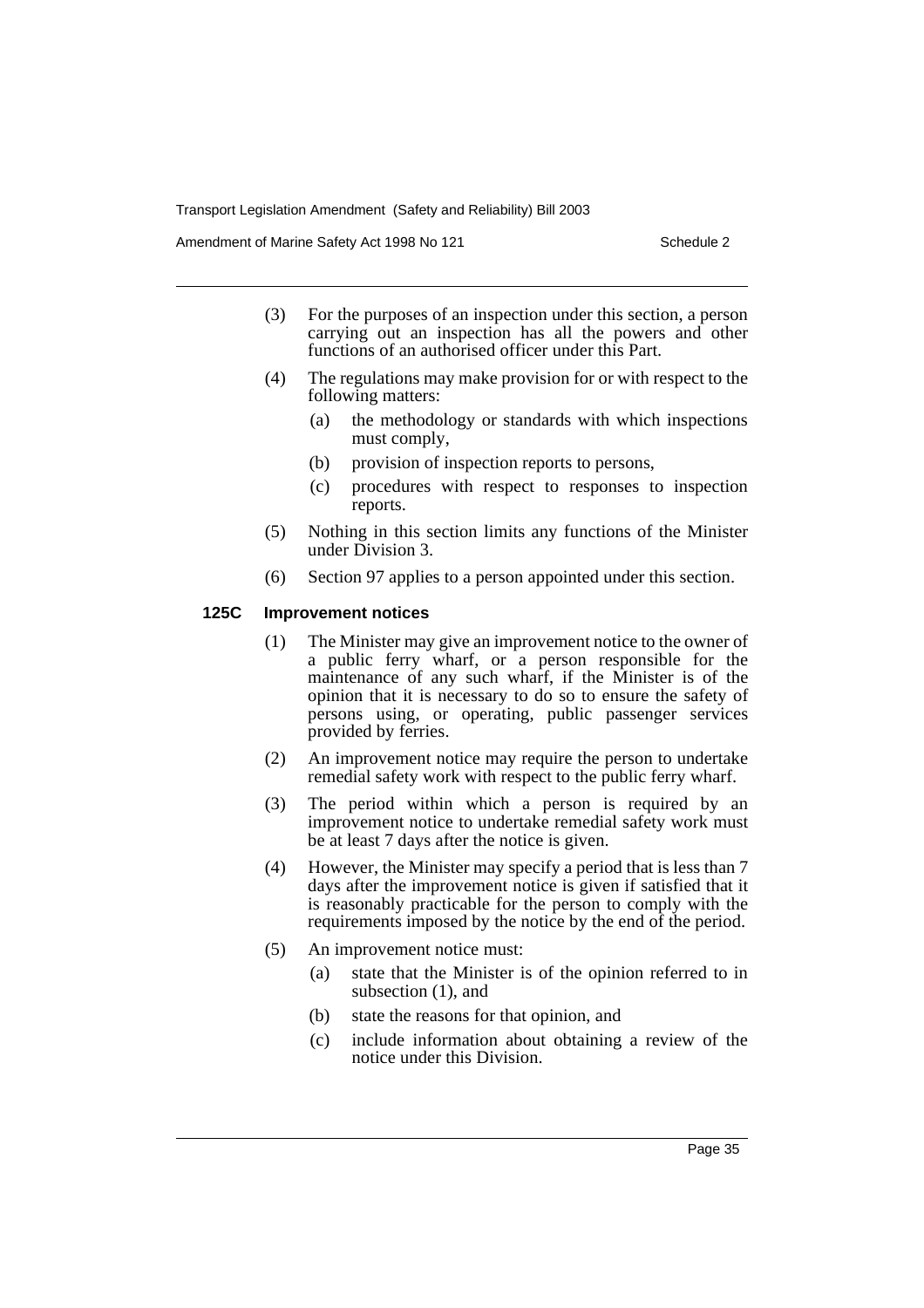Schedule 2 Amendment of Marine Safety Act 1998 No 121

#### **125D Failure to comply with improvement notice**

A person who, without reasonable excuse, fails to comply with a requirement imposed on the person by an improvement notice is guilty of an offence.

#### Maximum penalty:

- (a) in the case of a corporation—500 penalty units, or
- (b) in the case of an individual—250 penalty units.

#### **125E Prohibition notices**

- (1) If an authorised officer is of the opinion that, at any public ferry wharf, there is occurring or is about to occur any activity that involves or will involve an immediate risk to the health or safety of persons using, or operating, public passenger services provided by ferries, the authorised officer may give to the person who has or may be reasonably presumed to have control over the activity a notice prohibiting the carrying on of the activity until the matters that give or will give rise to the risk are remedied.
- (2) A prohibition notice must:
	- (a) state that the authorised officer is of the opinion referred to in subsection (1), and
	- (b) state the reasons for that opinion, and
	- (c) specify the activity in respect of which that opinion is held, and
	- (d) include information about obtaining a review of the notice under this Division.
- (3) A person who is given a prohibition notice who, without reasonable excuse, fails to comply with a requirement imposed by the notice is guilty of an offence.

Maximum penalty:

- (a) in the case of a corporation—500 penalty units, or
- (b) in the case of an individual—250 penalty units.

### **125F Notices may include directions**

(1) An improvement notice or a prohibition notice may include directions as to the measures to be taken to comply with the notice.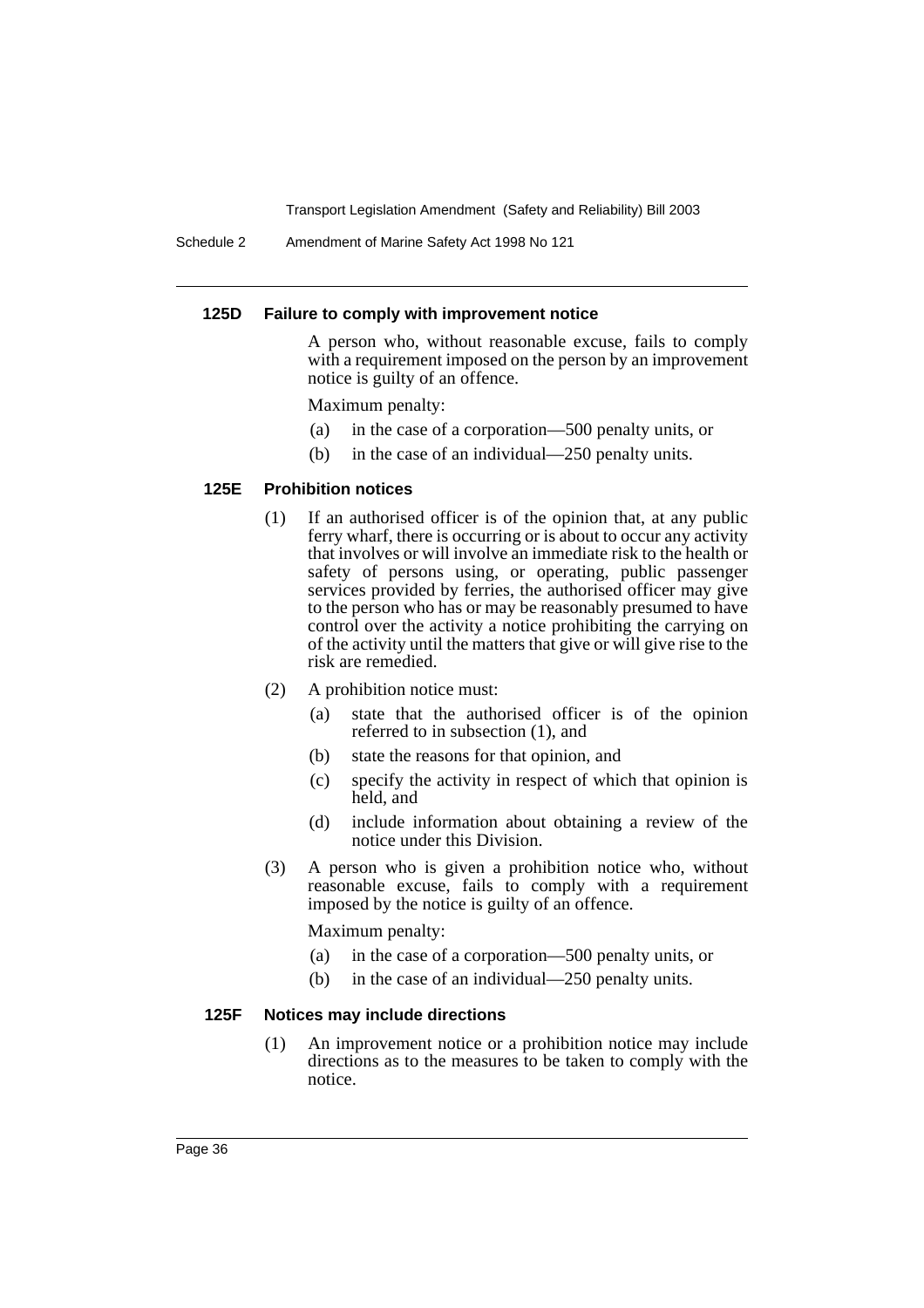Amendment of Marine Safety Act 1998 No 121 Schedule 2

(2) Any such direction may:

- (a) adopt, by reference, the requirements of any industry or other code of practice or standard, and
- (b) offer the person to whom it is issued a choice of ways in which to comply with the notice.

#### **125G Review of notices by Minister**

- (1) A person who is given a notice under this Division may apply in writing to the Minister for a review of the notice.
- (2) The application for review must be made within 7 days after the notice is given, or, if the regulations prescribe a different period, within the period so prescribed.
- (3) An application for review may be made only once in respect of any particular notice.
- (4) The Minister is to review a notice that is the subject of a duly made application for review.
- (5) The notice is stayed (unless it is a prohibition notice) from when the application for review is received by the Minister until the Minister gives notice to the applicant of the result of the review.
- (6) The Minister may, as a result of the review, confirm the notice, vary it or revoke it. The confirmation, variation or revocation has effect when notice of the result of the review is given to the applicant.
- (7) Regulations may be made with respect to reviews under this section.

#### **125H Application to Administrative Decisions Tribunal for stay of prohibition notice**

- (1) A person who applies for a review of a prohibition notice under section  $\hat{12}5G$  may apply to the Administrative Decisions Tribunal for a stay of the notice.
- (2) A stay may be granted for the period considered appropriate by the Tribunal, but not so as to extend past the time when notice of the result of the review is given to the applicant by the Minister.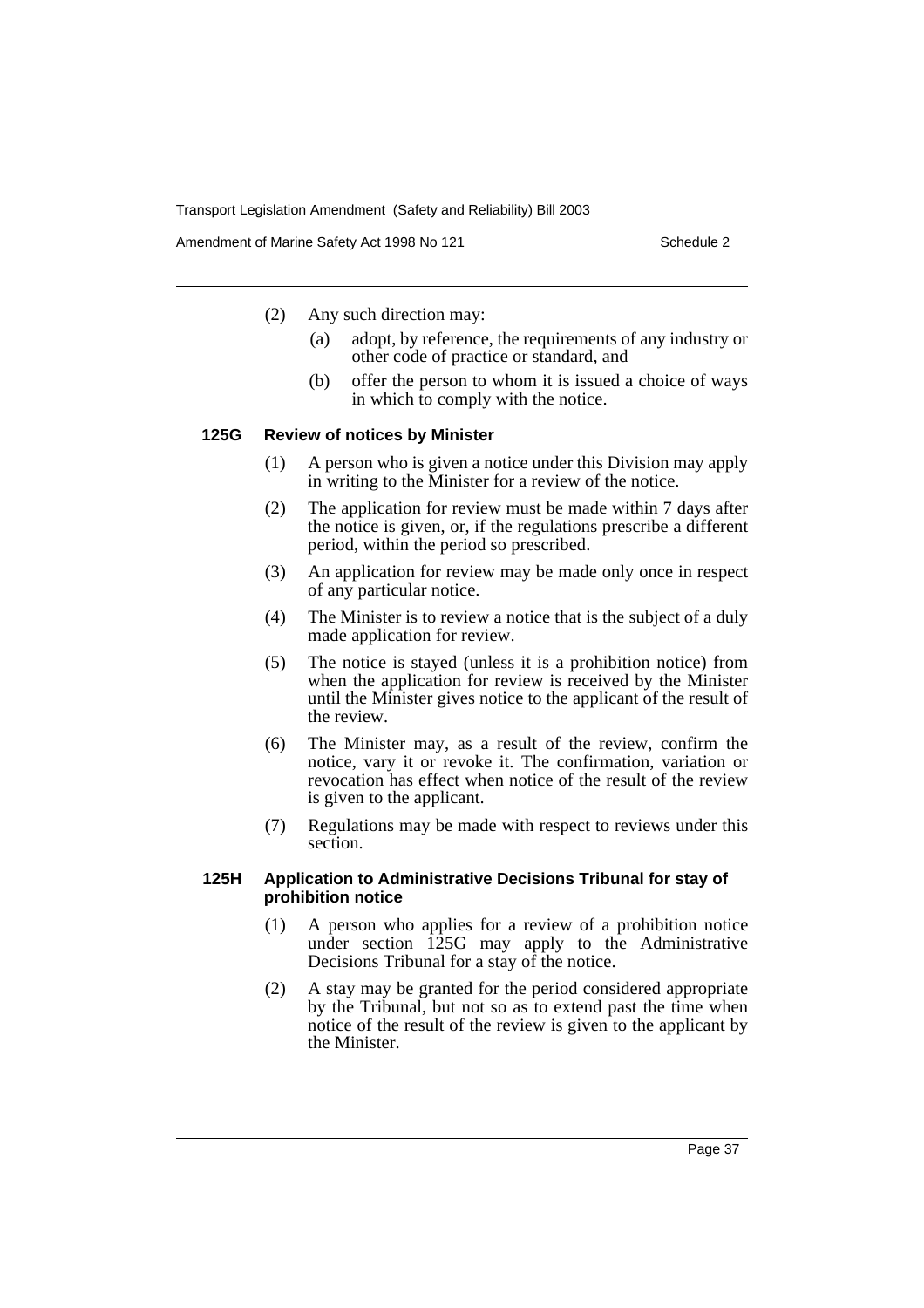Schedule 2 Amendment of Marine Safety Act 1998 No 121

(3) A stay may be granted on such conditions as the Tribunal thinks appropriate and may be revoked or amended by the Tribunal.

#### **125I Appeal to Administrative Decisions Tribunal**

A person who is aggrieved by a decision of the Minister under section 125G may apply to the Administrative Decisions Tribunal for a review of the decision.

### **125J Withdrawal of notices**

- (1) An improvement notice or a prohibition notice may be withdrawn at any time by the Minister or the authorised officer who gave the notice, if satisfied that the notice was given in error or is incorrect in some respect.
- (2) The withdrawal has effect when notice of the withdrawal is given to the person to whom the notice was given.
- (3) The withdrawal or revocation of an improvement notice or a prohibition notice does not prevent the giving of any other improvement notice or prohibition notice.

### **125K Proceedings for offences not affected by notices**

The giving, variation, revocation or withdrawal of an improvement notice or a prohibition notice does not affect any proceedings for an offence against this Act or the regulations or any other Act or law in connection with any matter in respect of which the notice was issued.

### **[8] Schedule 4 Savings, transitional and other provisions**

Insert at the end of clause 1 (1):

*Transport Legislation Amendment (Safety and Reliability) Act 2003* (but only to the extent that it amends this Act)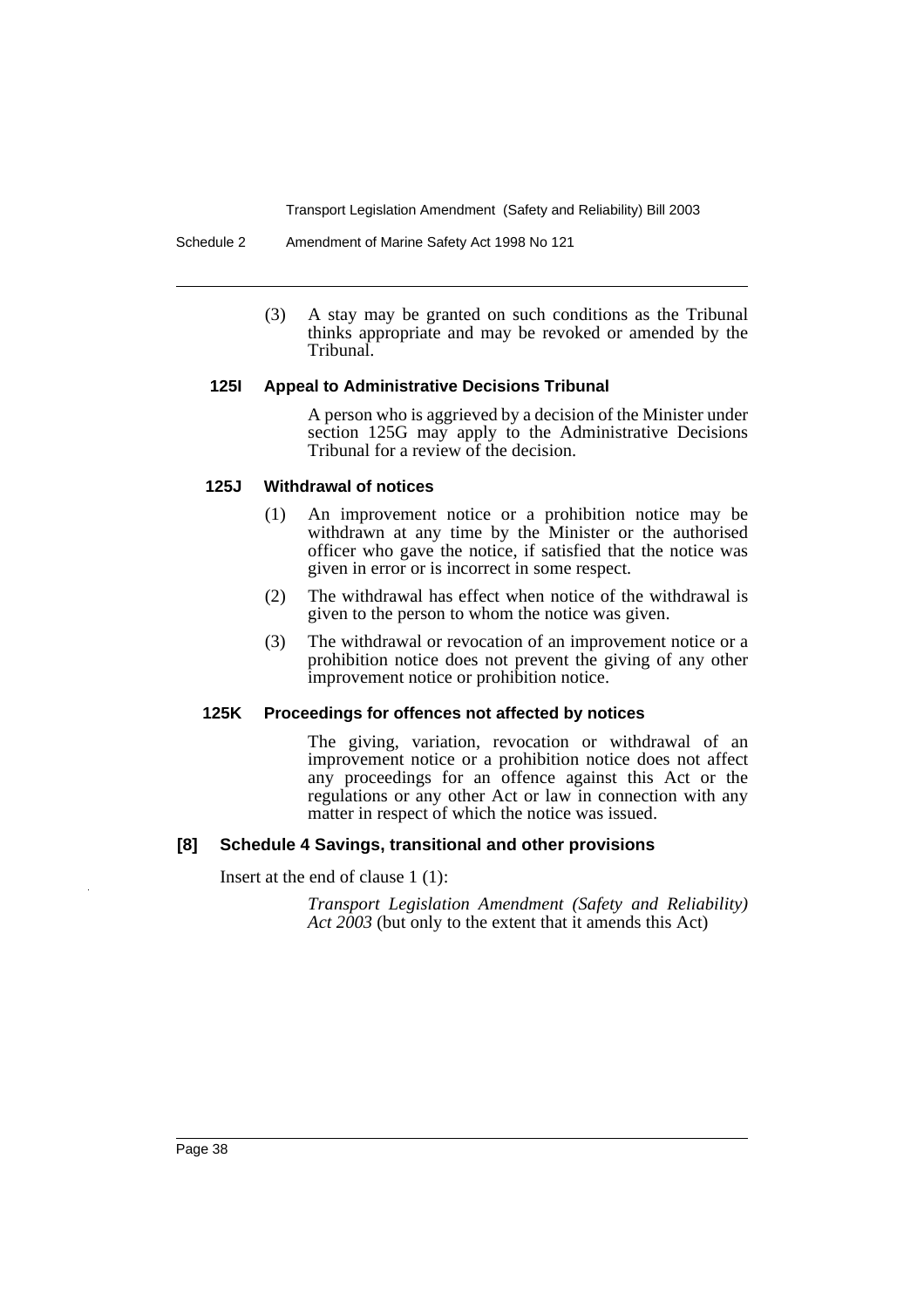Amendment of Passenger Transport Act 1990 No 39 Schedule 3

# **Schedule 3 Amendment of Passenger Transport Act 1990 No 39**

(Section 3)

## **[1] Section 3 Definitions**

Omit the definition of *authorised officer*. Insert instead:

*authorised officer* means a person, or a member of a class of persons, appointed for the time being by the Director-General or ITSRR as an authorised officer or class of authorised officers for the purposes of the provision in which the expression is used, and includes an authorised officer appointed by the Director-General or ITSRR for the purposes of regulations made under Schedule 5.

#### **[2] Section 3, definition of "Director-General"**

Omit the definition. Insert instead:

*Director-General* means the Director-General of the Ministry of Transport.

#### **[3] Section 3**

Insert in alphabetical order:

*Independent Transport Safety and Reliability Advisory Board* means the Independent Transport Safety and Reliability Advisory Board established under the *Transport Administration Act 1988*.

*ITSRR* means the Independent Transport Safety and Reliability Regulator constituted under the *Transport Administration Act 1988*.

*transport safety inquiry* means an inquiry held under section 46B.

#### **[4] Section 4 Objects**

Insert "(other than ferry services)" after "services" in section 4 (a).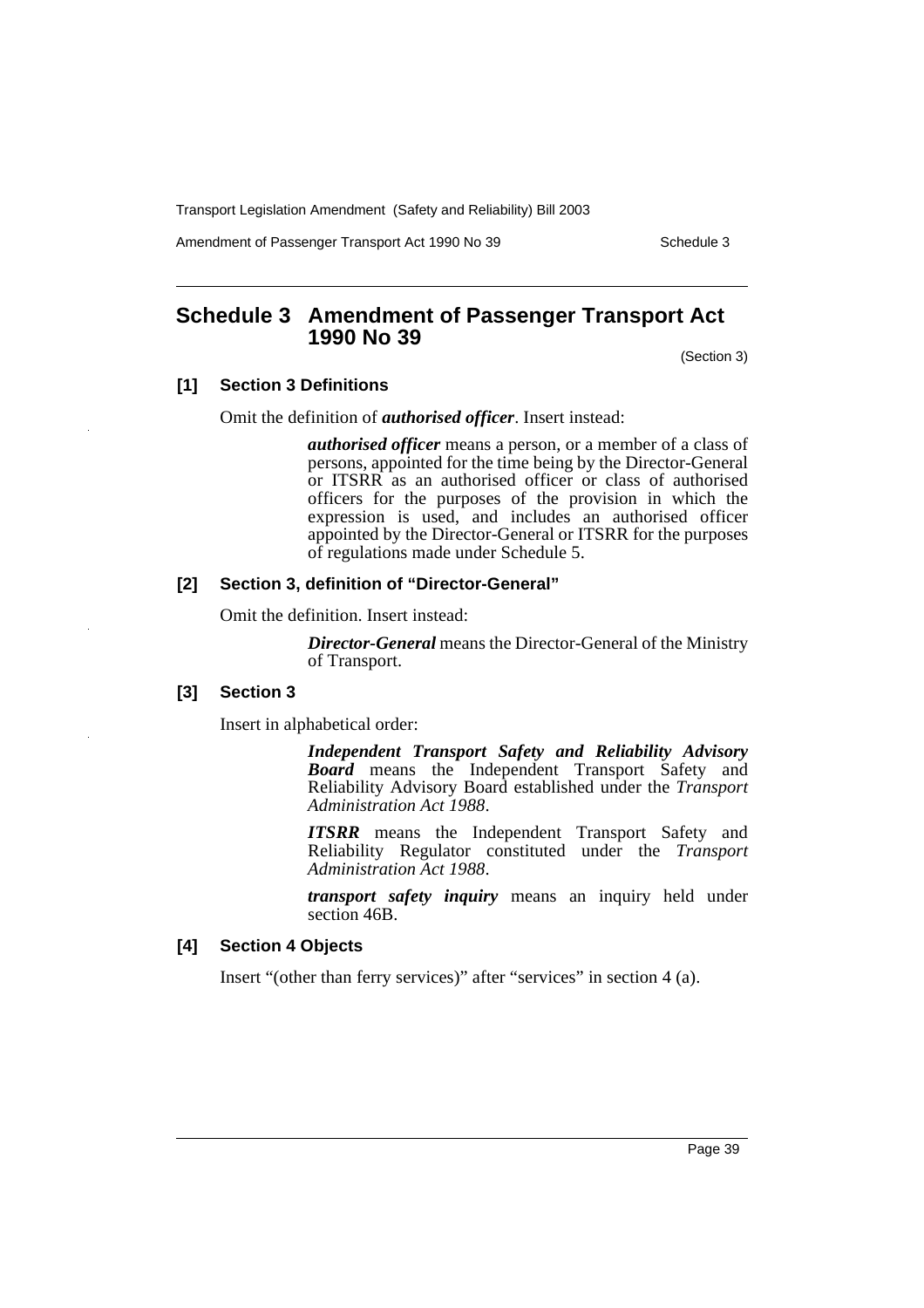Schedule 3 Amendment of Passenger Transport Act 1990 No 39

### **[5] Section 7 Accreditation**

Omit section 7 (1). Insert instead:

(1) A person who carries on a public passenger service by means of a bus or other vehicle (other than a vessel), being a service operating within, or partly within, New South Wales, is guilty of an offence unless the person is an accredited service operator for that service.

Maximum penalty: 1,000 penalty units.

#### **[6] Section 9B Conditions of accreditation**

Insert after section 9B (2):

(2A) Without limiting subsection (1) (a), the regulations may prescribe conditions of accreditation relating to the reporting of occurrences of a specified kind to the Director-General.

#### **[7] Section 9C Accreditation conditions relating to drug and alcohol programs and testing**

Omit "or a regular passenger service by means of a ferry" from section 9C (1).

### **[8] Section 9C (8)**

Omit the definition of *transport safety work*. Insert instead:

*transport safety work* means any of the following classes of work:

- (a) work relating to the driving or other operation of a bus, the loading or disembarking of passengers from a bus or the movement of buses,
- (b) work relating to the repair, maintenance or upgrading of buses, bus terminals or bus maintenance facilities,
- (c) work involving the development, management or monitoring of safeworking systems for public passenger services carried on by means of buses,
- (d) any other work that is prescribed by the regulations as transport safety work.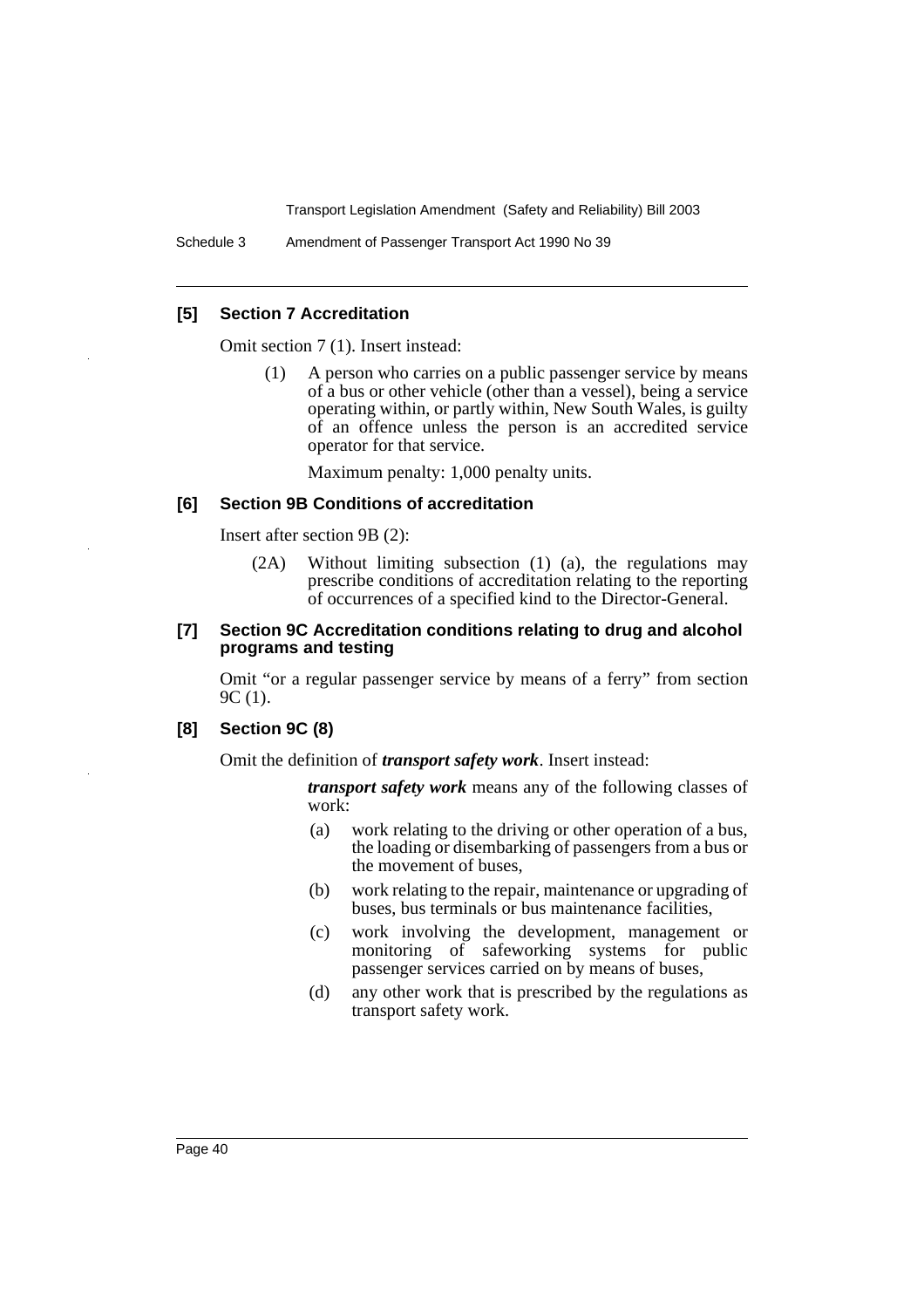Amendment of Passenger Transport Act 1990 No 39 Schedule 3

## **[9] Section 9D**

Insert after section 9C:

#### **9D Safety management systems for bus services**

- (1) Without limiting section 9B, it is a condition of an accreditation of an accredited service operator that carries on a public passenger service by means of a bus that the operator has, and implements, a safety management system that complies with the requirements of this section.
- (2) The safety management system must be documented and must:
	- (a) identify any significant risks that have arisen or may arise from providing the service, including carrying out any associated transport safety work, and
	- (b) specify the controls (including audits, expertise, resources and staff) that are to be employed by the operator to manage the risks and to monitor safety outcomes in relation to the provision of the service, and
	- (c) comply with any requirements prescribed by the regulations or set out in any guidelines issued by the ITSRR under this section and published in the Gazette.
- (3) The ITSRR may issue guidelines with respect to policy objectives and safety initiatives to be adopted by accredited service operators in safety management systems.
- (4) An accredited service operator must, if directed to do so by the ITSRR, vary a safety management system.
- (5) An accredited service operator who fails to comply with the condition of accreditation referred to in subsection (1) is guilty of an offence.

Maximum penalty: 1,000 penalty units.

(6) In this section, *transport safety work* has the same meaning as it has in section 9C.

#### **[10] Section 11 Authorities**

Insert "(other than a ferry)" after "public passenger vehicle" in section 11 (1).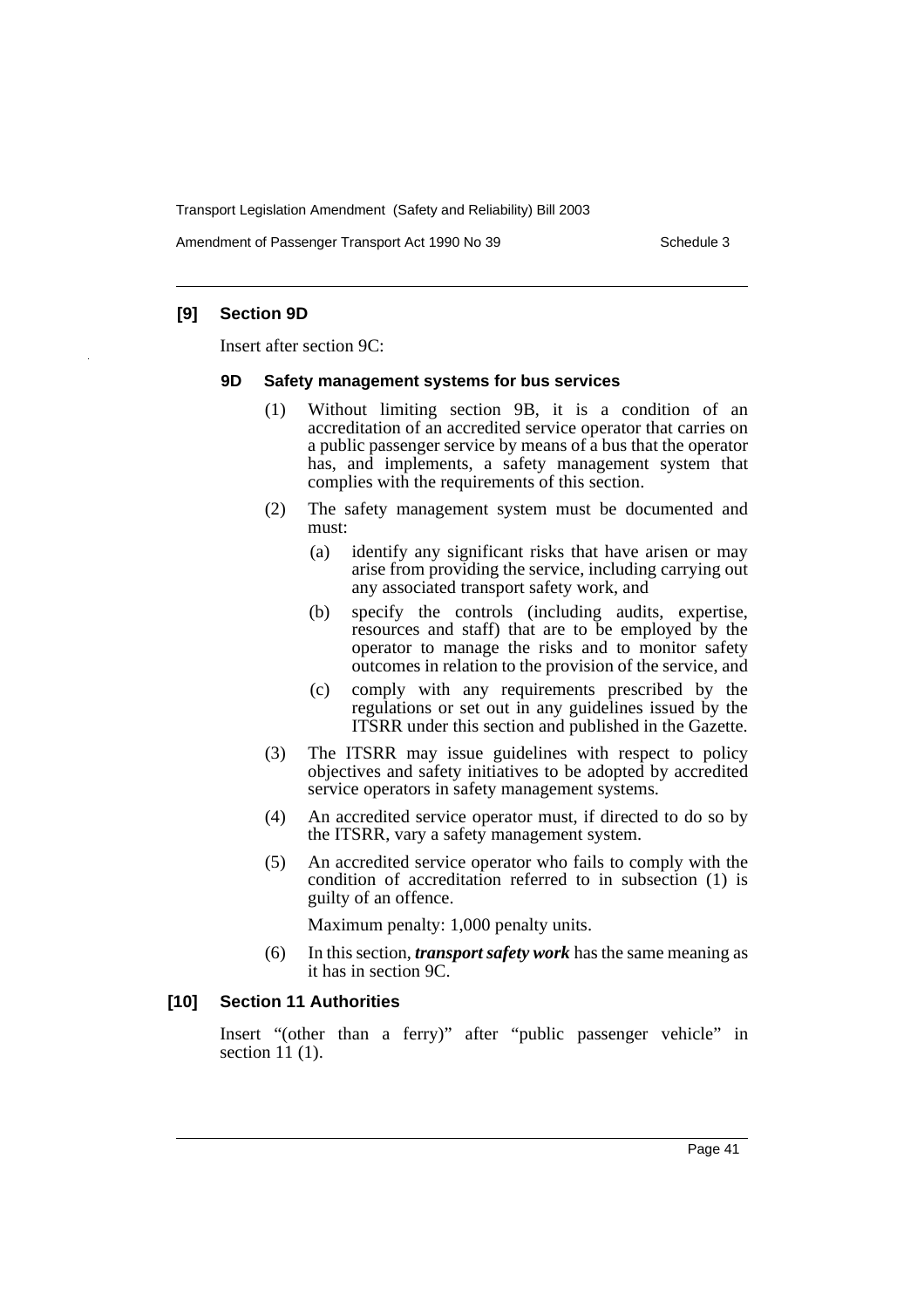Schedule 3 Amendment of Passenger Transport Act 1990 No 39

#### **[11] Section 16 Service contracts**

Omit "accredited operator" from section 16 (1).

Insert instead "accredited service operator or, in the case of a ferry service, the operator".

#### **[12] Section 17 Service contracts for services other than ferry services**

Insert "(other than a contract relating to a ferry service)" after "service contract" wherever occurring in section 17 (1) and (2).

## **[13] Section 17A**

Insert after section 17:

#### **17A Service contracts for ferry services**

- (1) A service contract relating to a ferry service must make provision with respect to:
	- (a) the period for which it operates, and
	- (b) the manner in which it may be terminated, and
	- (c) standards of safety for passengers and the public, and of maintenance, and
	- (d) requirements relating to the financial viability of the operator, and
	- (e) requirements relating to the fitness of the operator to be an operator and the character of the operator or of any directors and managers of the operator, and
	- (f) any other matters required by this Act or the regulations to be specified in it.
- (2) A service contract relating to a ferry service may make provision for or with respect to:
	- (a) monetary or other penalties for breaches of the contract and the recovery of any such penalties, and
	- (b) bonds for the performance of any or any specified obligations under the contract, and
	- (c) such other matters as the parties think fit to include in the circumstances of the case.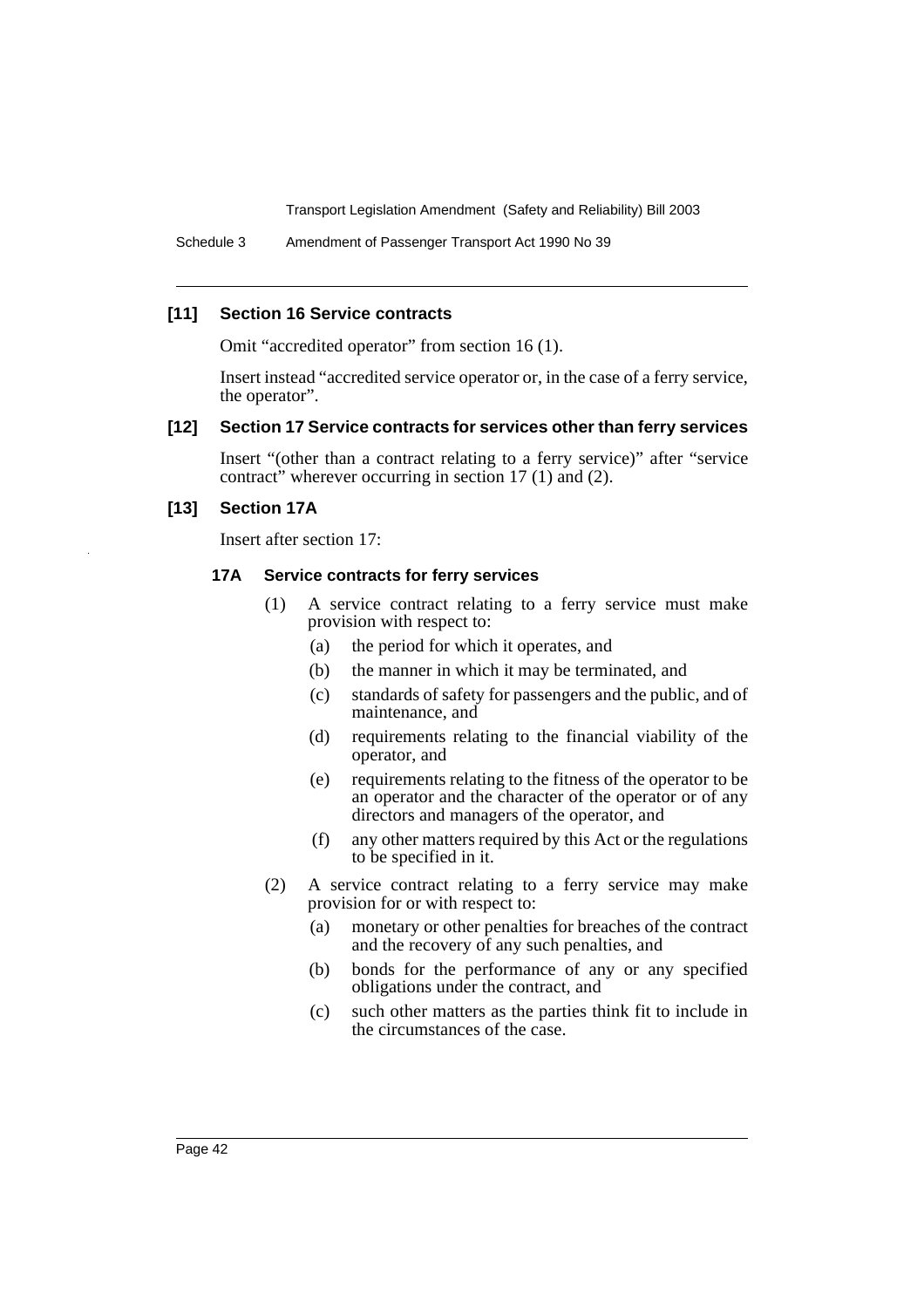Amendment of Passenger Transport Act 1990 No 39 Schedule 3

- (3) The contract may provide for the periodic review, in a manner and at such periods as the contract may specify, of any matter for the time being determined by or under it.
- (4) It is the duty of the Director-General to ensure that any regular passenger service contract is not inconsistent with:
	- (a) the government's standards of safety for passengers and the public and maintenance, and
	- (b) standards for, or any other requirements relating to, ferries, the operator of the service or employees of the operator under this or any other Act or any regulation, and
	- (c) the terms and conditions of any certificate or other authority issued to an employee of the operator of the service under any other Act or regulation.
- (5) However, in the event of any inconsistency between any such standards or requirements or terms or conditions and the provisions of the contract, the provisions of the contract prevail to the extent of the inconsistency.

#### **[14] Section 23 Performance assessment and renewal of commercial contracts**

Omit "Public Transport Authority, the Public Transport Advisory Council" from section 23 (2).

Insert instead "Transport Advisory Group constituted under the *Transport Administration Act 1988*".

#### **[15] Section 25 Assignment of benefit of service contracts**

Insert "in the case of a contract relating to a service other than a ferry service," before "that" in section  $25(2)$  (a).

### **[16] Section 25 (2) (b)**

Omit the paragraph. Insert instead:

(b) in any case, that adequate provision will be made by the assignee for the conduct of the service concerned,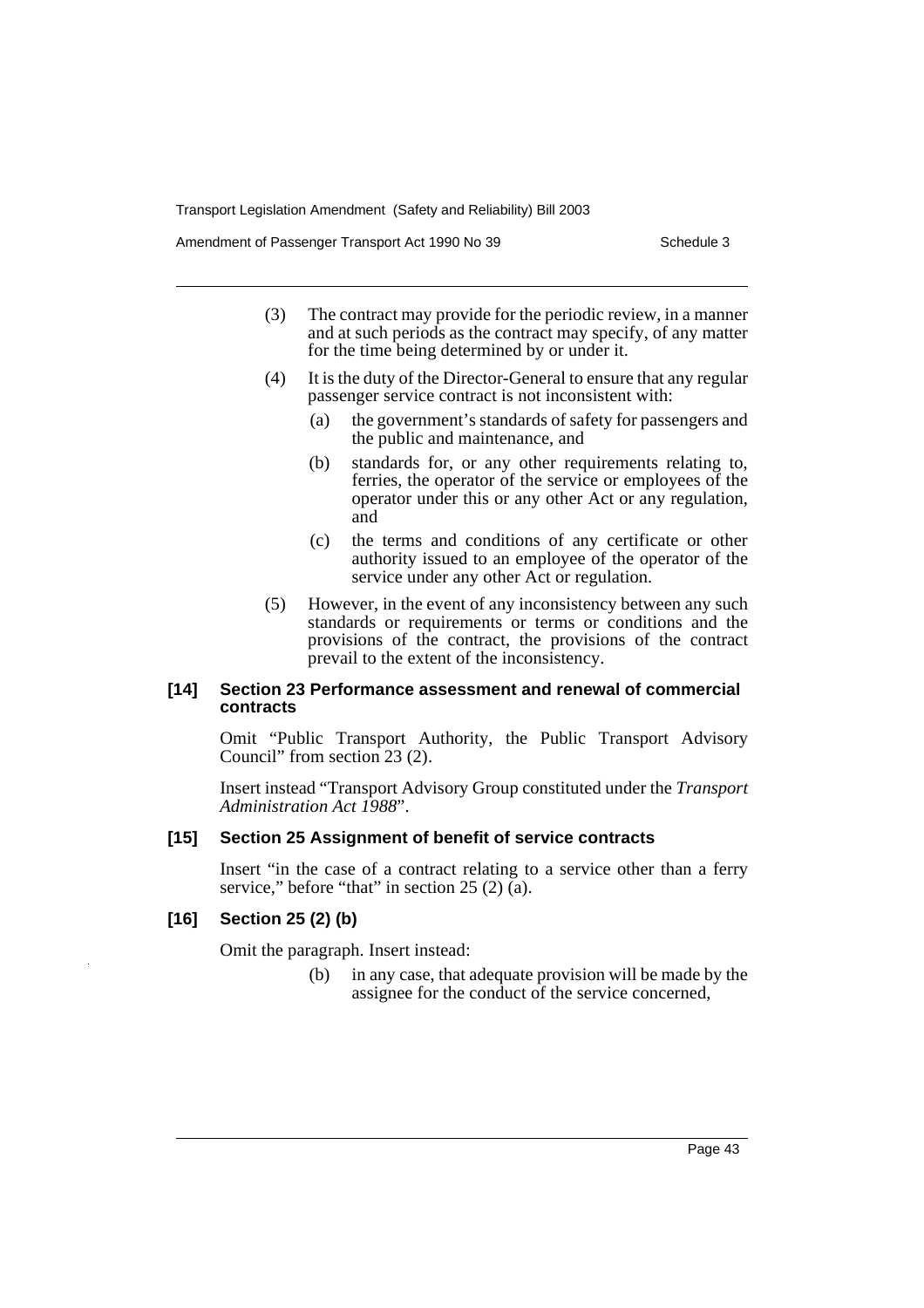Schedule 3 Amendment of Passenger Transport Act 1990 No 39

#### **[17] Section 26 Variation, suspension or cancellation of service contracts**

Insert "relating to a service other than a ferry service" after "service contract" in section 26 (2).

#### **[18] Part 4C**

Insert after Part 4B:

## **Part 4C Investigations and enforcement**

### **Division 1 Investigations**

#### **46A Provision of information relating to safety to ITSRR**

- (1) A person who carries on a public passenger service by means of a bus or ferry must provide to the ITSRR the information concerning measures taken by the person to promote safety or concerning other matters relating to safety that the ITSRR reasonably requires.
- (2) A person who carries on a public passenger service by means of a bus or ferry must, if required by notice in writing given to the person by the ITSRR, submit a safety report to the ITSRR.
- (3) The person must provide the information or report in the form and manner approved by the ITSRR.

Maximum penalty: 500 penalty units.

#### **46B Investigation of certain accidents and incidents**

- (1) The ITSRR or the Chairperson of the Independent Transport Safety and Reliability Advisory Board may inquire into any transport accident or incident that may affect the safe provision of public passenger services carried on by means of buses or ferries.
- (2) The ITSRR or Chairperson of the Independent Transport Safety and Reliability Advisory Board must provide to the Minister a report on an inquiry conducted by the ITSRR or Chairperson under subsection (1).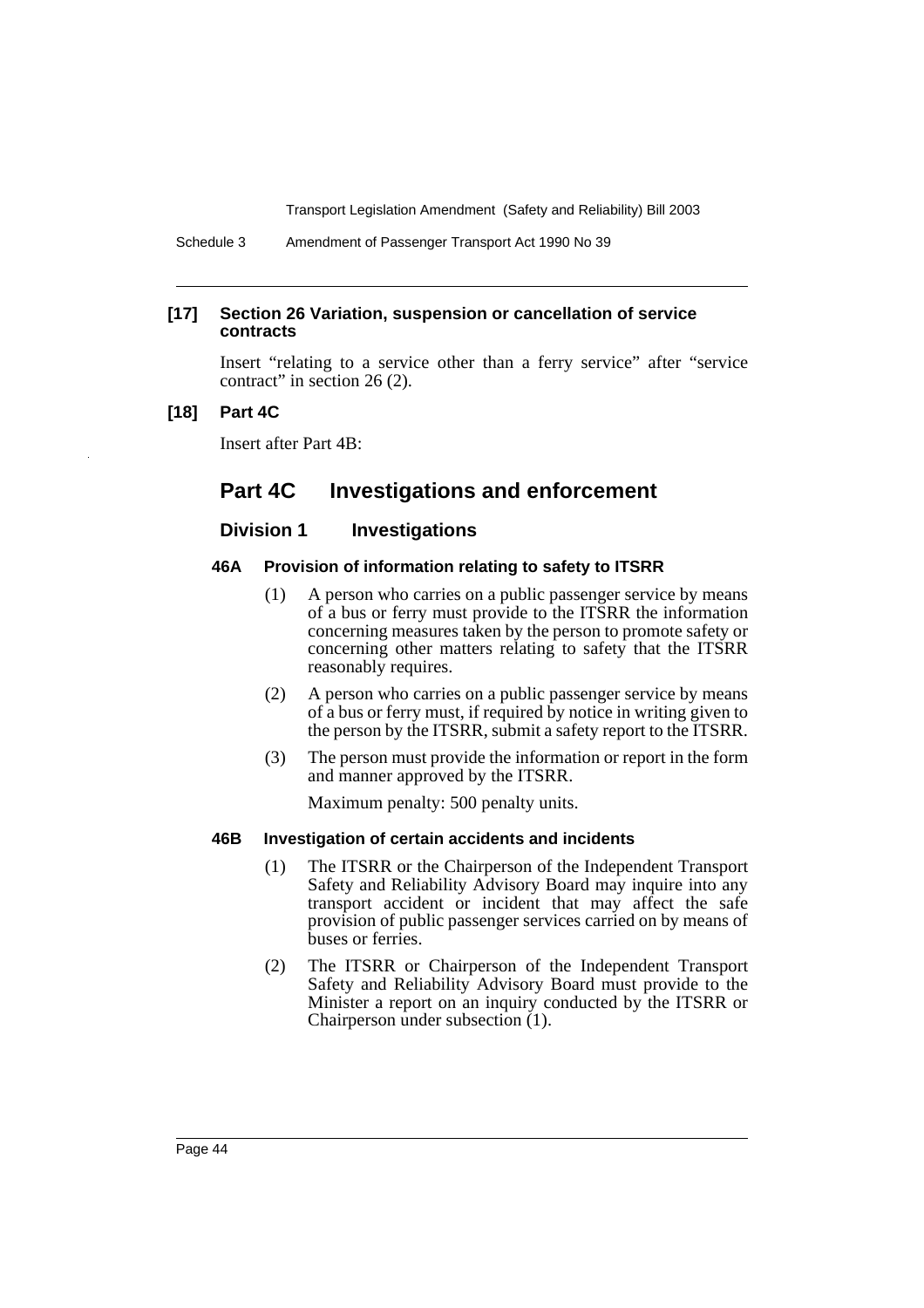Amendment of Passenger Transport Act 1990 No 39 Schedule 3

- (3) The Minister may require the Chairperson of the Independent Transport Safety and Reliability Advisory Board to inquire into and report to the Minister on any transport accident or incident that may affect the safe provision of public passenger services carried on by means of buses or ferries.
- (4) The Minister may not require the Chairperson of the Independent Transport Safety and Reliability Advisory Board to terminate a transport safety inquiry.
- (5) The ITSRR or Chairperson of the Independent Transport Safety and Reliability Advisory Board may recover the reasonable costs of conducting a transport safety inquiry as a debt due to the Crown in a court of competent jurisdiction. The costs are recoverable jointly or severally from any one or more service operators in respect of the service concerned.
- (6) An inquiry may be carried out and a report provided under this section whether or not:
	- (a) an investigation is being, or has been, conducted under the *Marine Safety Act 1998* or any other Act or law relating to the same matter, or
	- (b) the matter is or may be subject to any criminal or civil proceedings.
- (7) Schedule 6 has effect with respect to a transport safety inquiry.

#### **46C Power to require persons to attend to answer questions or produce documents or other things**

- (1) The ITSRR or Chairperson of the Independent Transport Safety and Reliability Advisory Board may, by notice in writing, require either or both of the following:
	- (a) the attendance of any person at any place to answer questions at a transport safety inquiry,
	- (b) the production of any documents or other things required for the purposes of any such inquiry.
- (2) At a transport safety inquiry, the person conducting the inquiry:
	- (a) is not bound by the rules of evidence, and
	- (b) may conduct the inquiry without regard to legal forms, and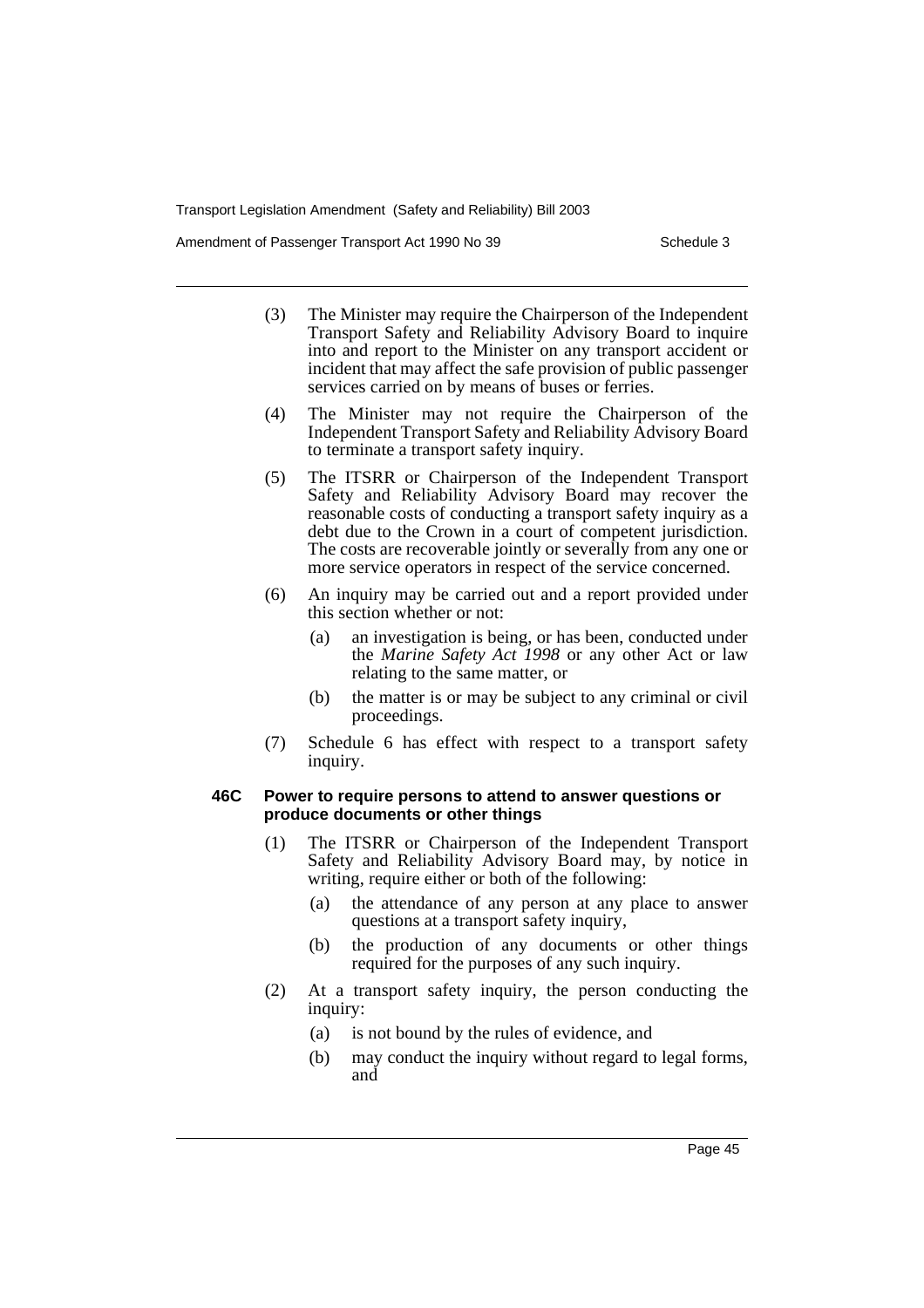- (c) may inform himself or herself in such manner as the person thinks fit.
- (3) At any such inquiry, the person conducting the inquiry may administer an oath or require any statement to be verified by statutory declaration.
- (4) A person is not required under this section to travel more than 16 kilometres from the person's place of residence at the time of receiving the notice, unless a reasonable allowance for expenses incidental to attendance to give evidence is tendered to the person on the scale allowed for a witness attending on a subpoena to give evidence before the District Court.
- (5) A person must not, without reasonable excuse, refuse or fail to comply with a requirement made of the person under this section.

Maximum penalty: 100 penalty units.

#### **46D Tabling of reports**

- (1) The Minister is to lay (or cause to be laid) a report under section 46B before both Houses of Parliament not later than 28 days after the Minister receives the report.
- (2) If a House of Parliament is not sitting when the Minister seeks to lay a report before it, the Minister may present copies of the report to the Clerk of the House concerned.
- (3) The report:
	- (a) is, on presentation and for all purposes, taken to have been laid before the House, and
	- (b) may be printed by authority of the Clerk of the House, and
	- (c) if so printed, is for all purposes taken to be a document published by or under the authority of the House, and
	- (d) is to be recorded:
		- (i) in the case of the Legislative Council, in the Minutes of the Proceedings of the Legislative Council, and
		- (ii) in the case of the Legislative Assembly, in the Votes and Proceedings of the Legislative Assembly,

on the first sitting day of the House after receipt of the report by the Clerk.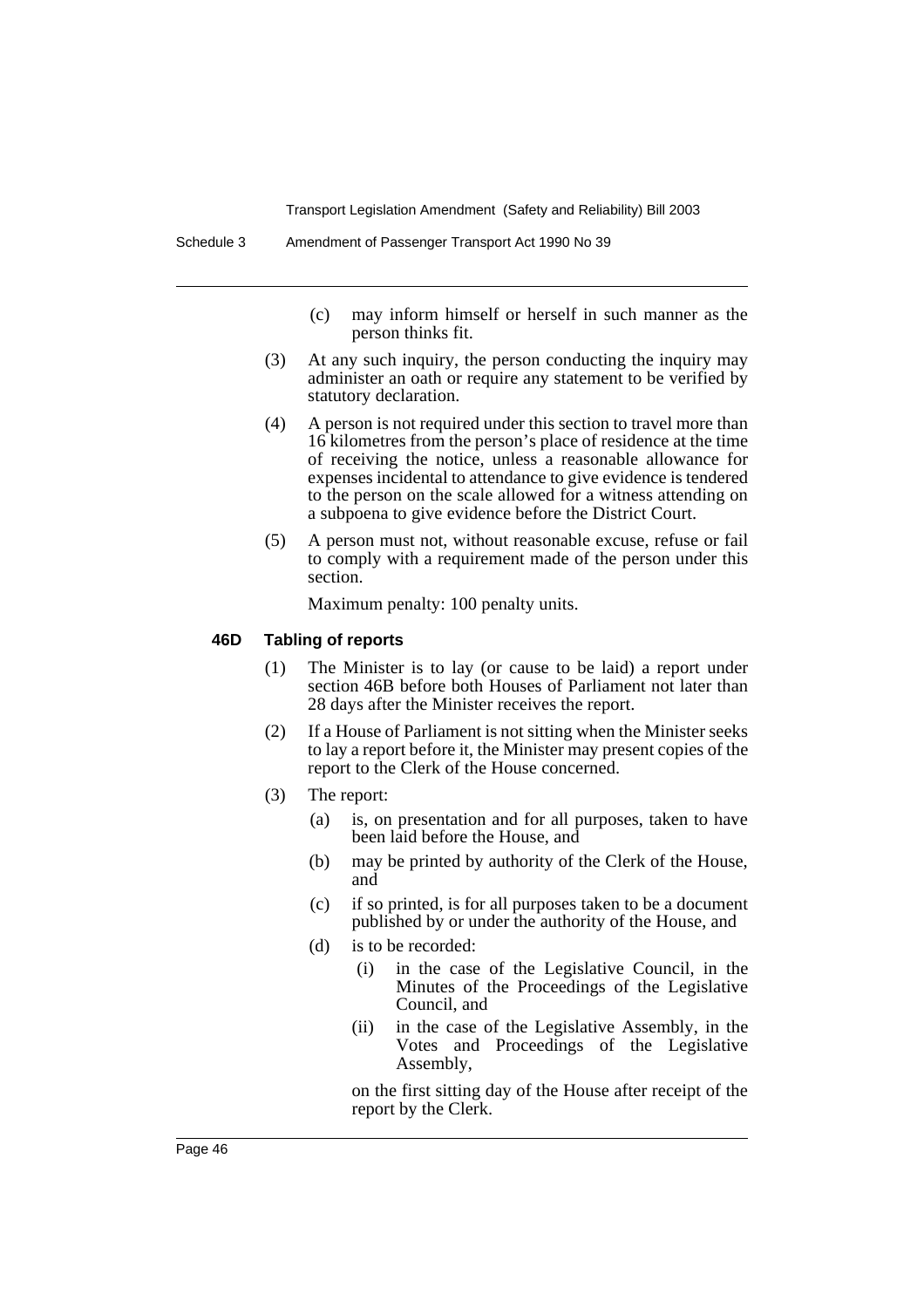Amendment of Passenger Transport Act 1990 No 39 Schedule 3

#### **46E Confidential reporting of safety information by transport safety employees**

- (1) The Chief Investigator may establish a system for the voluntary reporting by transport safety employees of matters that may affect the safe carrying out of a public passenger service by means of a bus or ferry.
- (2) The Chief Investigator must not disclose to any other person, or to any court, any information that may identify an employee who provides information under any such voluntary reporting system unless:
	- (a) the employee consents to the disclosure, or
	- (b) the Chief Investigator or a court is of the opinion that it is necessary in the public interest that the information be disclosed.
- (3) Nothing in this section prevents the Chief Investigator from disclosing information obtained under this section to the Chief Executive or any member of staff of the ITSRR.
- (4) Regulations may be made for or with respect to the following matters:
	- (a) the form and manner in which reports may be made,
	- (b) the manner in which reports are to be dealt with and the purposes for which information reported under this section may be used,
	- (c) other requirements for a system established under this section.
- (5) In this section:

*Chief Investigator* means the Chief Investigator appointed under section 42S of the *Transport Administration Act 1988*.

*transport safety employee* has the same meaning as it has in Division 2.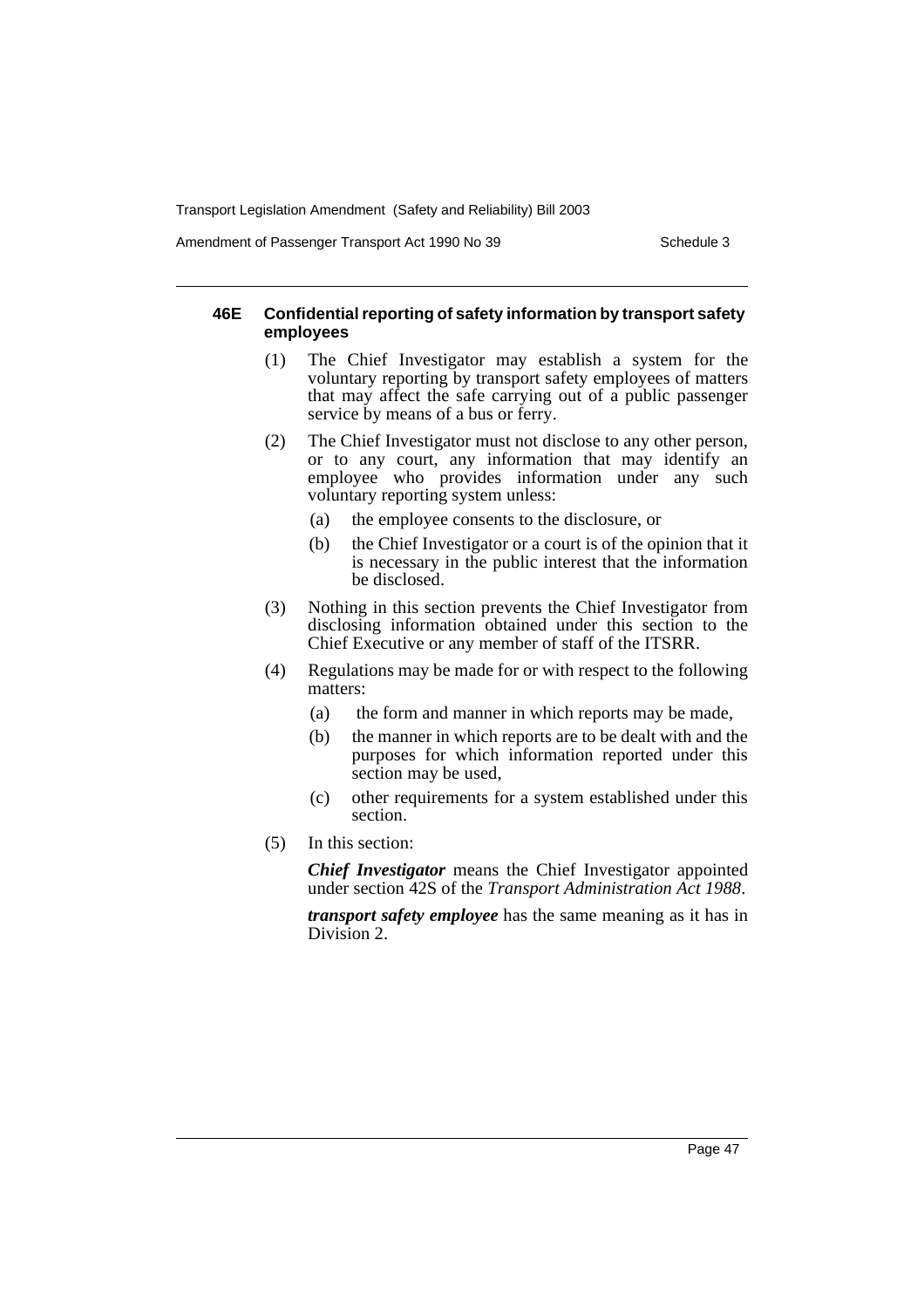Schedule 3 Amendment of Passenger Transport Act 1990 No 39

### **Division 2 Inspection powers**

#### **46F Definitions**

In this Division:

*transport safety employee* means:

- (a) an employee or a contractor of an operator of a public passenger service, or an operator of a public passenger service, who performs transport safety work, or
- (b) a person who, without remuneration or reward, voluntarily and without obligation performs transport safety work for an operator.

*transport safety work* means any of the following classes of work:

- (a) work relating to the driving or other operation of a bus, the loading or disembarking of passengers from a bus or the movement of buses,
- (b) work relating to the driving or other operation of a ferry (including, but not limited to, the course, propulsion or berthing of a ferry), the loading or disembarking of passengers from a ferry or the movement of ferries,
- (c) work relating to the repair, maintenance or upgrading of buses, ferries, bus or ferry terminals, ferry wharves or bus or ferry maintenance facilities,
- (d) work involving the development, management or monitoring of safeworking systems for public passenger services carried on by means of buses or ferries,
- (e) any other work that is prescribed by the regulations as transport safety work.

#### **46G Use of powers by authorised officers**

An authorised officer may exercise the powers conferred by this Division for the purposes of this Act, including the following purposes:

(a) the purposes of an inspection, investigation, transport safety inquiry or other inquiry under this Act,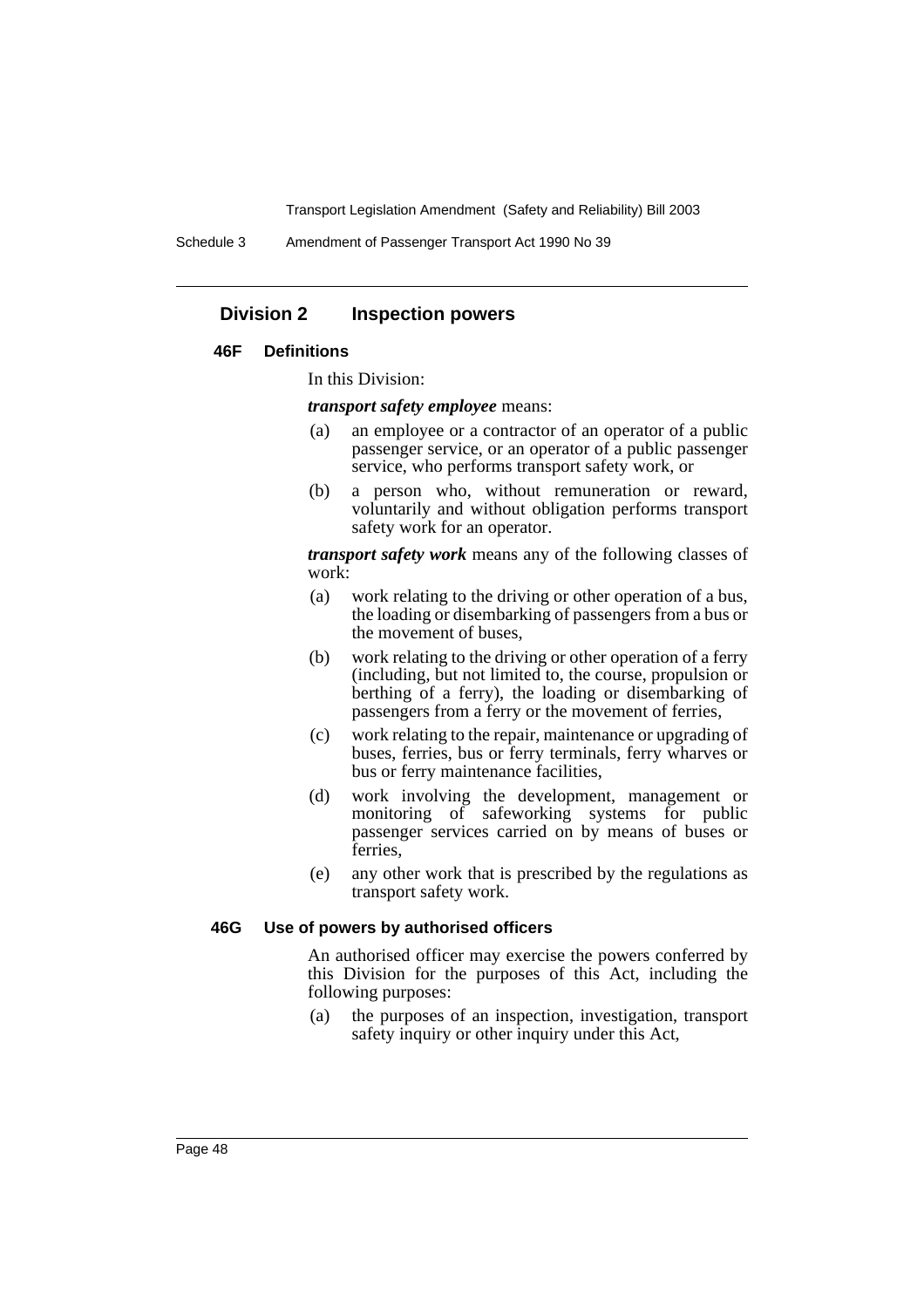Amendment of Passenger Transport Act 1990 No 39 Schedule 3

(b) the purpose of determining whether there has been a contravention of this Act, the regulations or the terms of an accreditation, licence, authority, authorisation, service contract, requirement or exemption under this Act.

### **46H Inspections by Director-General or ITSRR of bus and ferry services**

- (1) The Director-General or ITSRR may cause inspections to be carried out to ensure that a person who carries on a public passenger service by means of a bus or ferry is complying with the terms of the person's accreditation or service contract under this Act or with the requirements of this Act relating to a safety management system.
- (2) Inspections under this section may be carried out at such intervals as the Director-General or ITSRR thinks fit.
- (3) For the purposes of this section, the Director-General or ITSRR may cause the following to be inspected:
	- (a) the performance of transport safety employees,
	- (b) any bus or ferry used for the purposes of a public passenger service and any equipment, furnishings or fittings in or about the bus or ferry,
	- (c) the carrying out of a public passenger service by means of a bus or ferry,
	- (d) any other thing the Director-General or ITSRR considers to be relevant to the safe carrying on of a public passenger service by means of a bus or ferry.

### **46I Power of entry**

- (1) An authorised officer may enter premises (other than any premises, or a part of any premises, that are used as a dwelling) that the officer reasonably suspects are being used for the purposes of a public passenger service, a taxi-cab network (as defined in section 29A) or for the keeping of records for any such purposes.
- (2) Entry may be made only at a reasonable hour in the daytime or at any hour during which a public passenger service is in operation or other related activity is in progress or is usually carried out in or on the premises.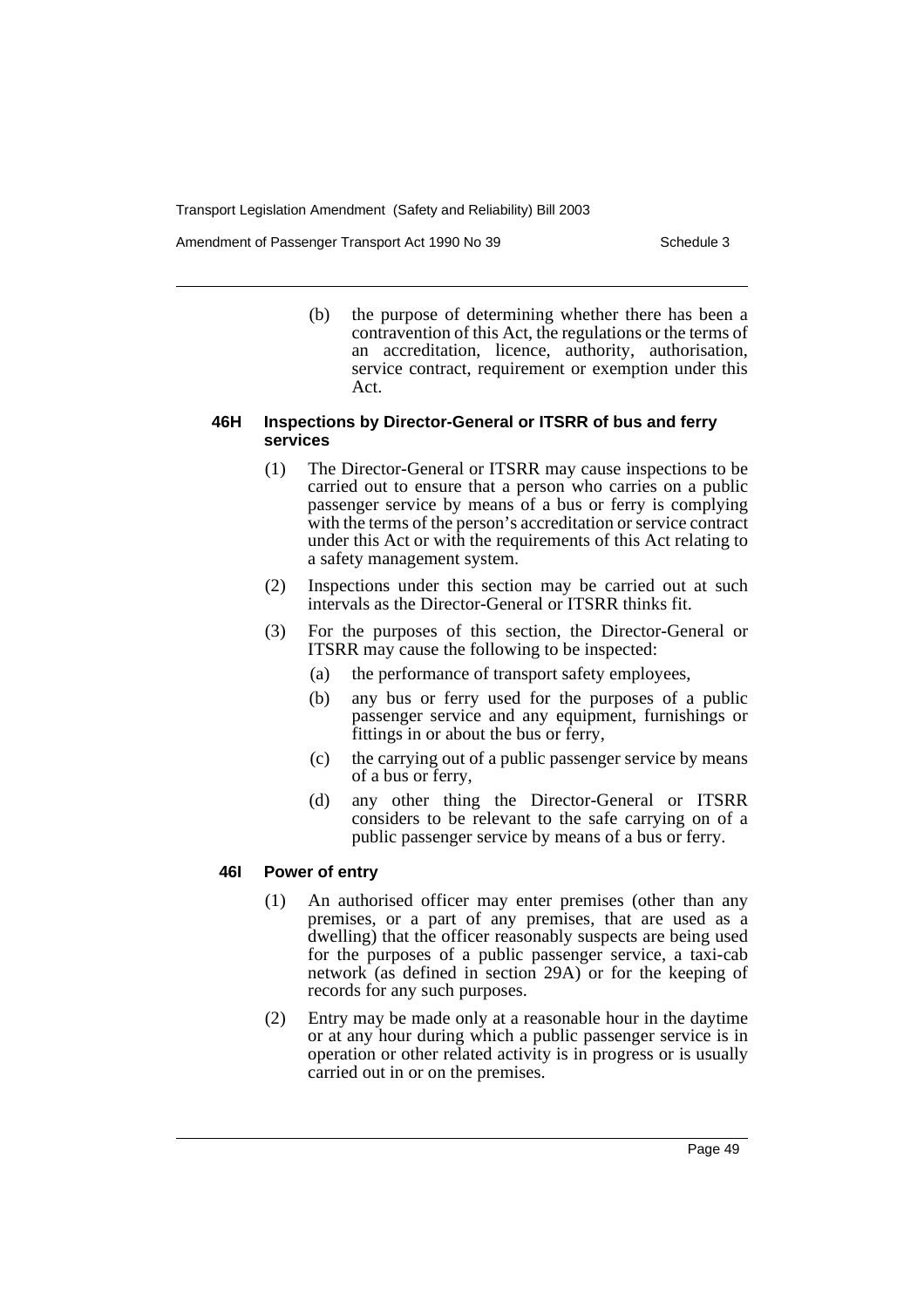Schedule 3 Amendment of Passenger Transport Act 1990 No 39

#### **46J Powers on entry**

An authorised officer has the following powers in or on premises that the officer is authorised to enter under this Act:

- (a) power to inspect any vehicle that the officer reasonably suspects is being used for the purposes of a public passenger service and inspect or test any taxi-meter, radio receiver or other equipment, or inspect any furnishings or fittings, in or on or about the vehicle,
- (b) power, by notice in writing, to require the owner or person in charge of any such vehicle or equipment specified in the notice to have the vehicle or equipment inspected or tested within a time limit specified by the notice,
- (c) power to inspect any maintenance facilities, equipment or apparatus used for the purposes of or in connection with a public passenger service,
- (d) power to inquire into any transport accident or other incident affecting the safe carrying out of a public passenger service or the personal security of members of the public using a public passenger service or transport safety employees that has happened in or on the premises,
- (e) power to take samples and photographs in connection with any inspection or inquiry,
- (f) power to search for evidence of any contravention of this Act, the regulations or the terms of an accreditation, licence, authority, authorisation, service contract, requirement or exemption under this Act,
- (g) power to search for and inspect relevant documents and require any person in or on the premises to produce to the authorised officer any relevant documents in the person's custody or under the person's control,
- (h) power to require any person in or on the premises to answer questions or otherwise give information in relation to the matter the subject of the inspection, investigation or inquiry,
- (i) power to exercise functions under section 46L in relation to any relevant documents found in or on the premises or produced to an authorised officer,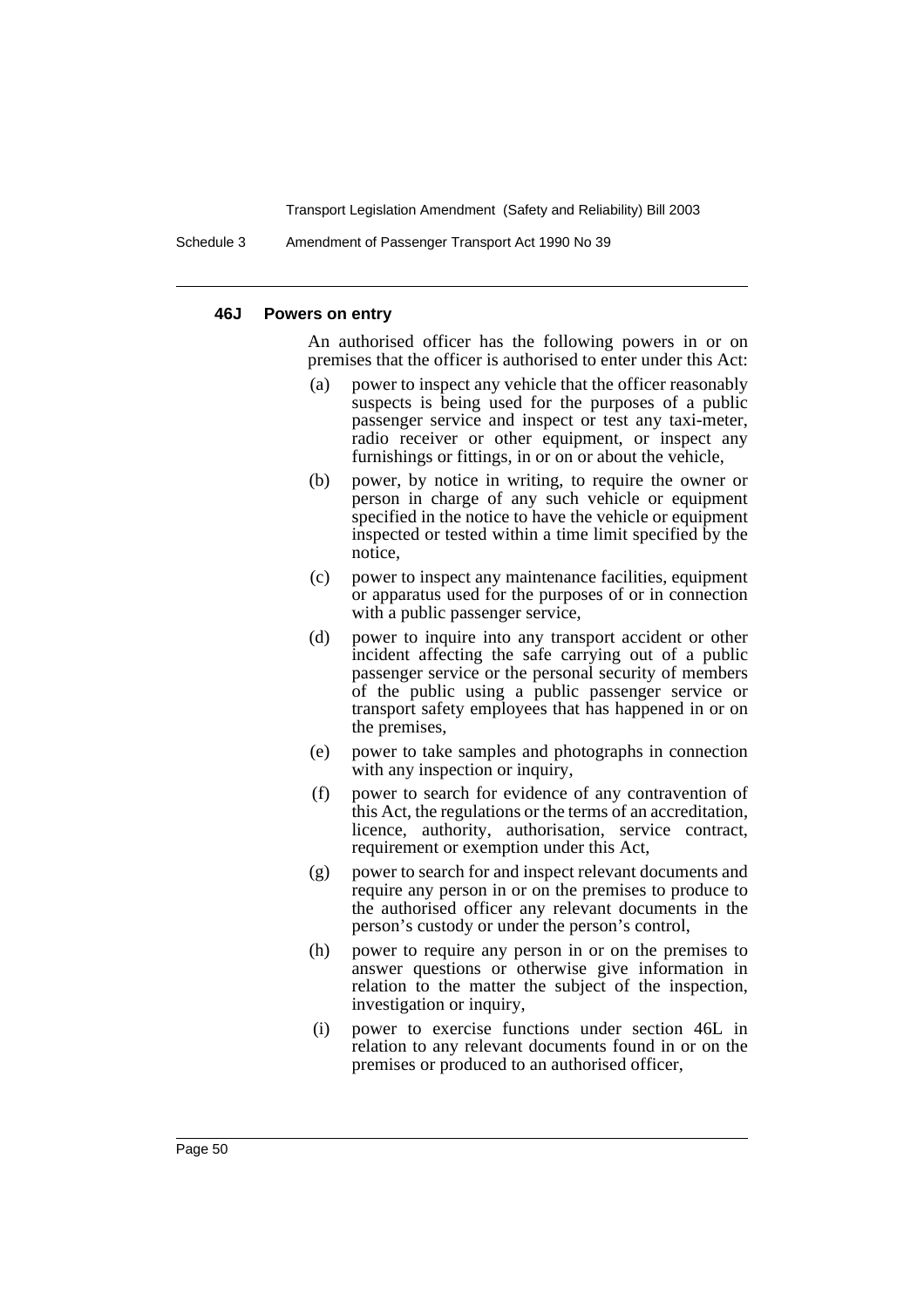Amendment of Passenger Transport Act 1990 No 39 Schedule 3

- (j) power to seize anything that the authorised officer suspects on reasonable grounds is connected with an offence against this Act or the regulations and to secure any such thing against interference,
- (k) power to secure the perimeter of the site of any transport accident or other incident concerning a public passenger service by whatever means, and for such period, as the authorised officer considers appropriate or the Director-General or ITSRR specifies. **Note.** For the purposes of this Act, **vehicle** is defined to include a vessel (see section 3 (1)).

#### **46K Inspection and testing of vehicles**

- (1) An authorised officer may, for the purposes of an inspection of a vehicle that the officer is authorised to inspect under this Act:
	- (a) enter and remain in or on the vehicle, and
	- (b) enter and remain in any workshop or other premises where the vehicle is located, and
	- (c) operate the vehicle and any operable equipment in, on or about the vehicle.
- (2) The driver or person in charge of a vehicle that is being driven or used on a road or road related area or in any other place must, for the purpose of enabling an authorised officer to inspect or test the vehicle or equipment under this Division, comply with any reasonable direction by an authorised officer to stop, stand, park or manoeuvre the vehicle, or to do any other thing, for the purpose of facilitating the inspection or testing of the vehicle.
- (3) A direction to stop the vehicle may be given by the authorised officer by displaying a sign or by any other reasonable method.
- (4) If a vehicle has been stopped in compliance with a direction under this section, any inspection and testing of the vehicle or equipment under this Division must be carried out:
	- (a) at or as near as practicable to the place where the direction to stop the vehicle is given, and
	- (b) as soon as practicable, and in any case within one hour, after the vehicle is stopped in accordance with the direction.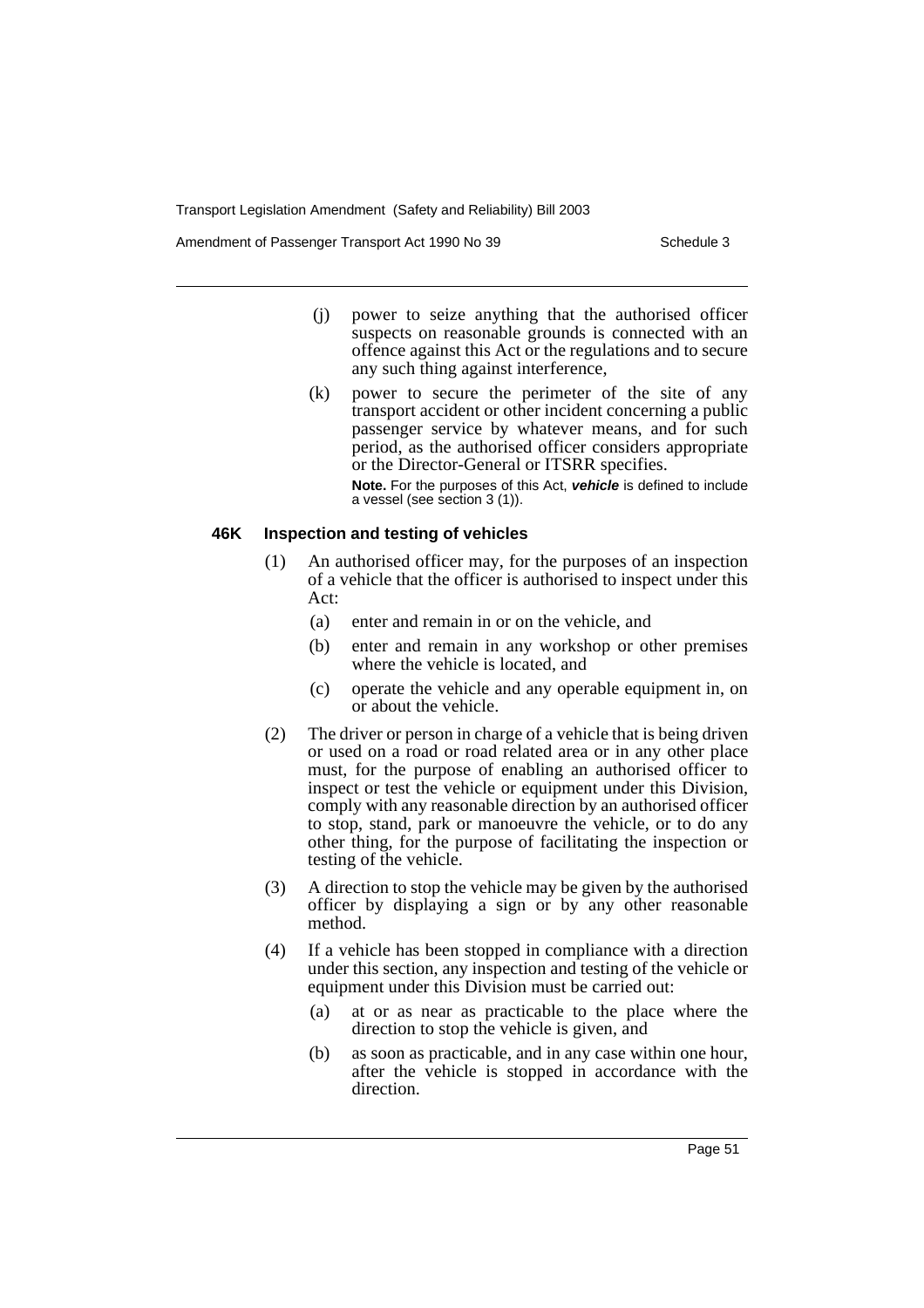- (5) A notice under this Division requiring a vehicle or equipment to be tested may require the vehicle or equipment:
	- (a) to be inspected or tested at a specified place (being a place within 80 kilometres of the owner's or person's place of residence or place of business), or
	- (b) to be tested by or in the presence of an authorised officer.

#### **46L Functions of authorised officers in relation to relevant documents**

- (1) An authorised officer has the following powers in relation to relevant documents found by an authorised officer in or on premises or a vehicle entered by the authorised officer or produced to the authorised officer pursuant to a requirement made under this Division:
	- (a) power to take possession of the documents or secure them against interference,
	- (b) power to take copies of, or take extracts from, the documents,
	- (c) power to require any person who was party to the creation of the documents to make a statement providing any explanation that the person is able to provide as to any matter relating to the creation of the documents or as to any matter to which the documents relate,
	- (d) power to retain possession of the documents for such period as is necessary to enable the documents to be inspected, and copies of, or extracts from, the documents to be made or taken.
- (2) While an authorised officer retains possession of a document, the authorised officer must permit a person who would be entitled to inspect the document were it not in the possession of the authorised officer to inspect the document at any reasonable time and make a copy of, or take extracts from, the document.
- (3) If an authorised officer takes possession of or secures against interference any relevant document on which a person has a lien, the authorised officer's actions do not prejudice the lien.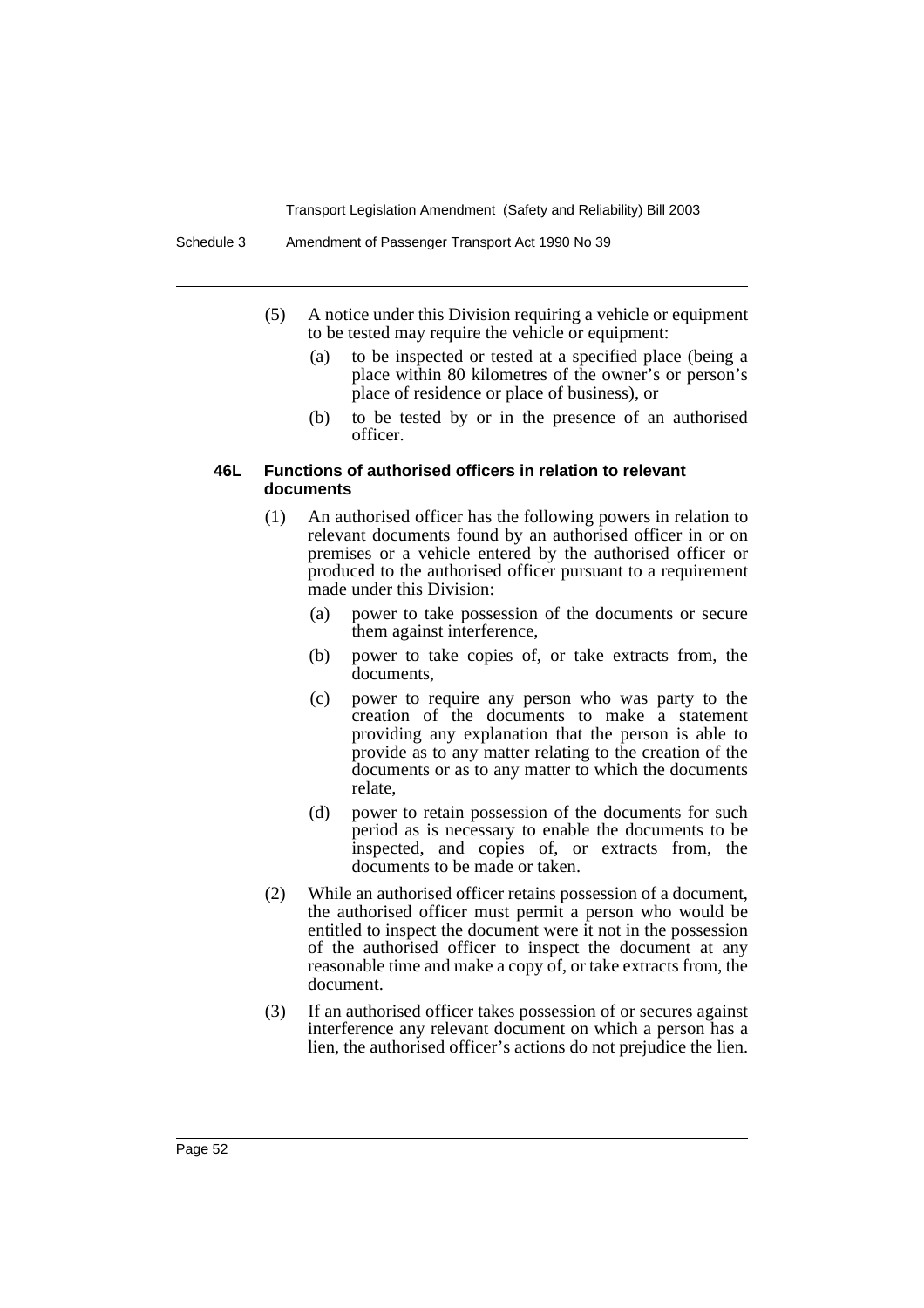Amendment of Passenger Transport Act 1990 No 39 Schedule 3

#### **46M Other powers related to documents**

- (1) An authorised officer may, by notice in writing, require a person to furnish records or information.
- (2) The notice must specify the manner in which records or information are required to be furnished and a reasonable time by or at which they must be furnished.
- (3) The authorised officer may take copies of, or extracts from, records furnished in response to a notice.
- (4) If any record required by the notice to be furnished is in electronic form or a form other than writing, the notice requires the record to be furnished in writing, unless the notice otherwise provides.

### **46N Notice of entry**

Before an authorised officer enters premises or a vehicle under this Act, the authorised officer must give the owner or occupier of the premises, or the owner or person in charge of the vehicle, reasonable notice of the intention to enter the premises or vehicle unless:

- (a) the giving of notice would defeat the purpose for which it is intended to enter the premises or vehicle, or
- (b) entry to the premises or vehicle is made with the consent of the owner or occupier of the premises or the owner or person in charge of the vehicle, or
- (c) entry is required in an emergency.

## **46O Use of force**

A power conferred by this Act to enter any premises or vehicle, or to do anything in or on any premises or vehicle, may not be exercised unless the authorised officer proposing to exercise the power uses no more force than is reasonably necessary to effect the entry or to do the thing for which entry is effected.

### **46P Care to be taken**

In the exercise of a function under this Division, an authorised officer must do as little damage as possible.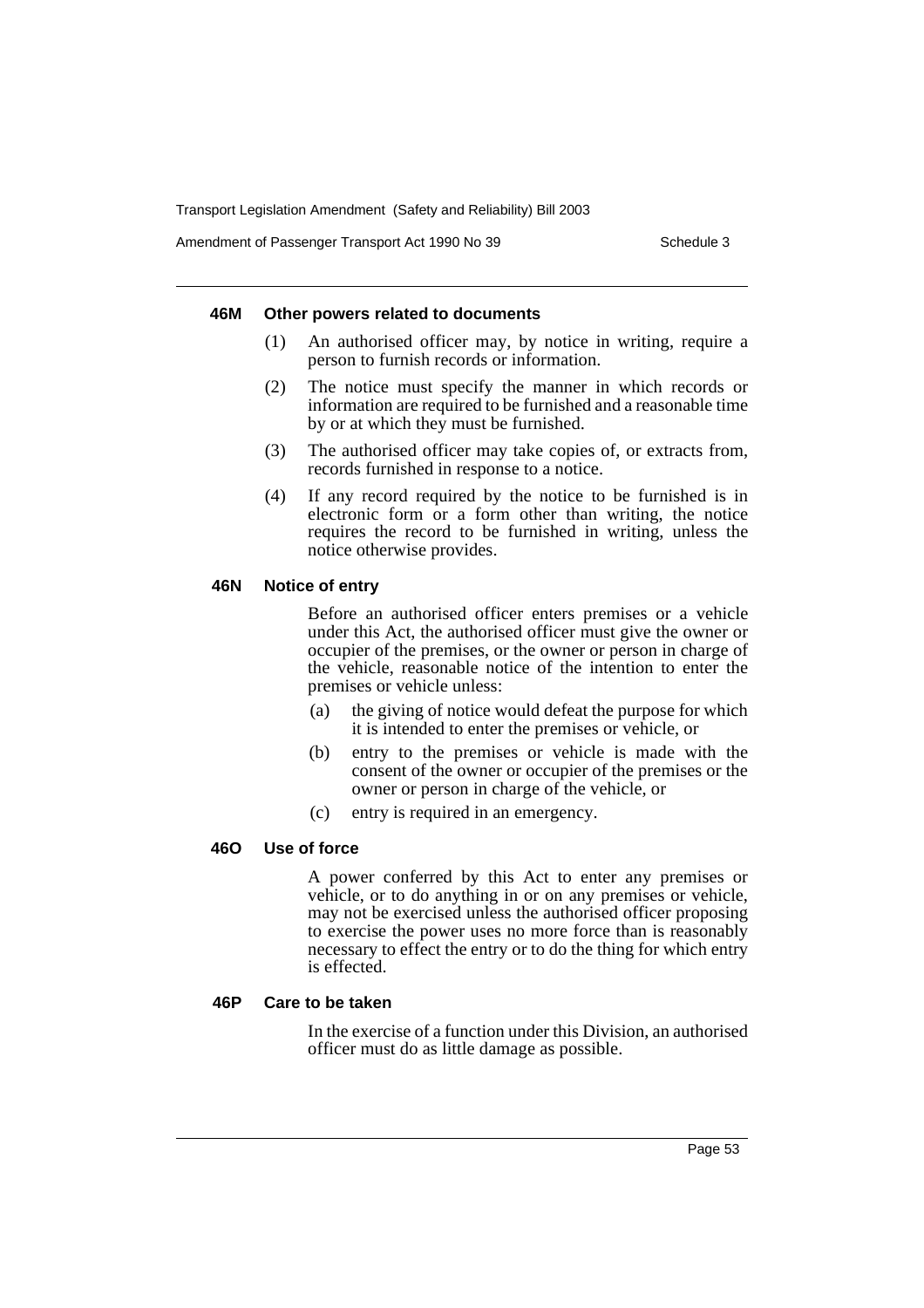Schedule 3 Amendment of Passenger Transport Act 1990 No 39

#### **46Q Compensation**

- (1) The Director-General must pay compensation for any damage caused by any authorised officer in the exercise of a power to enter premises or a vehicle under this Division, other than damage arising from work done for the purpose of an inspection which reveals that there has been a contravention of this Act or any other Act or law.
- (2) Section 66 does not apply to a liability under this section.

### **46R Authority to enter**

- (1) A power conferred by this Division to enter premises or a vehicle, or to make an inspection or take other action in or on premises or a vehicle, may not be exercised unless the person proposing to exercise the power is in possession of an authority and produces the authority, if required to do so by the owner or occupier of the premises or the driver or person in charge of the vehicle.
- (2) The authority must be a written authority that is issued by the Director-General or ITSRR and that:
	- (a) states that it is issued under this Act, and
	- (b) states an identifying number or other means of identifying the person to whom it is issued, and
	- (c) describes the nature of the powers conferred, and
	- (d) states the date (if any) on which it expires, and
	- (e) describes the premises or vehicles to which it extends, and
	- (f) bears the signature of the Director-General or the Chief Executive of the ITSRR or a person approved by the Director-General or Chief Executive.
- (3) This section does not apply to a power conferred by a search warrant.

#### **46S Assistance to be given to authorised officers**

(1) This section applies for the purpose of enabling an authorised officer to exercise any of the powers of an authorised officer under this Division.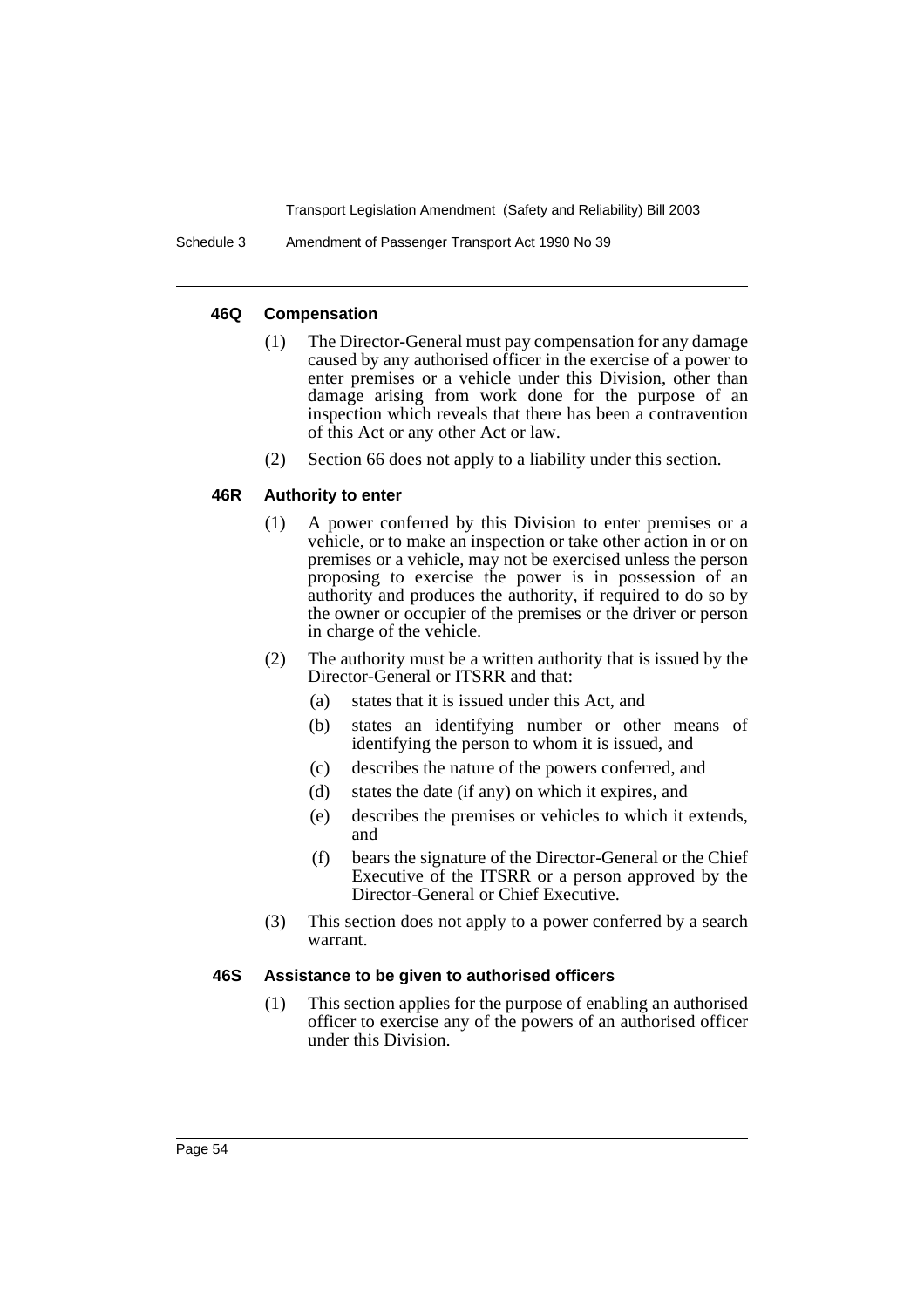Amendment of Passenger Transport Act 1990 No 39 Schedule 3

- (2) The Director-General or ITSRR may, by notice in writing served on the occupier of premises referred to in section 46I, require the person to provide such reasonable assistance and facilities as are specified in the notice within a specified time and in a specified manner.
- (3) A person who fails to comply with a requirement under this section is taken to have obstructed the authorised officer in the exercise of the authorised officer's functions under this Division.

#### **46T Premises used for residential purposes**

The powers of entry and inspection conferred by this Division are not exercisable in relation to any premises or part of premises that are being used for residential purposes except:

- (a) with the permission of the occupier of the premises or part of the premises, or
- (b) under the authority conferred by a search warrant.

### **46U Protection from incrimination**

- (1) A person is not excused from any of the following requirements made under this Act on the ground that the statement might tend to incriminate him or her:
	- (a) a requirement to answer a question or produce a thing,
	- (b) a requirement to make a statement.
- (2) However, the answer to the question, production of the thing, any information obtained as a direct result of the answer or production, or the statement, is not admissible in evidence against the person in criminal proceedings:
	- (a) if the person claims before giving the answer, producing the thing or making the statement that it might tend to incriminate the person, or
	- (b) unless the person's entitlement to make a claim of the kind referred to in paragraph (a) was drawn to the person's attention before the answer was given, the thing was produced or the statement was made.
- (3) Except as provided by subsection (2), an answer to a question, production of a thing, any information obtained as a direct result of any such answer or production, or a statement made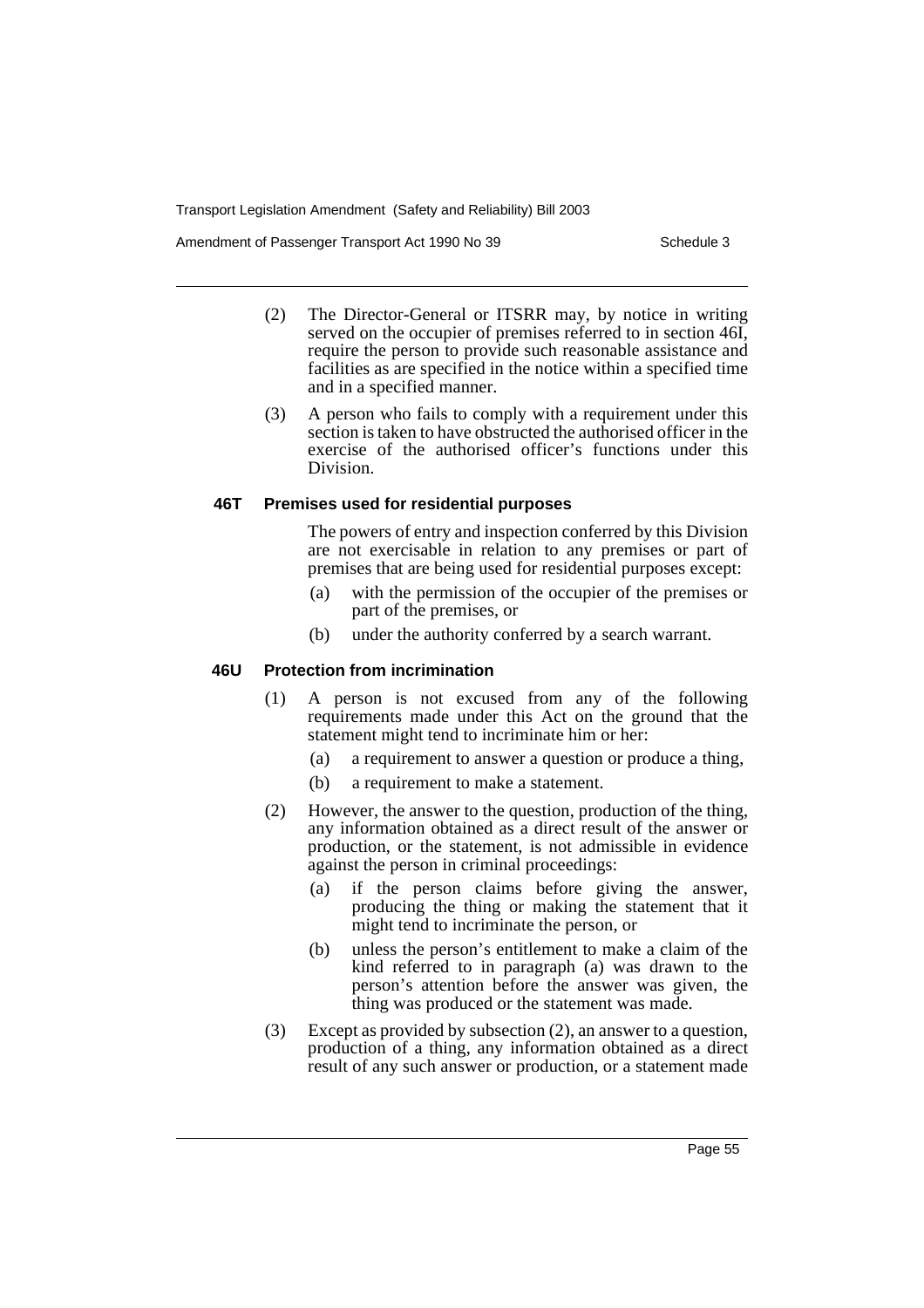Schedule 3 Amendment of Passenger Transport Act 1990 No 39

by a person, in compliance with a requirement under this Act, may be used in evidence in any criminal or civil proceedings against the person.

#### **46V Search warrants**

- (1) An authorised officer may apply to an authorised justice for a search warrant if the authorised officer has reasonable grounds for believing that the provisions of this Act, the regulations or the terms of an accreditation, licence, authority, authorisation, service contract, requirement or exemption under this Act have been or are being contravened in or on any premises.
- (2) An authorised justice to whom such an application is made may, if satisfied that there are reasonable grounds for doing so, issue a search warrant authorising an authorised officer named in the warrant:
	- (a) to enter the premises, and
	- (b) to search the premises for evidence of a contravention of this Act, the regulations or the terms of an accreditation, licence, authority, authorisation, service contract, requirement or exemption under this Act.
- (3) Part 3 of the *Search Warrants Act 1985* applies to a search warrant issued under this section.
- (4) Without limiting the generality of section 18 of the *Search Warrants Act 1985*, a police officer:
	- (a) may accompany an authorised officer executing a search warrant issued under this section, and
	- (b) may take all reasonable steps to assist the authorised officer in the exercise of the officer's functions under this section.
- (5) In this section, *authorised justice* has the same meaning as it has in the *Search Warrants Act 1985*.

#### **46W Other authorised officers**

In addition to other persons who may be appointed as authorised officers under this Act, the Director-General, the Chairperson of the Independent Transport Safety and Reliability Advisory Board or the ITSRR may, for the purpose of the investigation of a specified bus or ferry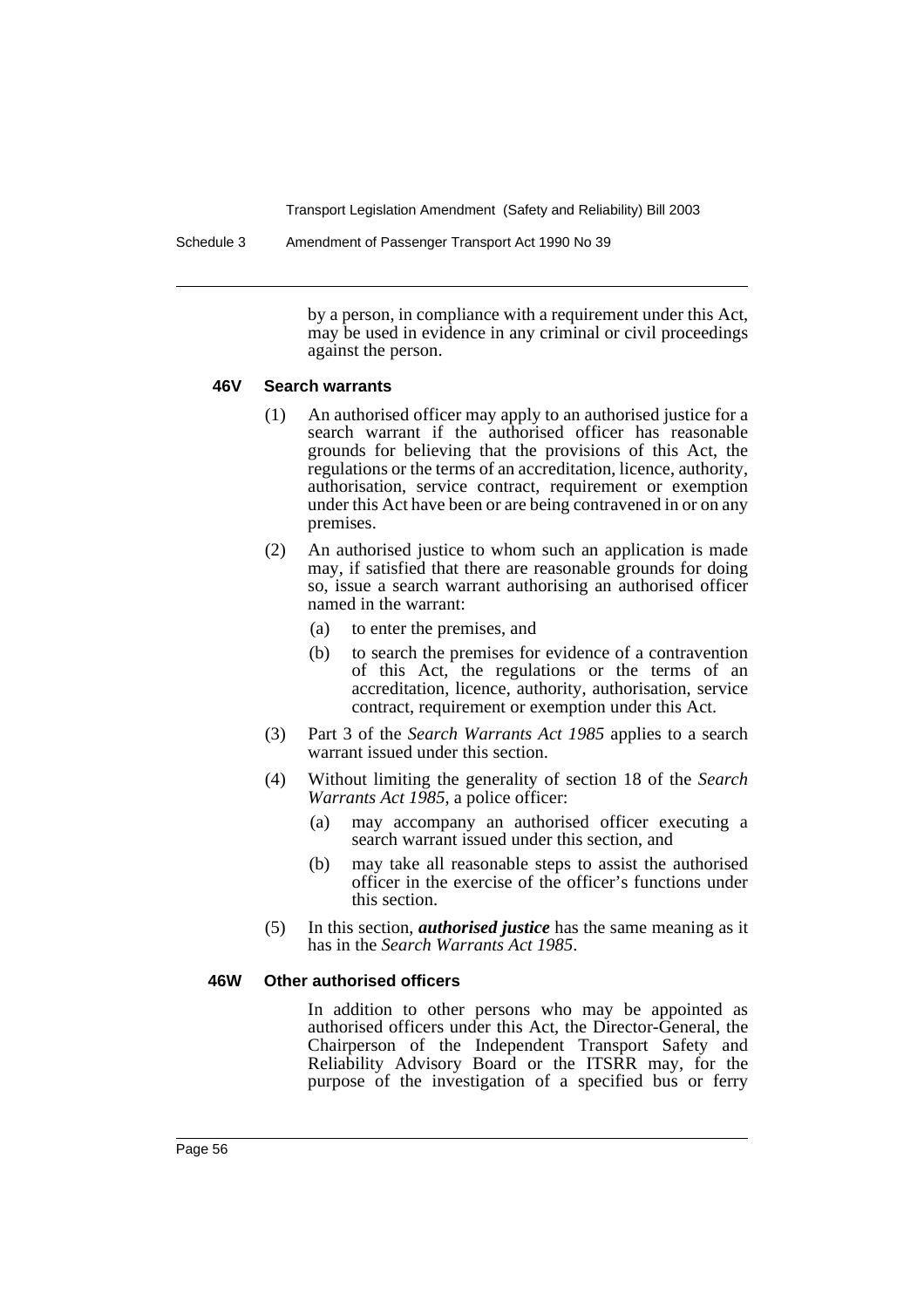Amendment of Passenger Transport Act 1990 No 39 Schedule 3

accident or incident, appoint as an authorised officer a person exercising powers, or holding office under, a Commonwealth Act.

#### **[19] Section 49 Review panels**

Omit "Department of Transport". Insert instead "Ministry of Transport".

### **[20] Section 53C Drug and alcohol programs and testing relating to ferry services**

Omit "charter service, a long-distance service or a tourist service" from section 53C (1).

Insert instead "public passenger service".

### **[21] Section 53D**

Insert after section 53C:

#### **53D Ferry operators to have approved safety management systems**

(1) A person who carries on a public passenger service by means of a ferry, being a service operating within, or partly within, New South Wales, is guilty of an offence unless the person has, and implements, a safety management system that complies with this section.

Maximum penalty: 1,000 penalty units.

- (2) The safety management system must be documented and must:
	- (a) identify any significant risks that have arisen or may arise from providing the service, including carrying out any associated transport safety work, and
	- (b) specify the controls (including audits, expertise, resources and staff) that are to be employed by the operator to manage the risks and to monitor safety outcomes in relation to the provision of the service, and
	- (c) comply with any requirements prescribed by the regulations or set out in guidelines issued by the Waterways Authority under this section and published in the Gazette.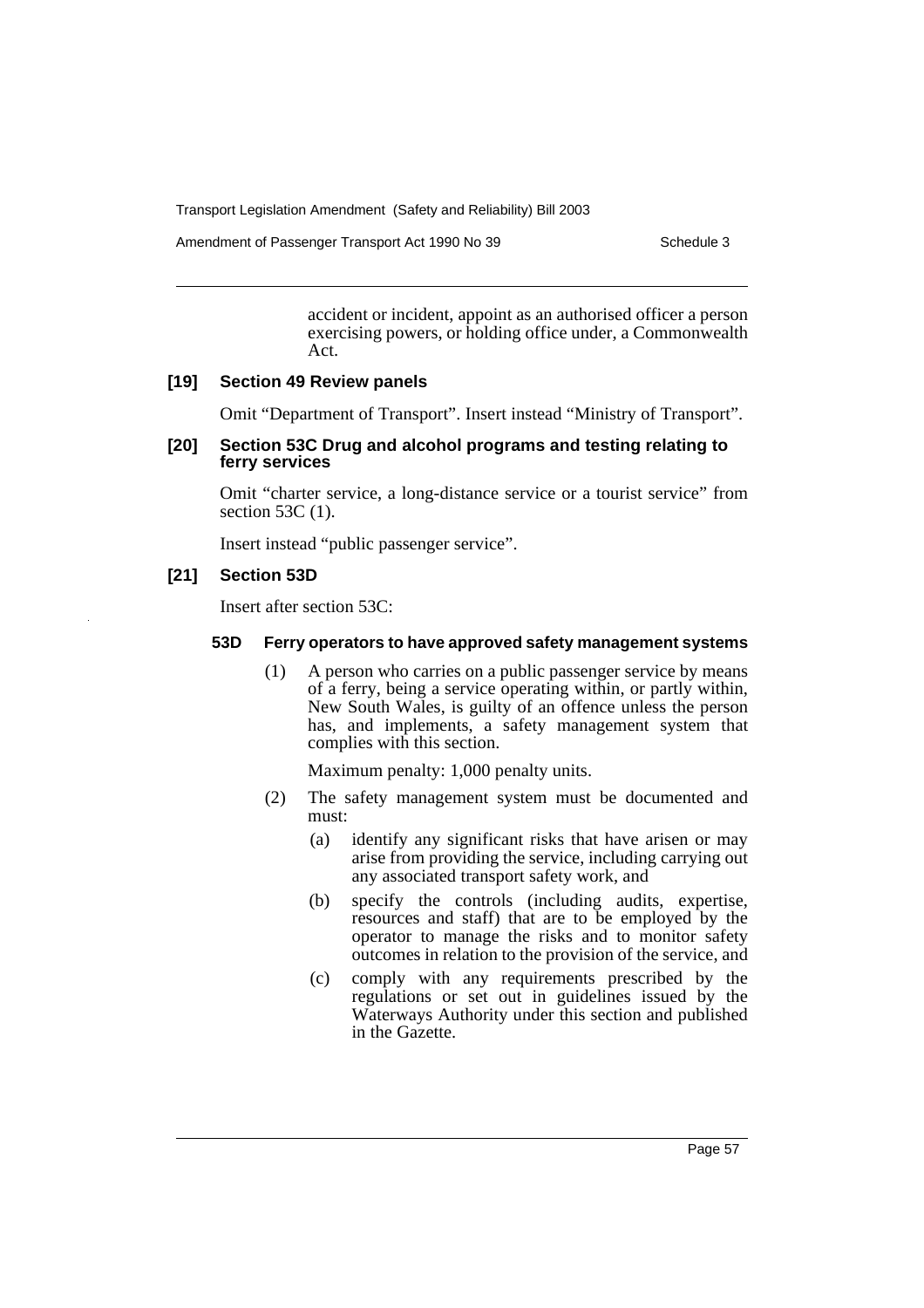Schedule 3 Amendment of Passenger Transport Act 1990 No 39

- (3) The Waterways Authority may issue guidelines with respect to policy objectives and safety initiatives to be adopted in safety management systems by persons who carry on public passenger services by means of a ferry.
- (4) A person who carries on a public passenger service by means of a ferry must, if directed to do so by the Waterways Authority, vary a safety management system.
- (5) In this section, *transport safety work* has the same meaning as it has in section 53C.

### **[22] Sections 56 and 57**

Omit sections 55A–57. Insert instead:

#### **56 Obstruction**

A person must not:

- (a) hinder or obstruct an authorised officer in a manner that interferes with the performance by the officer of his or her functions under this Act or the regulations, or
- (b) being the occupier or person in charge of any place or land entered by the authorised officer under a power conferred by this Act, fail to provide the officer with all reasonable facilities and assistance for the effective exercise of the officer's functions under this Act, or
- (c) fail, without reasonable excuse, to answer questions or provide information when required to do so by an authorised officer in the exercise of his or her functions as an authorised officer, or
- (d) fail to produce for inspection any documents when required to do so by an authorised officer in the exercise of his or her functions as an authorised officer.

Maximum penalty:

- (a) in the case of a corporation—1,000 penalty units, or
- (b) in the case of an individual—500 penalty units.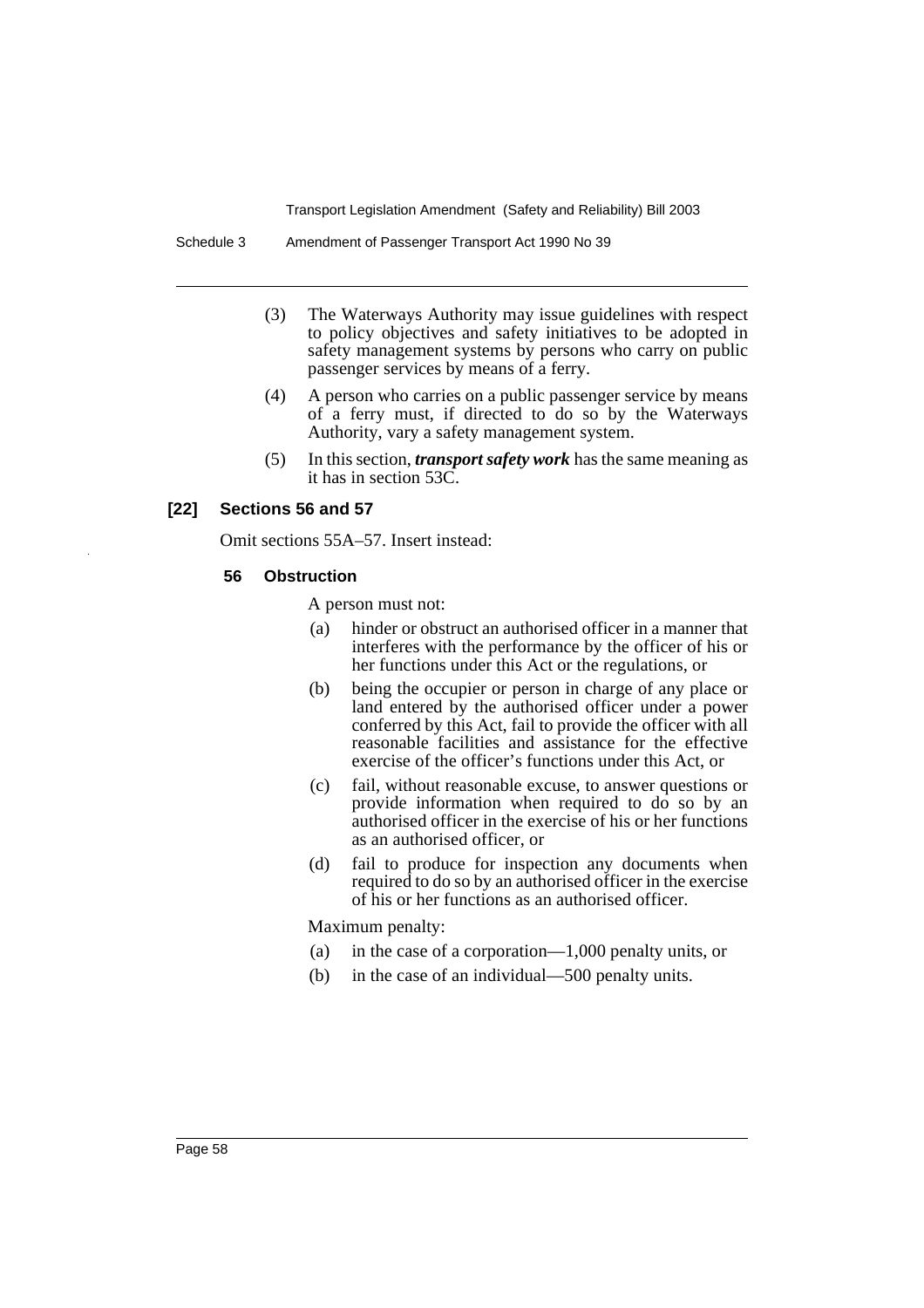Amendment of Passenger Transport Act 1990 No 39 Schedule 3

#### **57 False or misleading information**

A person must not:

- (a) provide to an authorised officer (whether in answer to a question asked by the authorised officer or otherwise) information (which may include or consist of a document) that the person knows is false or misleading in a material particular, or
- (b) provide to the ITSRR or the Chairperson of the Independent Transport Safety and Reliability Advisory Board, or to any other person on behalf of the ITSRR or Chairperson, for the purposes of a transport safety inquiry information (which may include or consist of a document) that the person knows is false or misleading in a material particular, or
- (c) provide in relation to an application for accreditation, or for variation of accreditation, information (which may include or consist of a document) that the person knows is false or misleading in a material particular.

Maximum penalty:

- (a) in the case of a corporation—150 penalty units, or
- (b) in the case of an individual—100 penalty units.

### **[23] Section 60 Proceedings for offences**

Omit "constituted by a Magistrate sitting alone" from section 60 (1).

### **[24] Section 60 (2)**

Omit "100". Insert instead "500".

## **[25] Section 60 (3)**

Omit "*Justices Act 1902*". Insert instead "*Criminal Procedure Act 1986*".

#### **[26] Section 66**

Insert after section 65:

#### **66 Exclusion of liability of the State**

No act or omission of the Minister, the Director-General, the ITSRR, the Chairperson or other member of the Independent Transport Safety and Reliability Advisory Board, the Chief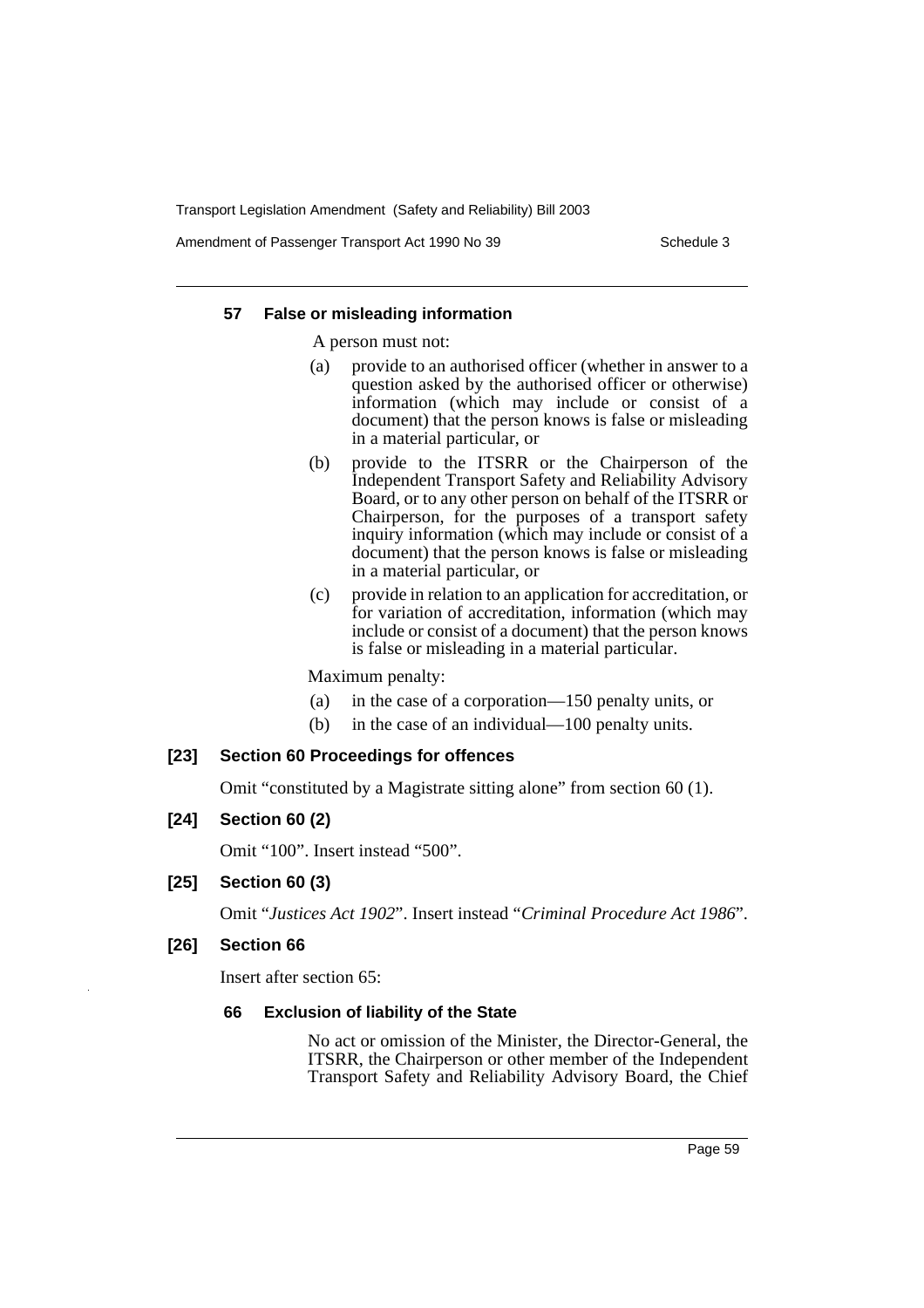Schedule 3 Amendment of Passenger Transport Act 1990 No 39

Executive of the Waterways Authority or an officer of the Ministry of Transport, the ITSRR or the Waterways Authority in the course of exercising functions under this Act gives rise to any civil liability (including, for example, liability in negligence or for breach of statutory duty) against the State or any authority of the State.

## **[27] Schedule 1 Provisions relating to powers of authorised officers**

Omit the Schedule.

## **[28] Schedule 3 Savings and transitional provisions**

Insert at the end of clause 2 (1):

*Transport Legislation Amendment (Safety and Reliability) Act 2003* (but only to the extent that it amends this Act)

## **[29] Schedule 3**

Insert at the end of the Schedule with appropriate Part and clause numbers:

# **Part Provisions consequent on enactment of Transport Legislation Amendment (Safety and Reliability) Act 2003**

### **Definition**

In this Part:

*the amending Act* means the *Transport Legislation Amendment (Safety and Reliability) Act 2003*.

### **Safety management systems**

- (1) An accredited service operator is not required to comply with section 9D until 12 months after the commencement of that section.
- (2) A person who carries on a public passenger service by means of a ferry is not required to comply with section 53D until 12 months after the commencement of that section.
- (3) The regulations may extend the period under this clause for which a person, or a class of persons, is not required to comply with section 9D or 53D.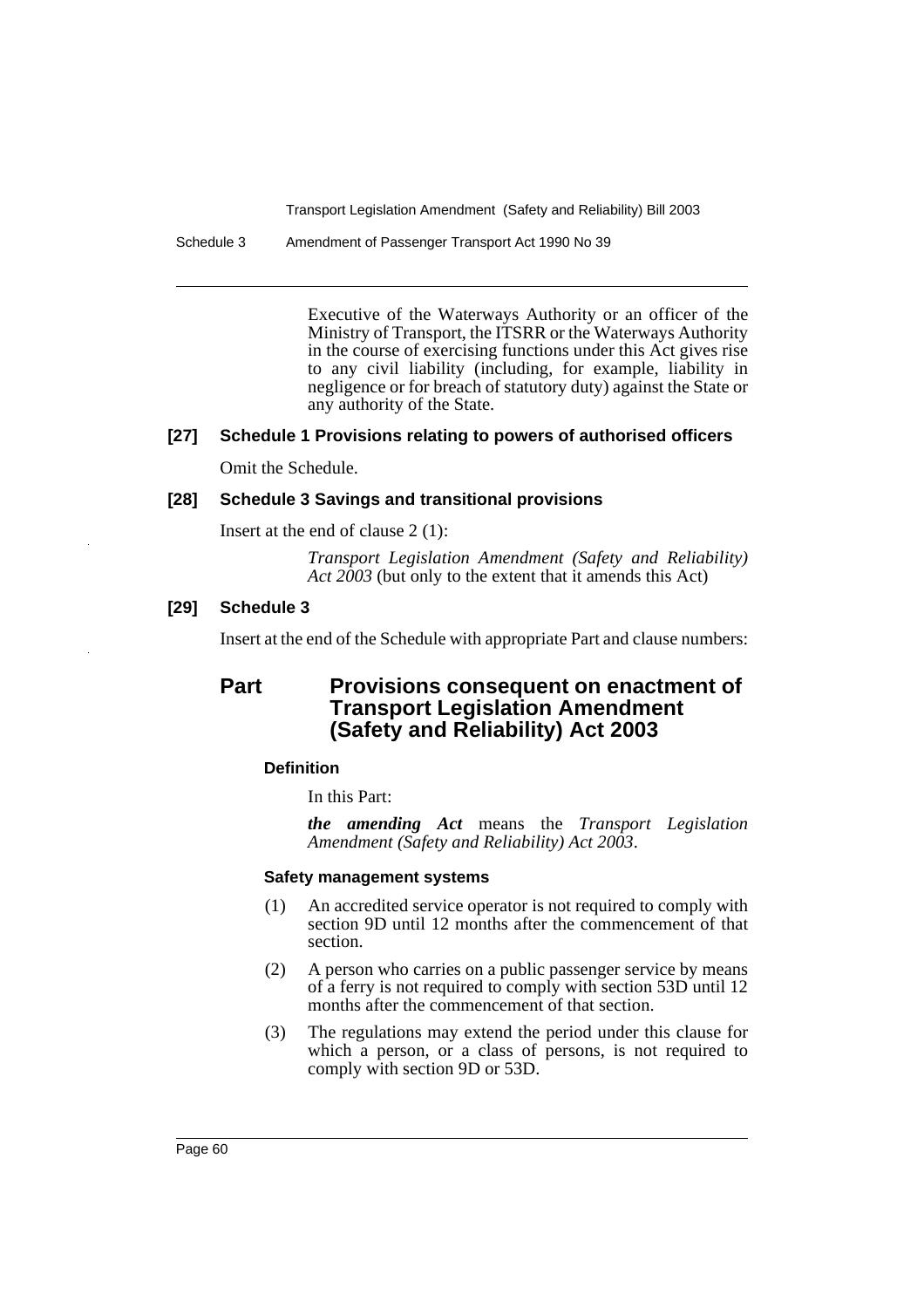Amendment of Passenger Transport Act 1990 No 39 Schedule 3

#### **Service contracts for ferry services**

- (1) A service contract relating to a service provided by a ferry immediately before the commencement of this clause is required to comply with section 17A not later than 12 months after the commencement of that section.
- (2) The regulations may extend the period under this clause within which a contract, or a class of contracts, is required to comply with section 17A.

#### **Investigation of bus or ferry accidents or incidents**

Section 46B, as inserted by the amending Act, applies to an accident or incident that occurred before, on or after the commencement of that section.

### **Authorised officers**

Nothing in the amending Act:

- (a) affects the appointment of a person as an authorised officer if the person was an authorised officer immediately before the commencement of this clause, or
- (b) affects a function exercised by an authorised officer before the commencement of this clause.

### **[30] Schedule 5 Transport safety employees—alcohol or other drugs**

Omit "charter service, a long-distance service or a tourist service" wherever occurring in the definition of *transport safety employee* in clause 1.

Insert instead "public passenger service carried on".

### **[31] Schedule 5, clause 3 Regulations**

Insert "the carrying out of transport safety work by a transport safety employee while under the influence of alcohol or any other drug or while the prescribed concentration of alcohol or prescribed concentration or amount of another drug is present in the employee's blood or urine," after "relating to" in clause  $3(2)$ .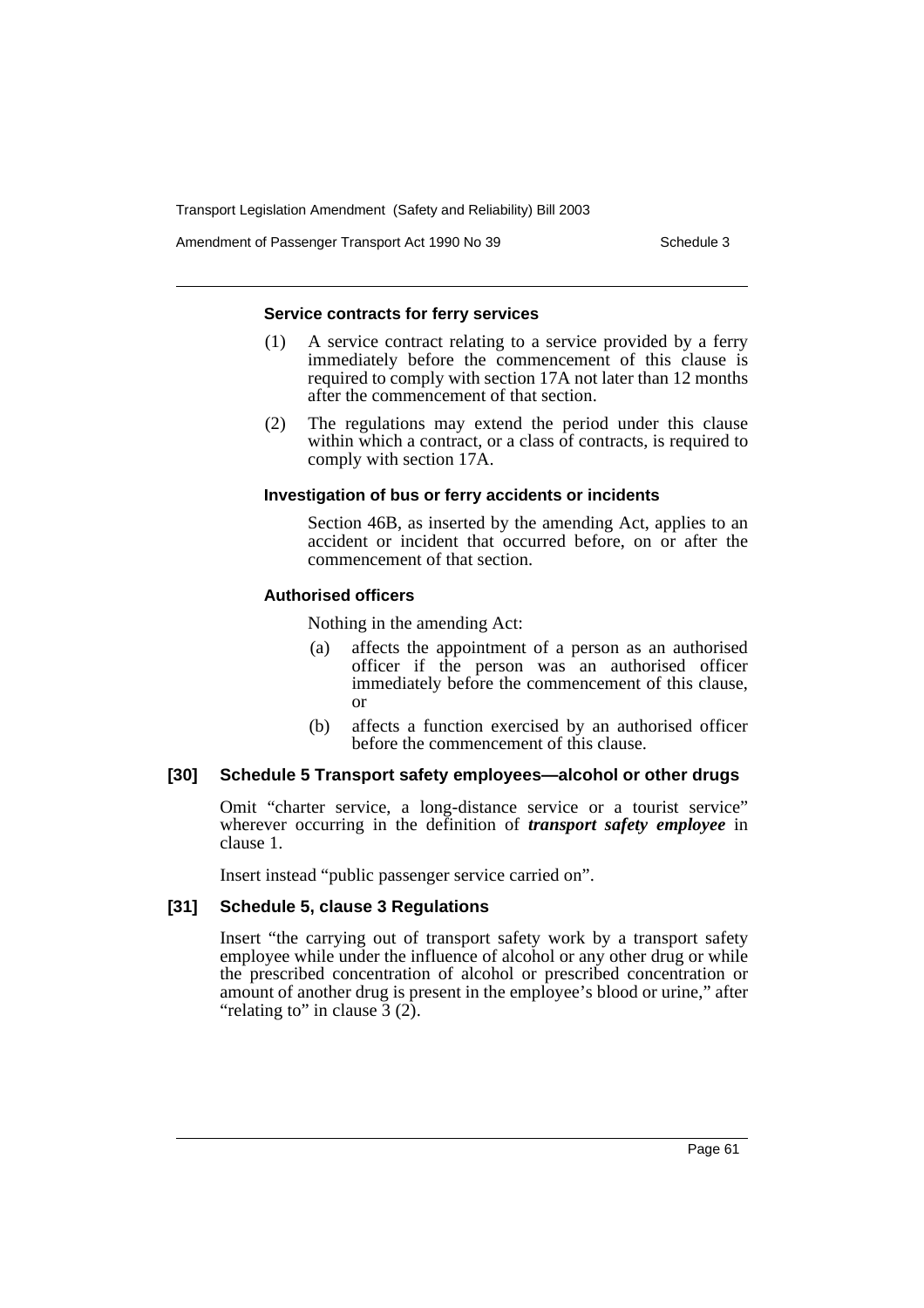Schedule 3 Amendment of Passenger Transport Act 1990 No 39

### **[32] Schedule 6**

Insert after Schedule 5:

# **Schedule 6 Transport safety inquiries**

(Section 46B (7))

### **1 Definitions**

In this Schedule:

*Chairperson* means the Chairperson of the Independent Transport Safety and Reliability Advisory Board.

*ITSRR* means the Independent Transport Safety and Reliability Regulator.

#### **2 Conduct of transport safety inquiries**

- (1) If the ITSRR or the Chairperson conducts a transport safety inquiry, the ITSRR or Chairperson may appoint such persons as the ITSRR or Chairperson thinks fit to assist the ITSRR or Chairperson in conducting the inquiry.
- (2) Without limiting subclause (1), the ITSRR or Chairperson may appoint a person exercising powers, or holding office under, an Act of the Commonwealth to assist the ITSRR or Chairperson.
- (3) A person appointed to assist a person conducting a transport safety inquiry is, while so acting, entitled to be paid at the rate determined by the Chairperson.

#### **3 Procedure at transport safety inquiries**

- (1) The procedure for the meetings of a transport safety inquiry is, subject to this Act and the regulations, to be as determined by the person conducting the inquiry.
- (2) The person conducting a transport safety inquiry may, but is not required to, hold the inquiry in public.
- (3) Without limiting subclause (1), the regulations may make provision for or with respect to the provision of assistance to, or representation of, persons attending a transport safety inquiry.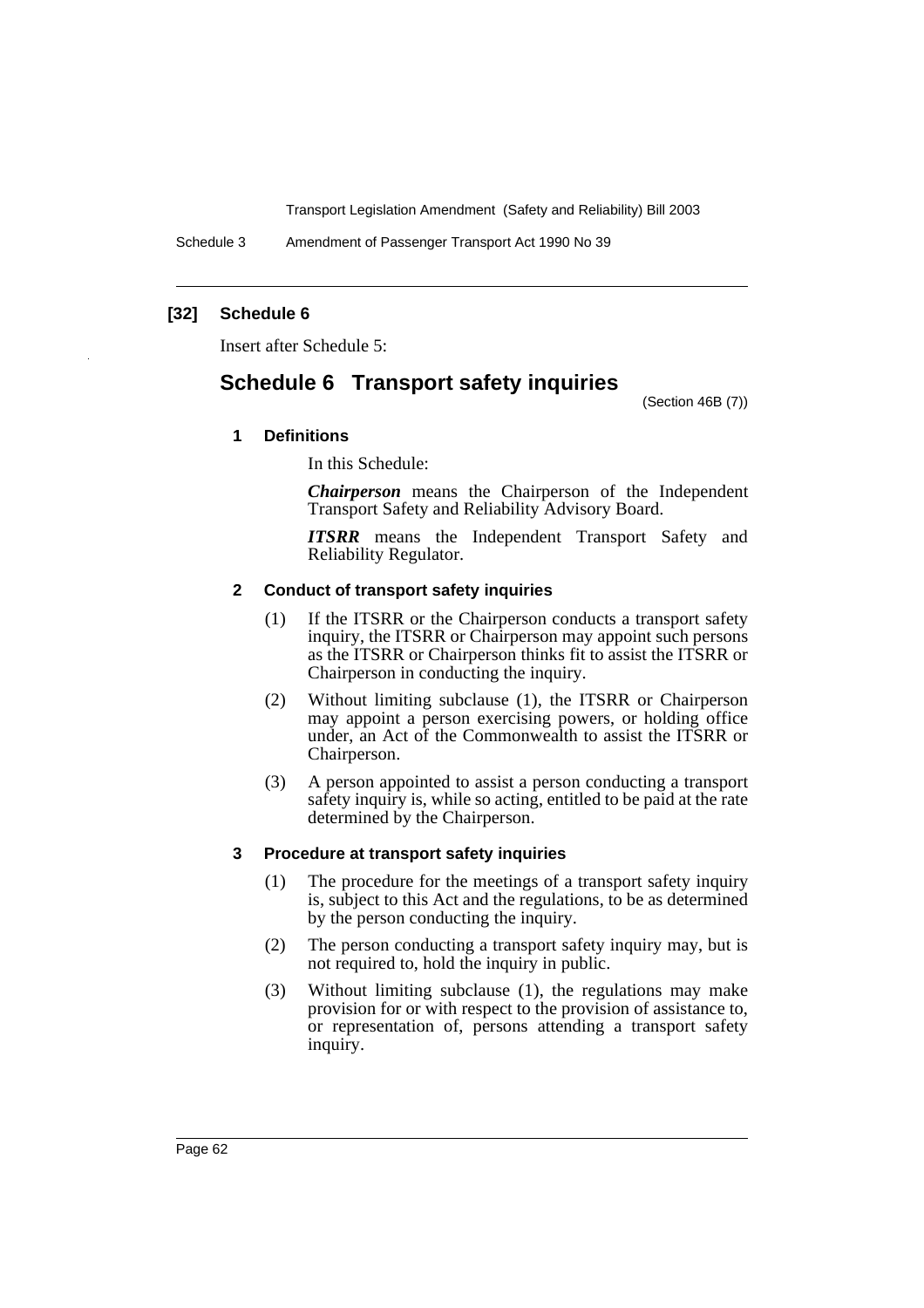Amendment of Passenger Transport Act 1990 No 39 Schedule 3

### **4 Protection of informants**

Civil proceedings may not be brought against a person who has supplied information to a transport safety inquiry in respect of any matter contained in that information that is or is alleged to be defamatory or a breach of confidence.

#### **5 Purpose of transport safety inquiries**

To avoid doubt, it is not part of the purpose of a transport safety inquiry, or the function of a person conducting a transport safety inquiry:

- (a) to provide evidence for the purposes of proceedings against any person, or
- (b) to determine the liability or otherwise of any person with respect to any matter the subject of the transport safety inquiry.

### **6 Effect of certain other Acts**

If by or under any Act provision is made:

- (a) requiring a person who is the holder of a specified office to devote the whole of his or her time to the duties of that office, or
- (b) prohibiting the person from engaging in employment outside the duties of that office,

the provision does not operate to disqualify that person from holding that office and also being appointed to assist a person conducting a transport safety inquiry or from accepting and retaining any remuneration payable to the person under this Act for doing so.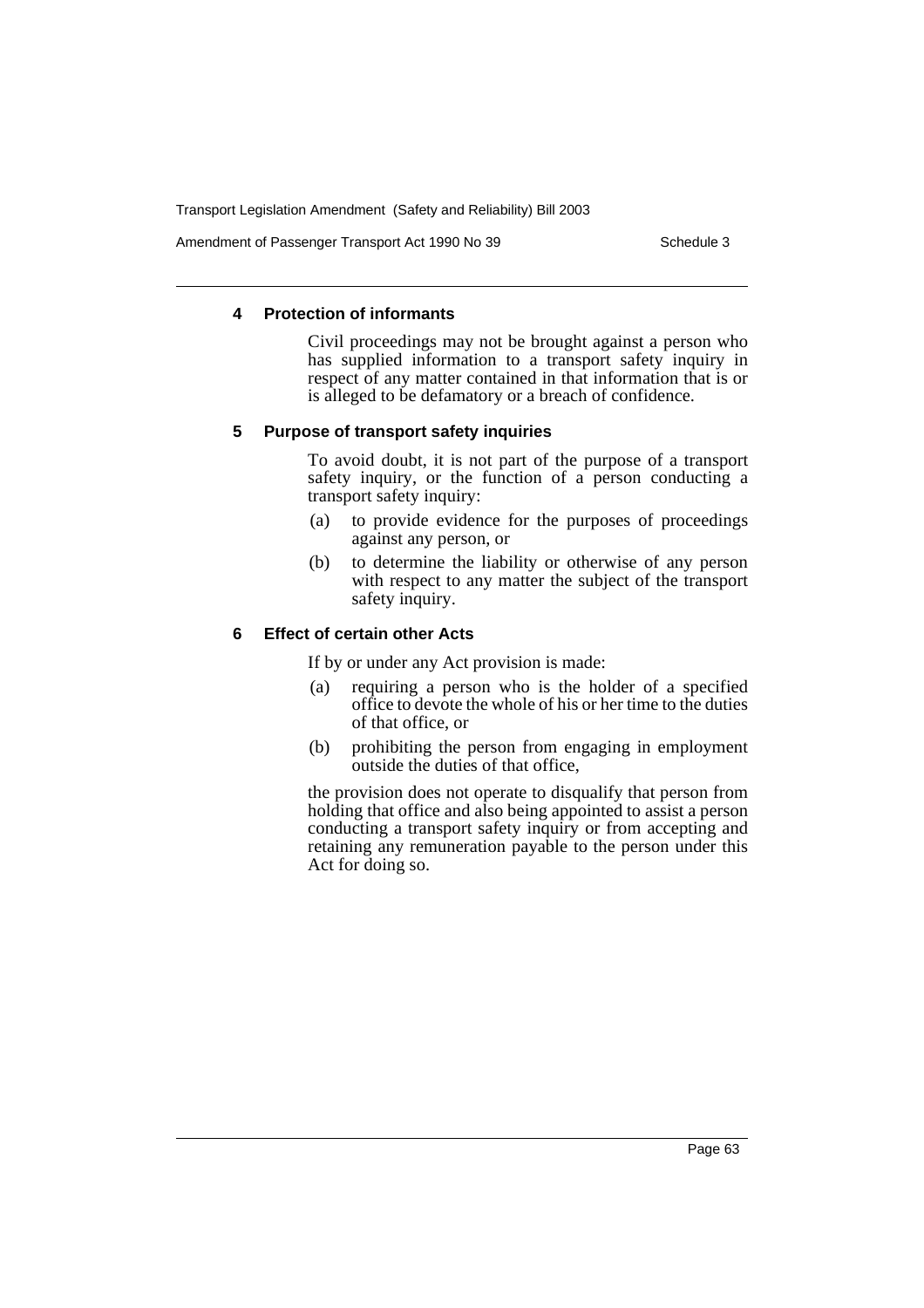Schedule 4 Amendment of Rail Safety Act 2002 No 96

# **Schedule 4 Amendment of Rail Safety Act 2002 No 96**

(Section 3)

## **[1] Section 4 Interpretation**

Omit "Director-General" from the definition of *approved* in section 4 (1). Insert instead "ITSRR".

## **[2] Section 4 (1), definition of "authorised officer"**

Omit "Director-General" wherever occurring. Insert instead "ITSRR".

## **[3] Section 4 (1), definition of "Department"**

Omit the definition.

## **[4] Section 4 (1), definition of "Director-General"**

Omit "Department". Insert instead "Ministry of Transport".

## **[5] Section 4 (1)**

Insert in alphabetical order:

*Independent Transport Safety and Reliability Advisory Board* means the Independent Transport Safety and Reliability Advisory Board established under the *Transport Administration Act 1988*.

*ITSRR* means the Independent Transport Safety and Reliability Regulator constituted under the *Transport Administration Act 1988*.

## **[6] Section 4 (1), definition of "rail investigation panel"**

Omit the definition.

## **[7] Section 6 Railways to which Act applies**

Omit "Director-General" from section 6 (2) (b).

Insert instead "ITSRR".

## **[8] Section 7 Act binds Crown**

Omit section 7 (2).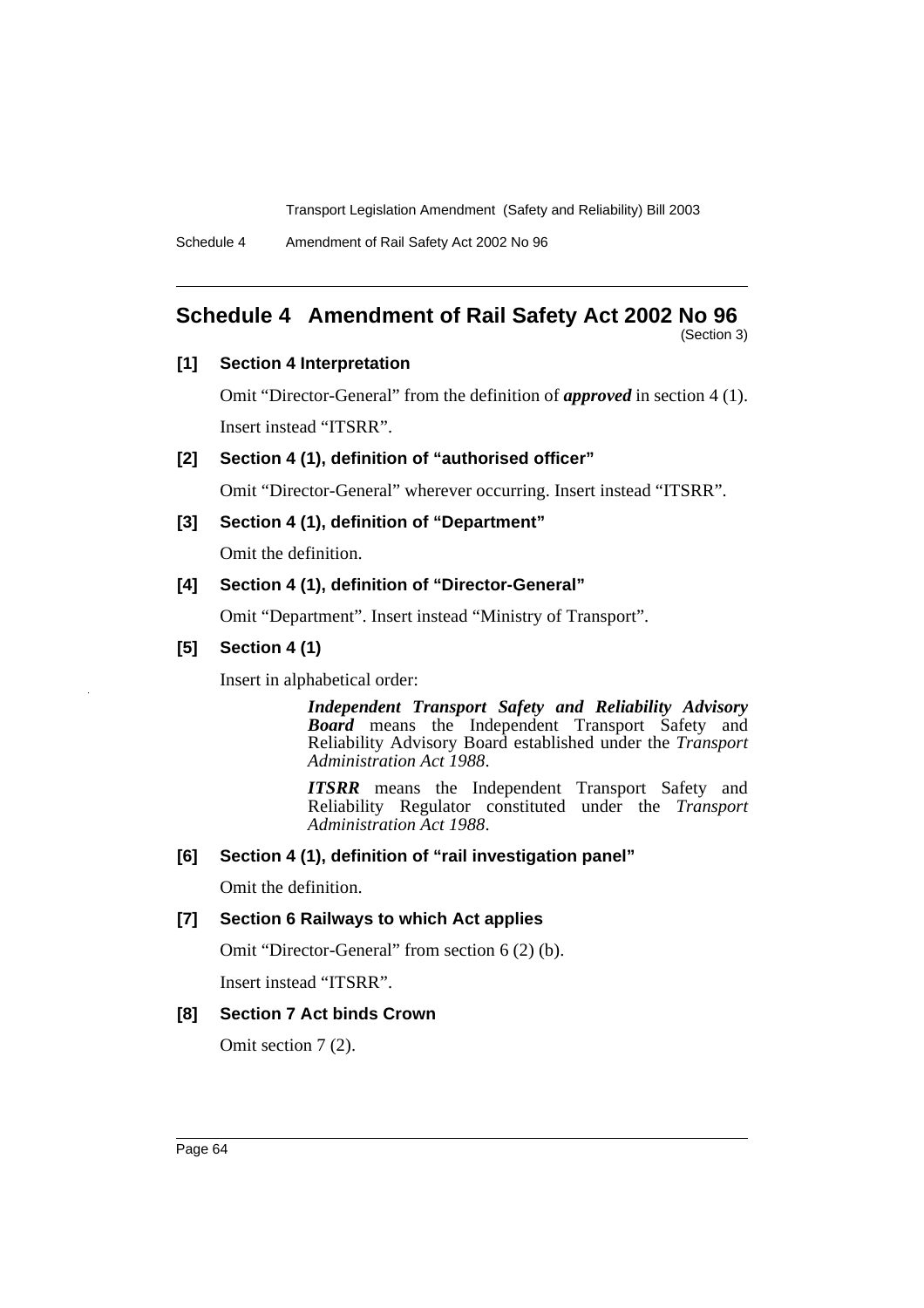Amendment of Rail Safety Act 2002 No 96 Schedule 4

## **[9] Section 9 Purpose of accreditation**

Omit "Director-General" wherever occurring in section 9 (1) and (3).

Insert instead "ITSRR".

## **[10] Section 10 Applicant to give information**

Omit "Director-General" wherever occurring in section 10 (1) and (2).

Insert instead "ITSRR".

### **[11] Section 11 Safety management systems**

Omit section 11 (1). Insert instead:

(1) An applicant for accreditation must give to the ITSRR a document describing its safety management system, being a comprehensive system that complies with the requirements of this section.

## **[12] Section 11 (3), (4), (5) and (6)**

Omit "Director-General" wherever occurring.

Insert instead "ITSRR".

## **[13] Section 11 (2) and (5)**

Omit "safety management plan" wherever occurring.

Insert instead "safety management system".

## **[14] Section 11 (6)**

Omit "safety management plans".

Insert instead "safety management systems".

## **[15] Section 11 (7)**

Insert after section 11 (6):

(7) A guideline issued by the ITSRR under this section must be published in the Gazette.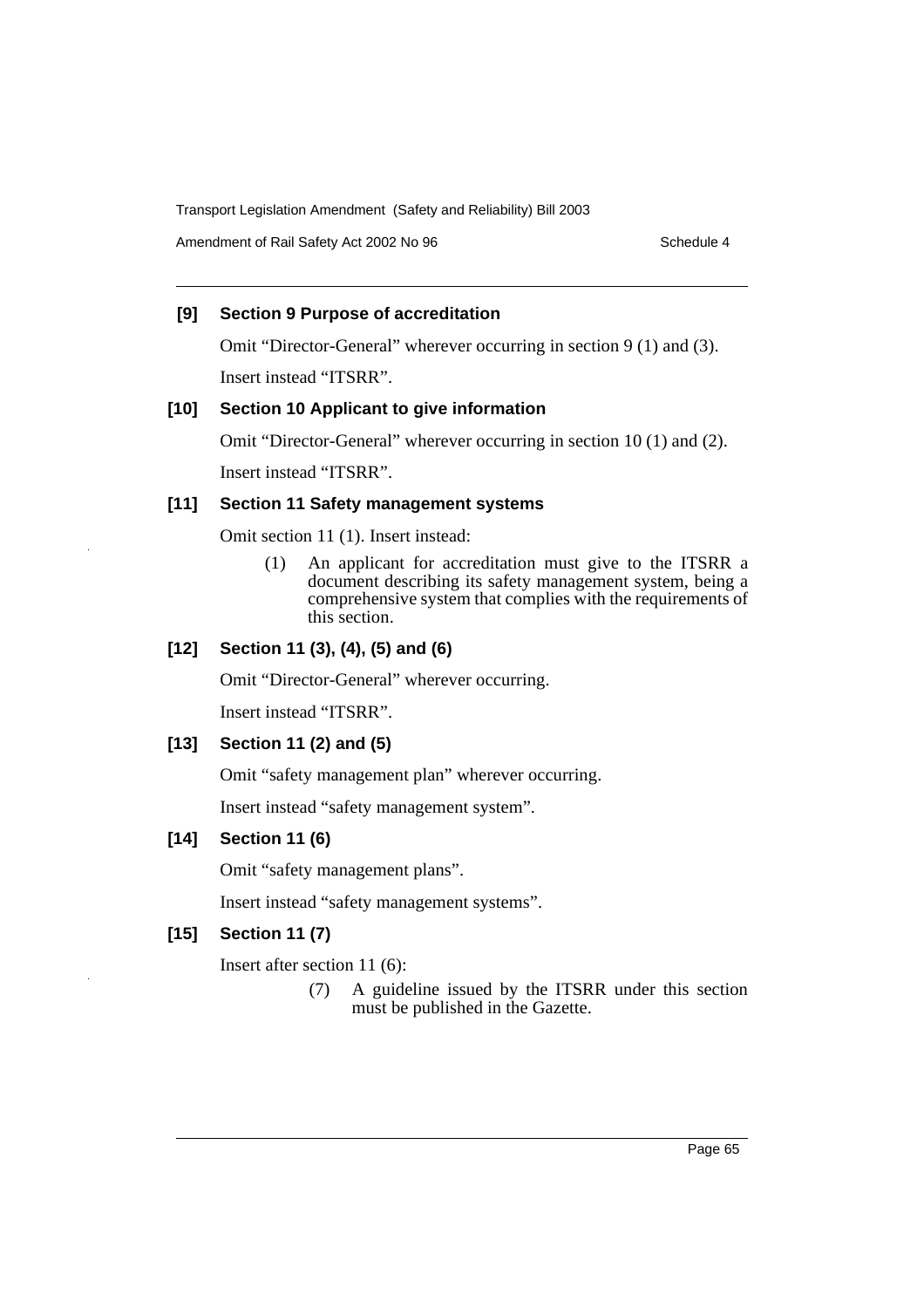Schedule 4 Amendment of Rail Safety Act 2002 No 96

### **[16] Section 12 Safety interface agreements**

Omit "Director-General" wherever occurring in section 12 (1).

Insert instead "ITSRR".

### **[17] Section 13 Passenger security**

Omit "Director-General" from section 13 (1). Insert instead "ITSRR".

**[18] Section 14 Applicant to demonstrate capacity to safely carry out railway operations**

Omit "Director-General". Insert instead "ITSRR".

#### **[19] Section 15 Applicant to describe, and identify ownership of, infrastructure**

Omit "Director-General" from section 15 (1). Insert instead "ITSRR".

### **[20] Section 16 Rolling stock to be identified**

Omit "Director-General" from section 16 (1). Insert instead "ITSRR".

### **[21] Section 17 Designated directors and managers**

Omit "Director-General" wherever occurring. Insert instead "ITSRR".

### **[22] Section 18 Grant of accreditation**

Omit "Director-General" wherever occurring in section 18 (1), (2) and (3). Insert instead "ITSRR".

## **[23] Section 18 (1)**

Insert "or refuse" after "grant".

## **[24] Section 18 (2)**

Insert "or of the refusal" after "accreditation".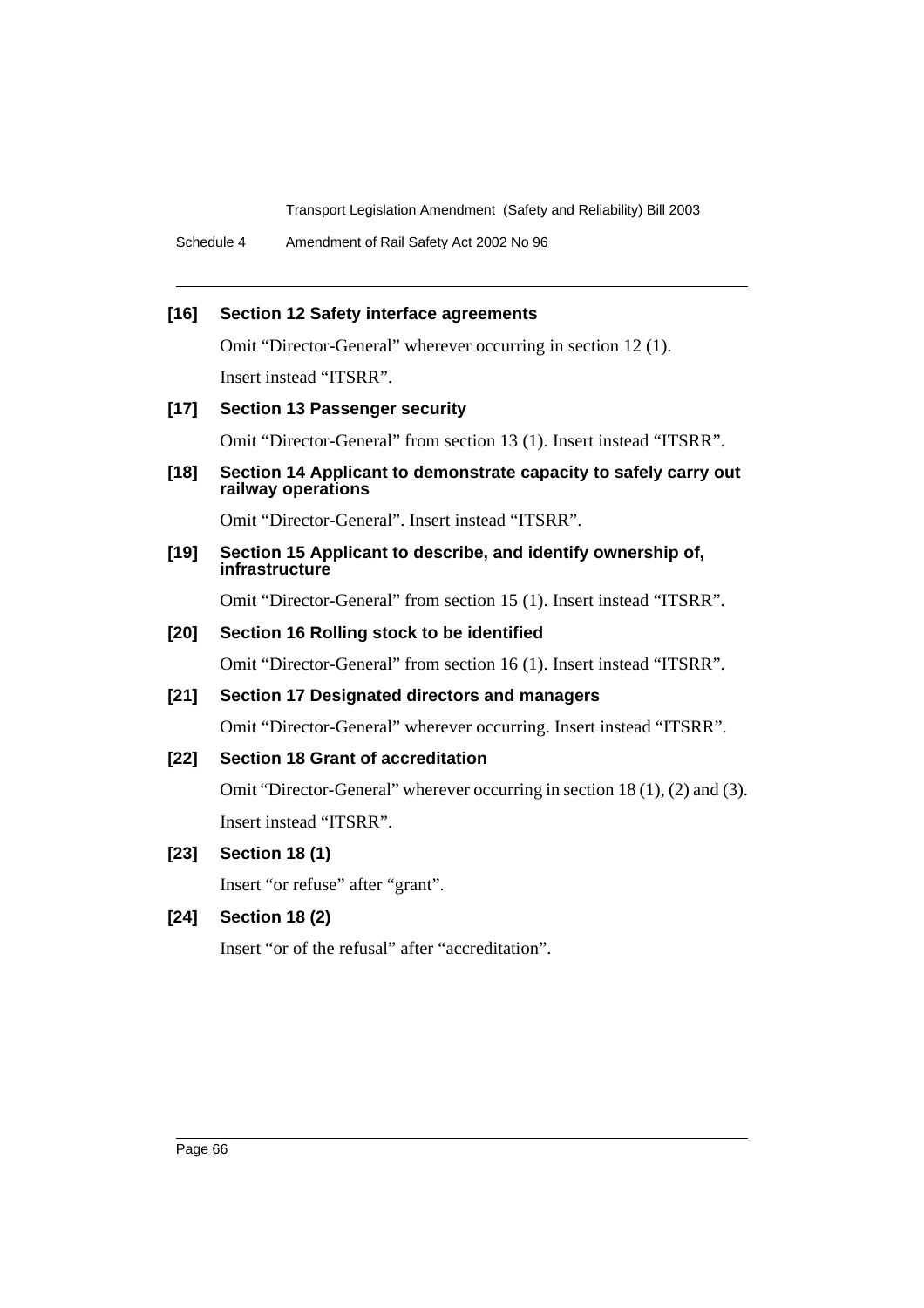Amendment of Rail Safety Act 2002 No 96 Schedule 4

## **[25] Section 18A**

Insert after section 18:

### **18A Referral to Independent Transport Safety and Reliability Advisory Board**

Before granting or refusing an accreditation (including a provisional accreditation) or granting an exemption under section 21, the ITSRR must refer the matter to the Independent Transport Safety and Reliability Advisory Board and consider any advice given by the Board.

### **[26] Section 19 Provisional accreditation**

Omit "Director-General" wherever occurring in section 19 (1) and (3).

Insert instead "ITSRR".

### **[27] Section 20 Notice of provisional accreditation**

Omit "Director-General" wherever occurring. Insert instead "ITSRR".

### **[28] Section 20A**

Insert after section 20:

### **20A Application to Administrative Decisions Tribunal for review of decision of ITSRR**

A person aggrieved by a decision of the ITSRR under this Division to refuse accreditation or to grant a provisional accreditation may apply to the Administrative Decisions Tribunal for a review of the decision.

#### **[29] Section 21 Exemptions from accreditation and accreditation requirements**

Omit "Director-General" wherever occurring in section 21 (1), (2), (3) and  $(4)$ .

Insert instead "ITSRR".

### **[30] Section 22 Exemption of interstate railway operators**

Omit "Director-General" wherever occurring in section 22 (1), (2) and (3).

Insert instead "ITSRR".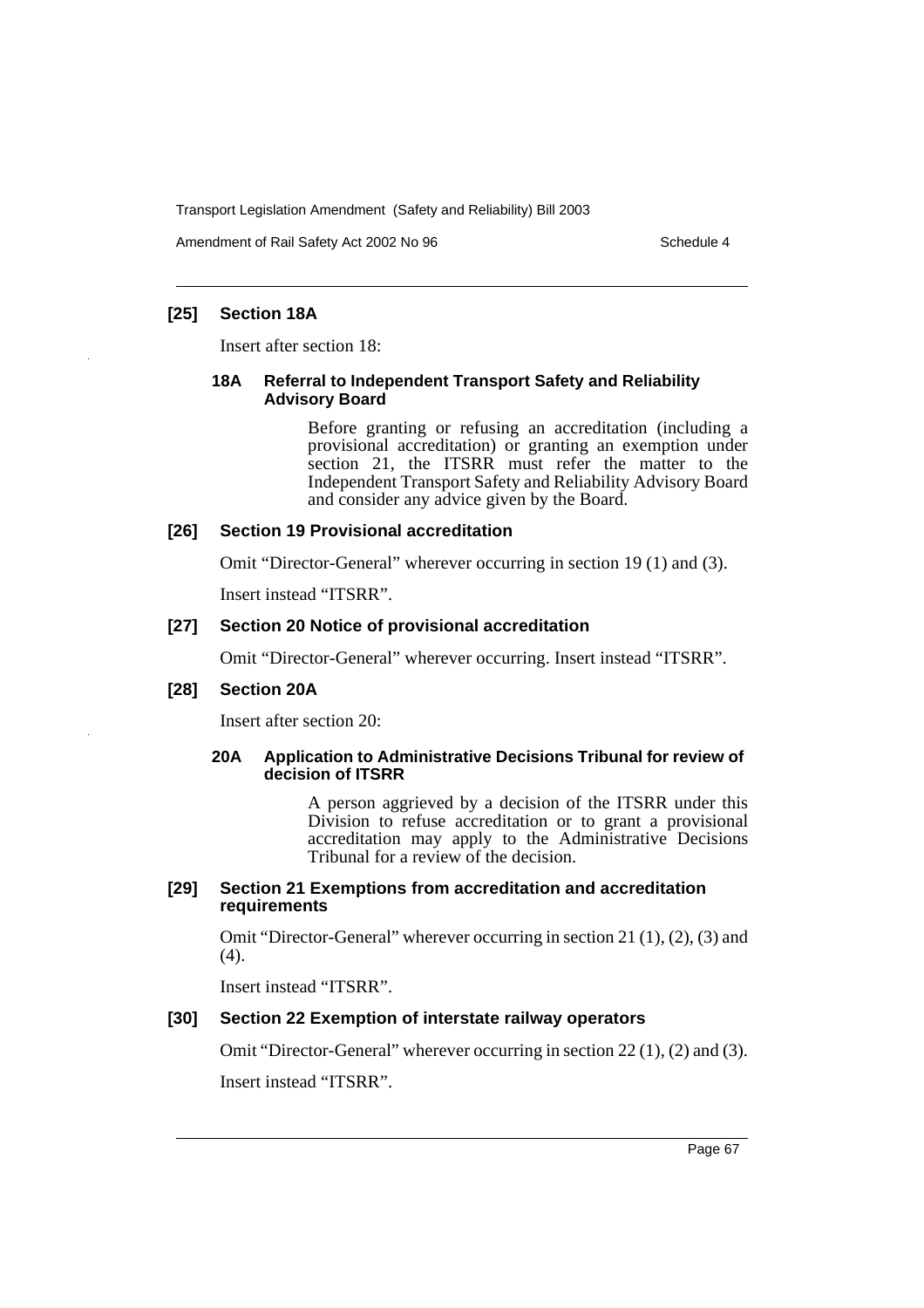### **[31] Section 23 Exemption of operators of private sidings**

Omit "Director-General" wherever occurring in section 23 (5) and (6). Insert instead "ITSRR".

**[32] Section 24 Sale or transfer of railway by accredited person** Omit "Director-General" wherever occurring. Insert instead "ITSRR".

## **[33] Section 25 Variation of accreditations**

Omit "Director-General". Insert instead "ITSRR".

## **[34] Section 26 Declarations as to variation of accreditation**

Omit "Director-General" wherever occurring. Insert instead "ITSRR".

## **[35] Section 27 Requests by accredited persons for variation or surrender of accreditations**

Omit "Director-General" wherever occurring. Insert instead "ITSRR".

#### **[36] Section 28 Suspension or cancellation of accreditation**

Omit "Director-General" wherever occurring. Insert instead "ITSRR".

#### **[37] Section 29 Suspension of accreditation in emergency**

Omit "Director-General" wherever occurring. Insert instead "ITSRR".

#### **[38] Section 30 Requirements for variation, suspension or cancellation**

Omit "Director-General" from section 30 (1). Insert instead "ITSRR".

## **[39] Section 31 Systems to be considered before action taken**

Omit "Director-General" wherever occurring. Insert instead "ITSRR".

## **[40] Section 31A**

Insert after section 31:

### **31A Referral to Independent Transport Safety and Reliability Advisory Board**

Before varying, suspending and cancelling or cancelling an accreditation, the ITSRR must refer the matter to the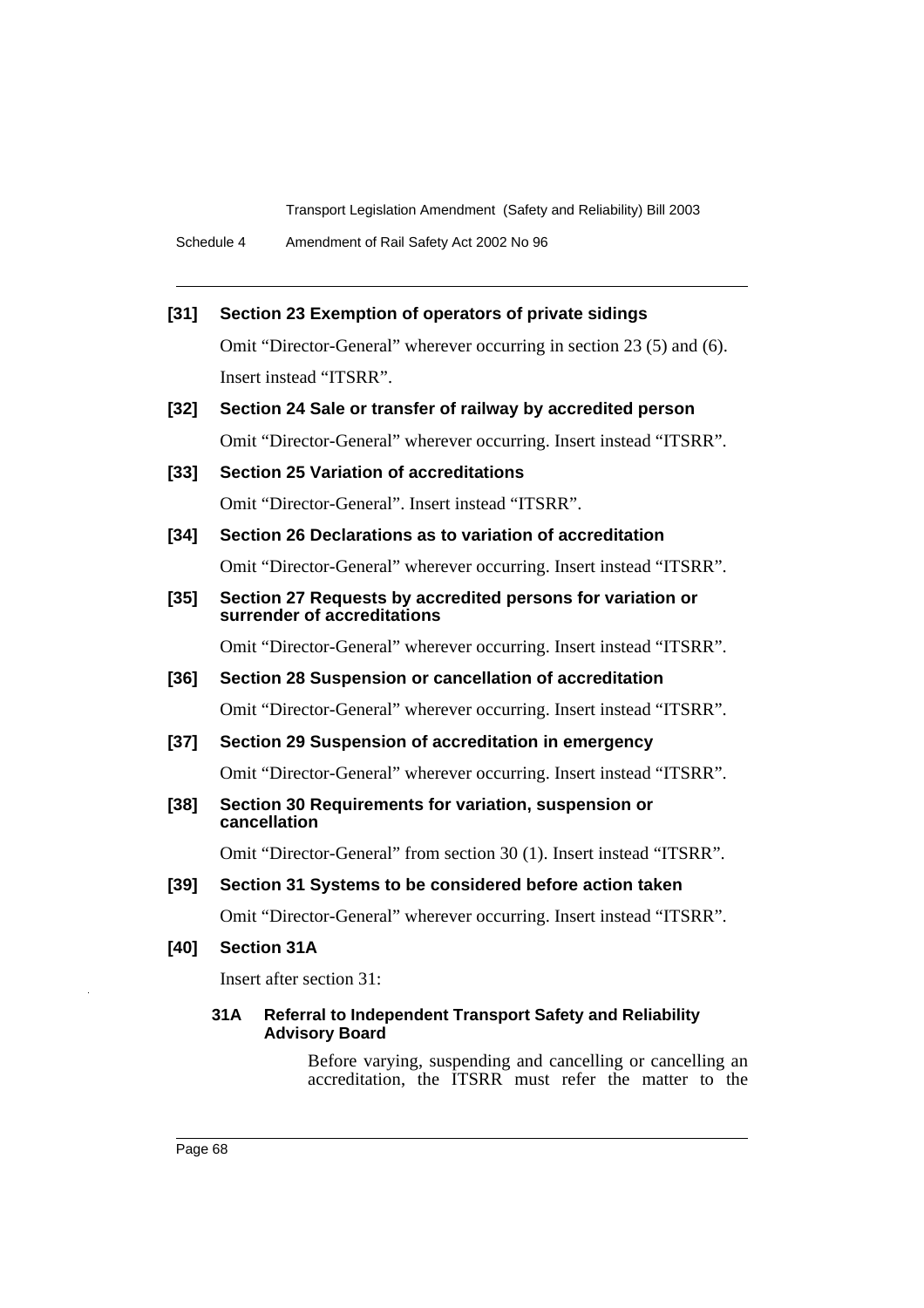Amendment of Rail Safety Act 2002 No 96 Schedule 4

Independent Transport Safety and Reliability Advisory Board and consider any advice given by the Board.

### **[41] Section 32 Notice of proposed action**

Omit "Director-General" wherever occurring. Insert instead "ITSRR".

## **[42] Section 33 Representations to ITSRR**

Omit "Director-General" from section 33 (2). Insert instead "ITSRR".

## **[43] Section 34 Determination by ITSRR**

Omit "Director-General" wherever occurring. Insert instead "ITSRR".

### **[44] Section 35 Application to Administrative Decisions Tribunal for review of decision of ITSRR**

Omit "Director-General". Insert instead "ITSRR".

### **[45] Section 36 Employees to be issued with certificates of competency**

Omit "other than an operator of a railway" from section 36 (2).

Insert instead "other than the operator of the railway concerned".

## **[46] Section 36 (2), (3), (4) and (6)**

Omit "Director-General" wherever occurring.

Insert instead "ITSRR".

### **[47] Section 37A**

Insert after section 37:

### **37A Production of certificate of competency**

A railway employee who is carrying out railway safety work must, when requested by an authorised officer to do so, produce to the authorised officer proof that the employee is the holder of an appropriate certificate of competency issued under section 36.

Maximum penalty: 5 penalty units.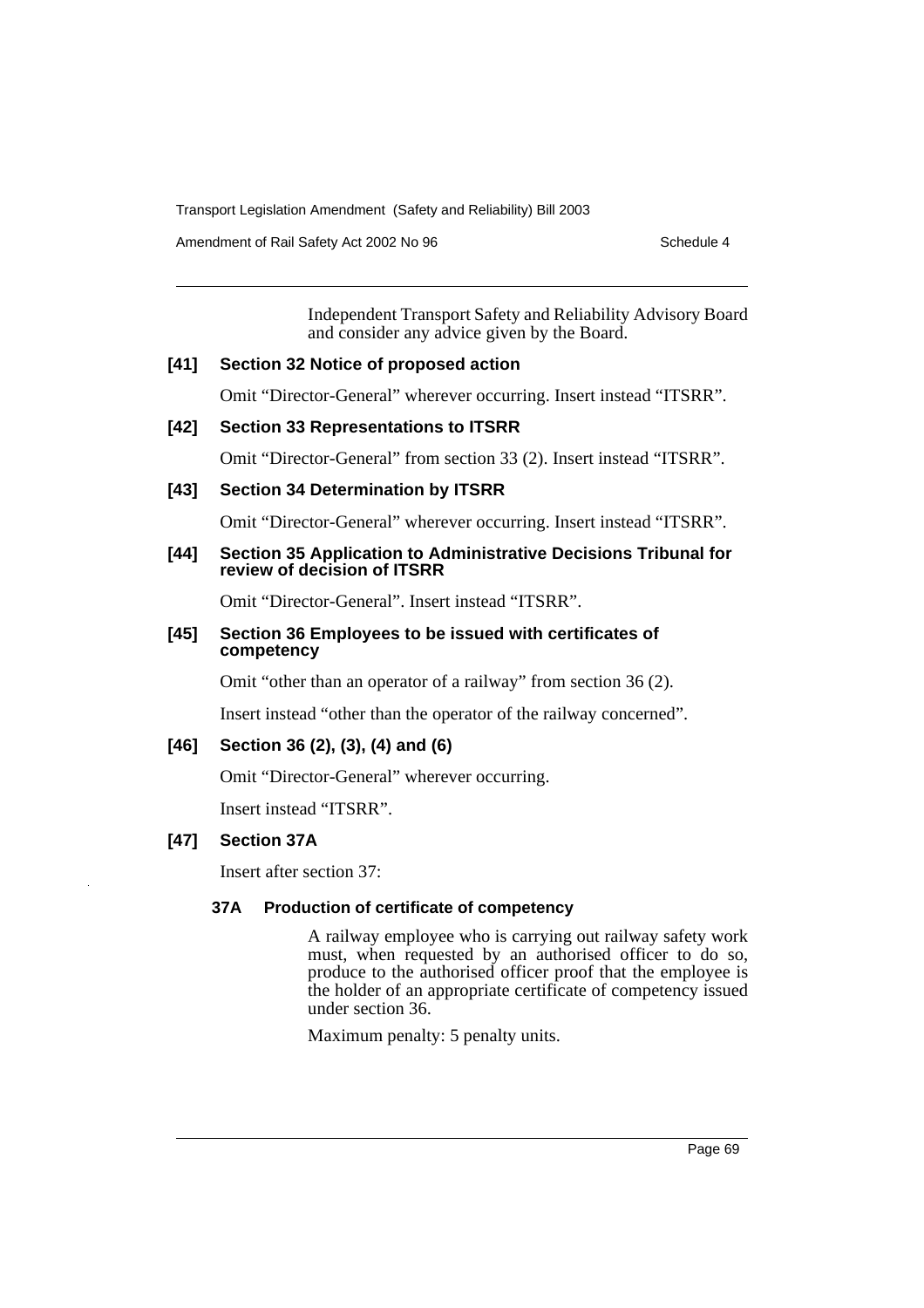Schedule 4 Amendment of Rail Safety Act 2002 No 96

#### **[48] Section 39 Register of certificates**

Insert at the end of the section:

(2) An operator of a railway or other person who keeps a register under this section may provide information obtained from the register to the ITSRR, another operator of a railway or any person who keeps a register under this section.

## **[49] Section 42 Railway employees—alcohol or other drugs**

Omit "Director-General" wherever occurring in section 42 (1), (2) and (4).

Insert instead "ITSRR".

### **[50] Section 43 Fatigue management**

Omit "Director-General" wherever occurring in section 43 (1) and (2). Insert instead "ITSRR".

## **[51] Section 44 Annual accreditation fees**

Omit "Director-General". Insert instead "ITSRR".

### **[52] Section 45 Fixing of annual accreditation fees**

Omit "Director-General" wherever occurring. Insert instead "ITSRR".

### **[53] Section 46 Payment of annual fees**

Omit "Director-General" wherever occurring in section 46 (2) and (3). Insert instead "ITSRR".

### **[54] Section 47 Additional time for payment**

Omit "Director-General" from section 47 (2). Insert instead "ITSRR".

## **[55] Section 48 Minimum and late payment fees**

Omit "Director-General" wherever occurring in section 48 (1) and (3). Insert instead "ITSRR".

#### **[56] Section 48 (3)**

Omit "Director-General's". Insert instead "ITSRR's".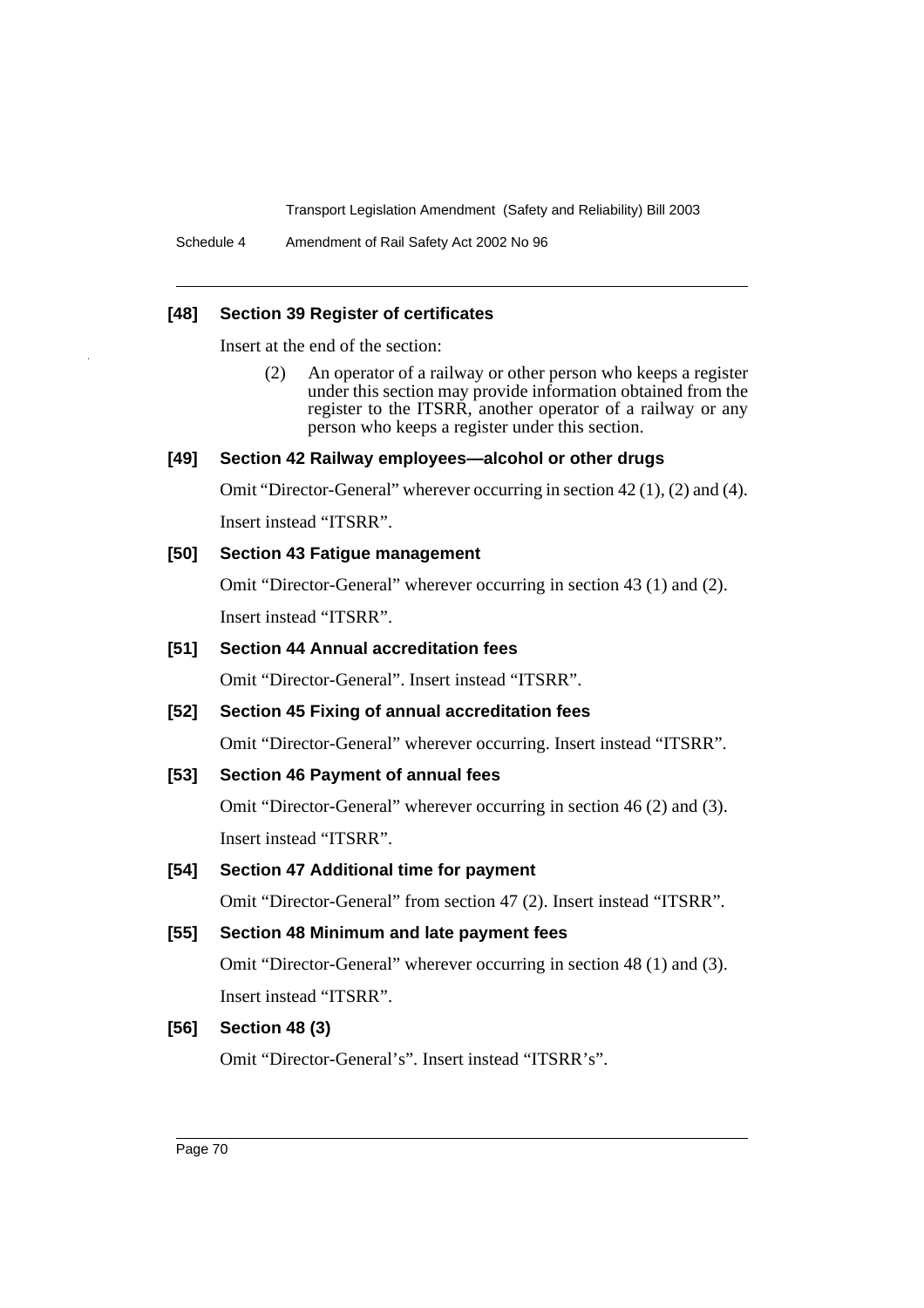Amendment of Rail Safety Act 2002 No 96 Schedule 4

## **[57] Section 49 Safety inspections**

Omit "Director-General" wherever occurring. Insert instead "ITSRR".

## **[58] Section 56 Review of notices by ITSRR**

Omit "Director-General" wherever occurring in section 56 (1), (4), (5) and (6).

Insert instead "ITSRR".

## **[59] Section 57 Application to Administrative Decisions Tribunal for stay of prohibition notice**

Omit "Director-General" from section 57 (2). Insert instead "ITSRR".

## **[60] Section 58 Appeal to Administrative Decisions Tribunal**

Omit "Director-General". Insert instead "ITSRR".

## **[61] Section 59 Withdrawal of notices**

Omit "Director-General" from section 59 (1). Insert instead "ITSRR".

## **[62] Section 62 Industry safety reports**

Omit "Director-General must, not later than 1 July" from section 62 (1).

Insert instead "ITSRR must,".

## **[63] Section 62 (2)**

Omit "Director-General" wherever occurring. Insert instead "ITSRR".

## **[64] Section 62 (3)**

Omit the subsection. Insert instead:

(3) A report under this section may be included in the annual report of the ITSRR under the *Annual Reports (Statutory Bodies) Act 1984*.

## **[65] Section 63 Provision of information relating to safety to ITSRR**

Omit "Director-General" wherever occurring in section 63 (1) and (2).

Insert instead "ITSRR".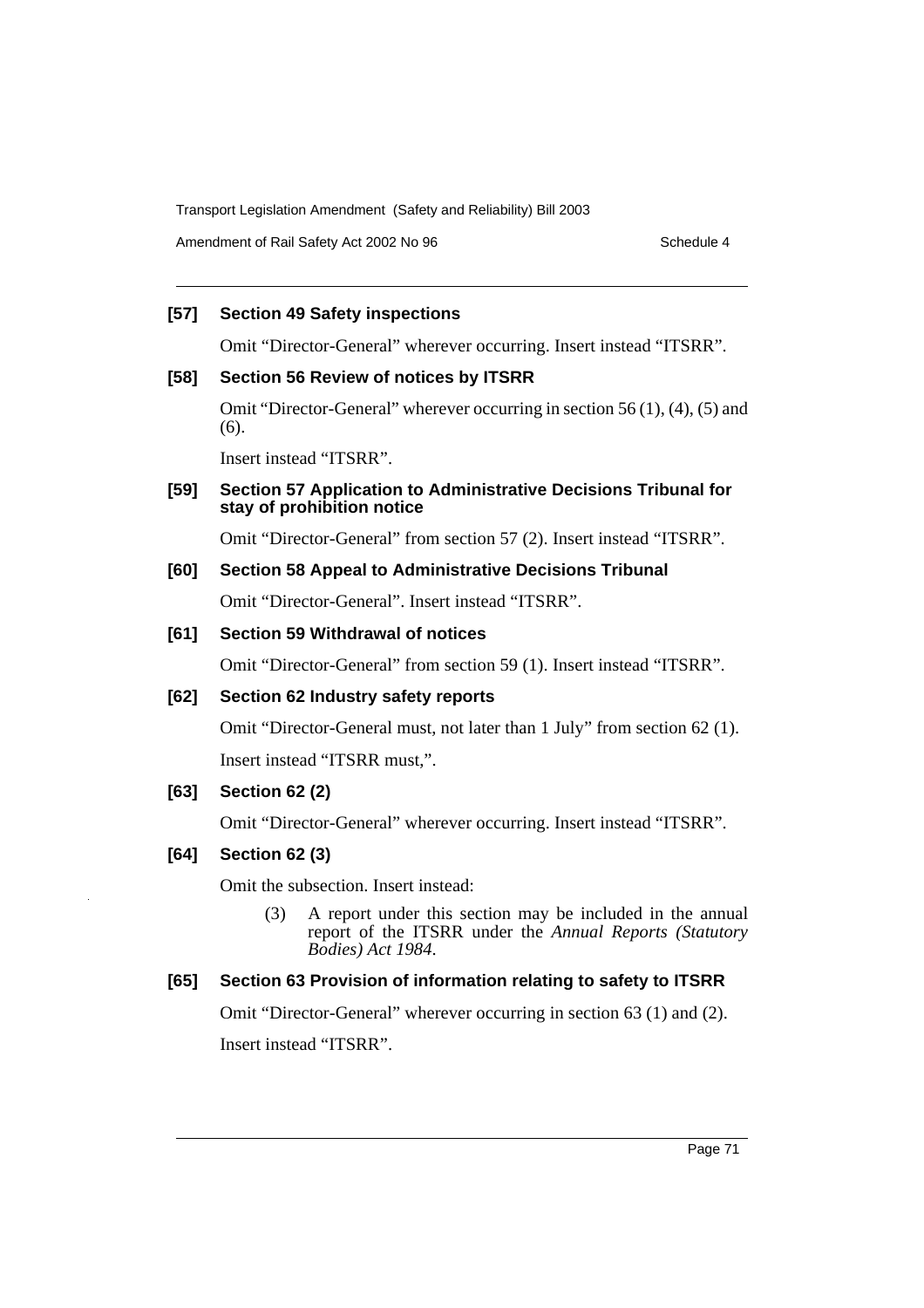Schedule 4 Amendment of Rail Safety Act 2002 No 96

#### **[66] Section 64 Accredited persons must report notifiable occurrences to ITSRR**

Omit "Director-General" wherever occurring in section 64 (1), (2) and (4).

Insert instead "ITSRR".

#### **[67] Section 65 Reports of other matters**

Omit "Director-General". Insert instead "ITSRR".

#### **[68] Section 65A**

Insert after section 65:

#### **65A Confidential reporting of safety information by railway employees**

- (1) The Chief Investigator may establish a system for the voluntary reporting by railway employees of matters that may affect the safe carrying out of railway operations.
- (2) The Chief Investigator must not disclose to any other person, or to any court, any information that may identify an employee who provides information under any such voluntary reporting system unless:
	- (a) the employee consents to the disclosure, or
	- (b) the Chief Investigator or a court is of the opinion that it is necessary in the public interest that the information be disclosed.
- (3) Nothing in this section prevents the Chief Investigator from disclosing information obtained under this section to the Chief Executive or any member of staff of the ITSRR.
- (4) Regulations may be made for or with respect to the following matters:
	- (a) the form and manner in which reports may be made,
	- (b) the manner in which reports are to be dealt with and the purposes for which information reported under this section may be used,
	- (c) other requirements for a system established under this section.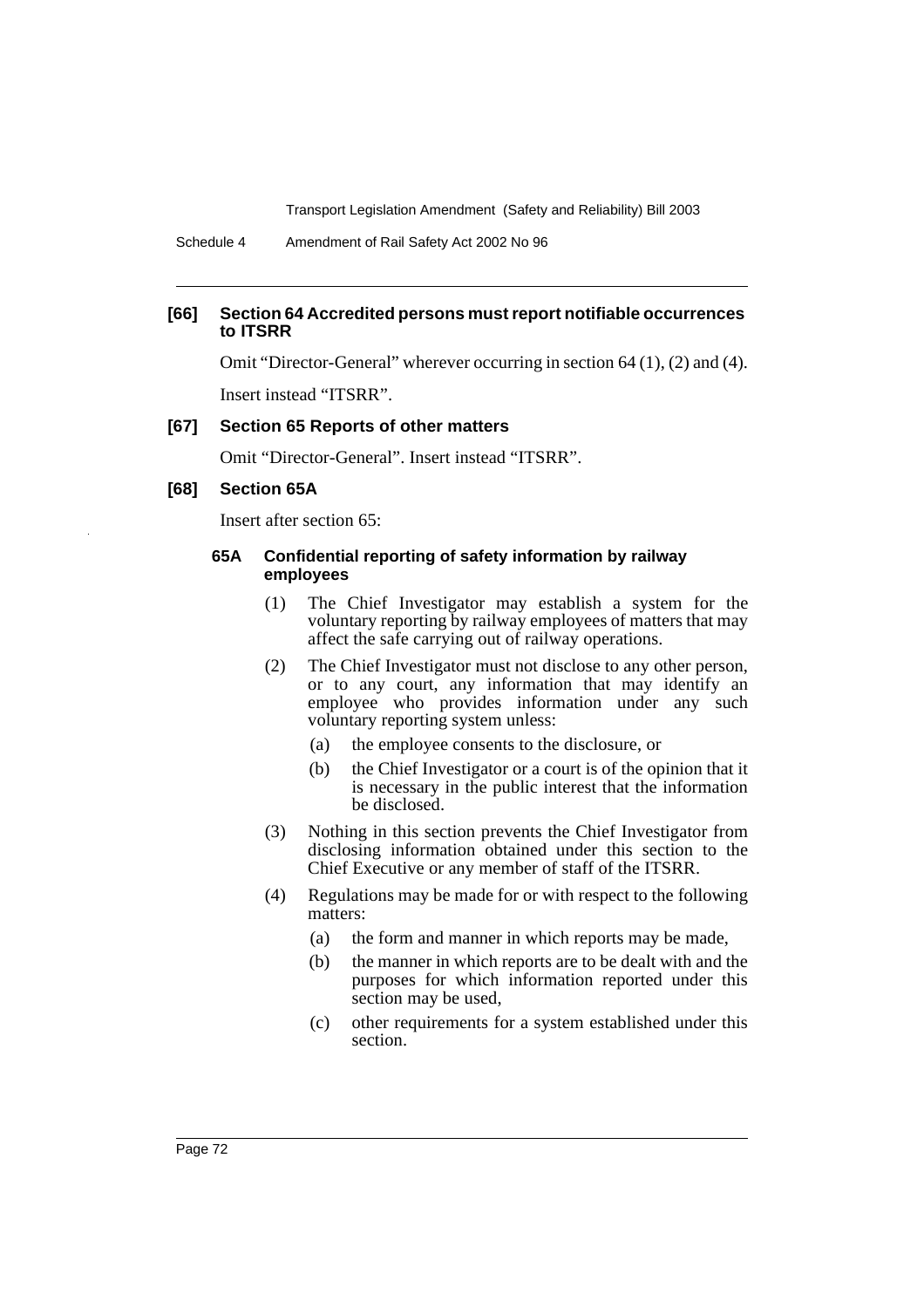Amendment of Rail Safety Act 2002 No 96 Schedule 4

(5) In this section:

*Chief Investigator* means the Chief Investigator appointed under section 42S of the *Transport Administration Act 1988*.

#### **[69] Section 66 Inquiries into railway accidents and incidents by accredited persons**

Omit "Director-General" wherever occurring in section 66 (1), (2), (3) and (4).

Insert instead "ITSRR".

## **[70] Section 66 (6)**

Insert after section 66 (5):

(6) The ITSRR may waive the requirement to comply with subsection (1) in relation to a railway accident or incident if the accident or incident is the subject of a rail safety inquiry.

#### **[71] Section 67 Inquiries by ITSRR or Chairperson of Independent Transport Safety and Reliability Advisory Board**

Omit "Director-General or, at the request of the Director-General, a rail investigation panel" from section  $67(1)$ .

Insert instead "ITSRR or the Chairperson".

## **[72] Section 67 (2)**

Omit "Director-General or Chairperson of rail investigation panels".

Insert instead "ITSRR or Chairperson".

## **[73] Section 67 (2)**

Omit "Director-General or a rail investigation panel".

Insert instead "ITSRR or Chairperson".

## **[74] Section 67 (3)**

Omit "Director-General or a rail investigation panel".

Insert instead "Chairperson".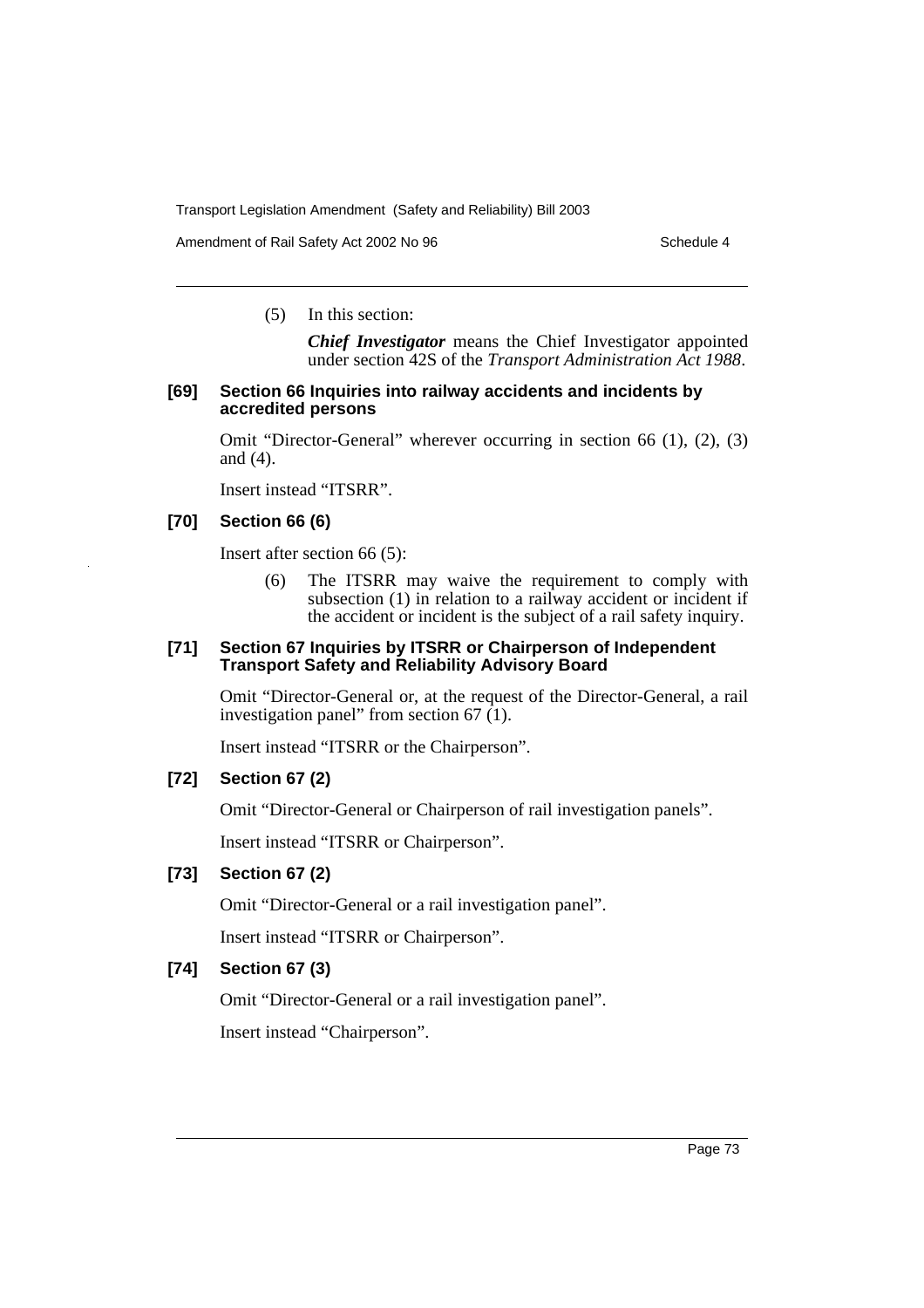Schedule 4 Amendment of Rail Safety Act 2002 No 96

## **[75] Section 67 (4)**

Omit section 67 (4) and (5). Insert instead:

(4) The Minister may not require the Chairperson to terminate a rail safety inquiry.

#### **[76] Section 67 (6)**

Omit "Director-General". Insert instead "ITSRR or Chairperson".

## **[77] Section 67 (7)–(9)**

Omit section 67 (7) and (8). Insert instead:

- (7) An inquiry may be carried out and a report provided under this section whether or not:
	- (a) an investigation is being, or has been, conducted under any other Act or law relating to the same matter, or
	- (b) the matter is or may be subject to any criminal or civil proceedings.
- (8) Schedule 4 has effect with respect to rail safety inquiries.
- (9) In this section:

*Chairperson* means the Chairperson of the Independent Transport Safety and Reliability Advisory Board.

#### **[78] Section 69 Power to require persons to attend to answer questions or produce documents or other things**

Omit "Director-General or Chairperson of rail investigation panels" from section 69 (1).

Insert instead "ITSRR or Chairperson of the Independent Transport Safety and Reliability Advisory Board".

#### **[79] Section 69 (2)**

Omit "Director-General or rail investigation panel".

Insert instead "person".

## **[80] Section 69 (2) (c)**

Omit "or itself".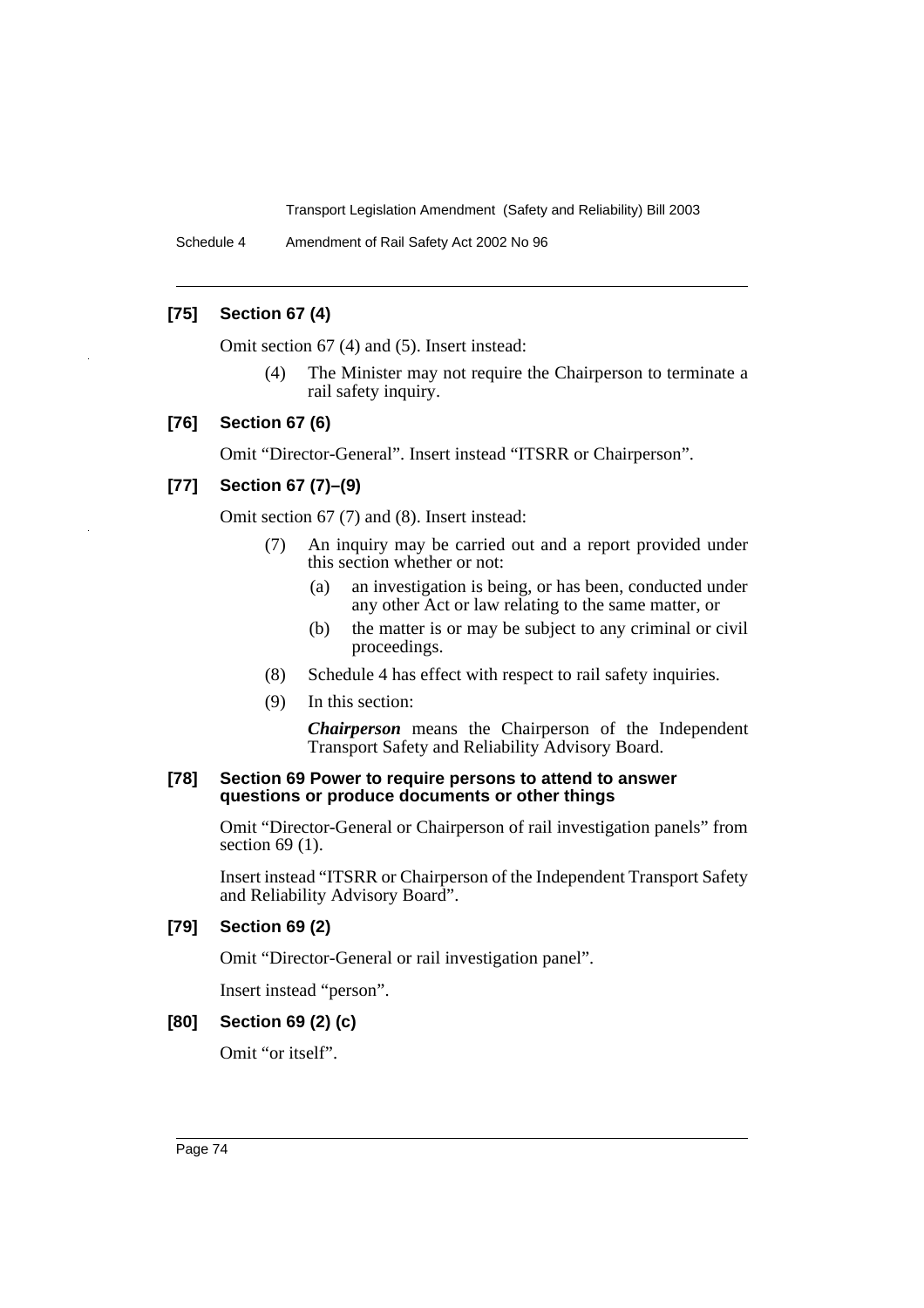Amendment of Rail Safety Act 2002 No 96 Schedule 4

## **[81] Section 69 (2) (c)**

Omit "or panel".

## **[82] Section 69 (3)**

Omit "Director-General or Chairperson of the rail investigation panel".

Insert instead "person".

## **[83] Section 70**

Omit the section.

## **[84] Section 71 Disclosure of train safety record to Commonwealth or Commonwealth authority**

Omit "Director-General, a person who is or was an authorised officer or a member of a rail investigation panel" from section 71 (1).

Insert instead "ITSRR, Chairperson of the Independent Transport Safety and Reliability Advisory Board or a person who is or was an authorised officer".

#### **[85] Section 72 Disclosure of train safety records (other than train safety recordings) to a court or person**

Omit "Director-General, a person who is or was an authorised officer or a member of a rail investigation panel" from section 72 (1).

Insert instead "ITSRR, Chairperson of the Independent Transport Safety and Reliability Advisory Board or a person who is or was an authorised officer".

#### **[86] Section 77 Compliance with subpoenas and other directions**

Omit "Director-General, an authorised officer or a member of a rail investigation panel" from section 77 (1).

Insert instead "ITSRR, Chairperson of the Independent Transport Safety and Reliability Advisory Board or a person who is or was an authorised officer or an officer of the ITSRR or the Ministry of Transport".

## **[87] Section 78 Admissibility of other evidence and liability**

Omit "or the Director-General" from section 78 (2).

Insert instead ", the ITSRR or the Chairperson of the Independent Transport Safety and Reliability Advisory Board".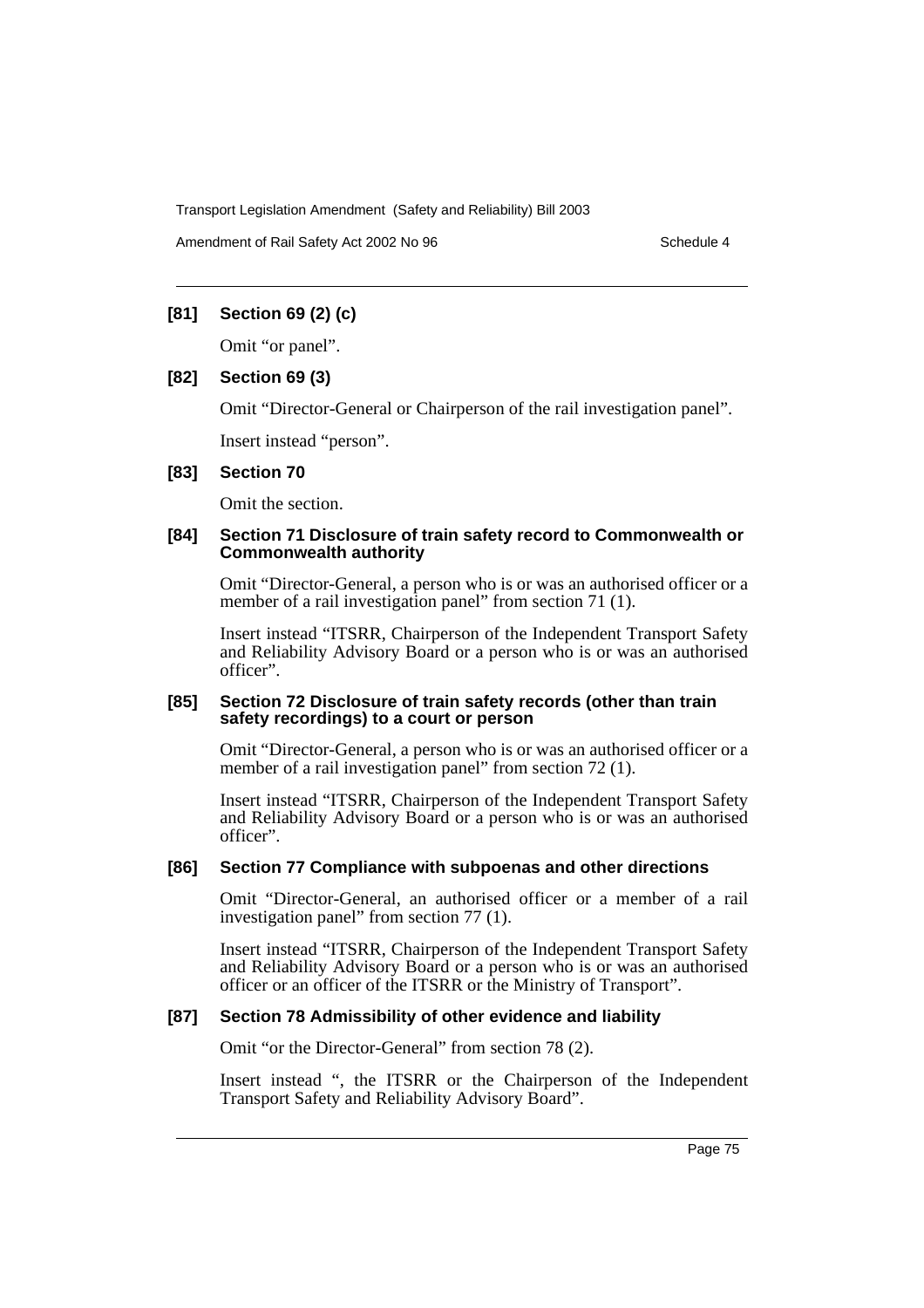Schedule 4 Amendment of Rail Safety Act 2002 No 96

## **[88] Section 78 (3) (a)**

Omit "Director-General".

Insert instead "ITSRR or the Chairperson of the Independent Transport Safety and Reliability Advisory Board".

#### **[89] Section 80 Inspections and investigations**

Insert after section 80 (i):

(ia) power to seize anything that the authorised officer suspects on reasonable grounds is connected with an offence against this Act or the regulations or to secure any such thing against interference,

## **[90] Section 80 (j)**

Insert ", and for such period, as" after "means".

## **[91] Section 80 (j)**

Omit "Director-General". Insert instead "ITSRR".

## **[92] Section 85 Recovery of cost of entry and inspection**

Omit "Director-General". Insert instead "ITSRR".

#### **[93] Section 86 Compensation**

Omit "Director-General". Insert instead "ITSRR".

#### **[94] Section 87 Authority to enter railway premises**

Omit "Director-General" wherever occurring in section 87 (2).

Insert instead "ITSRR".

## **[95] Section 92 Failure to maintain safety systems, devices or appliances**

Omit section 92 (4).

## **[96] Section 95 Railway offences**

Omit "Director-General" from section 95 (l). Insert instead "ITSRR".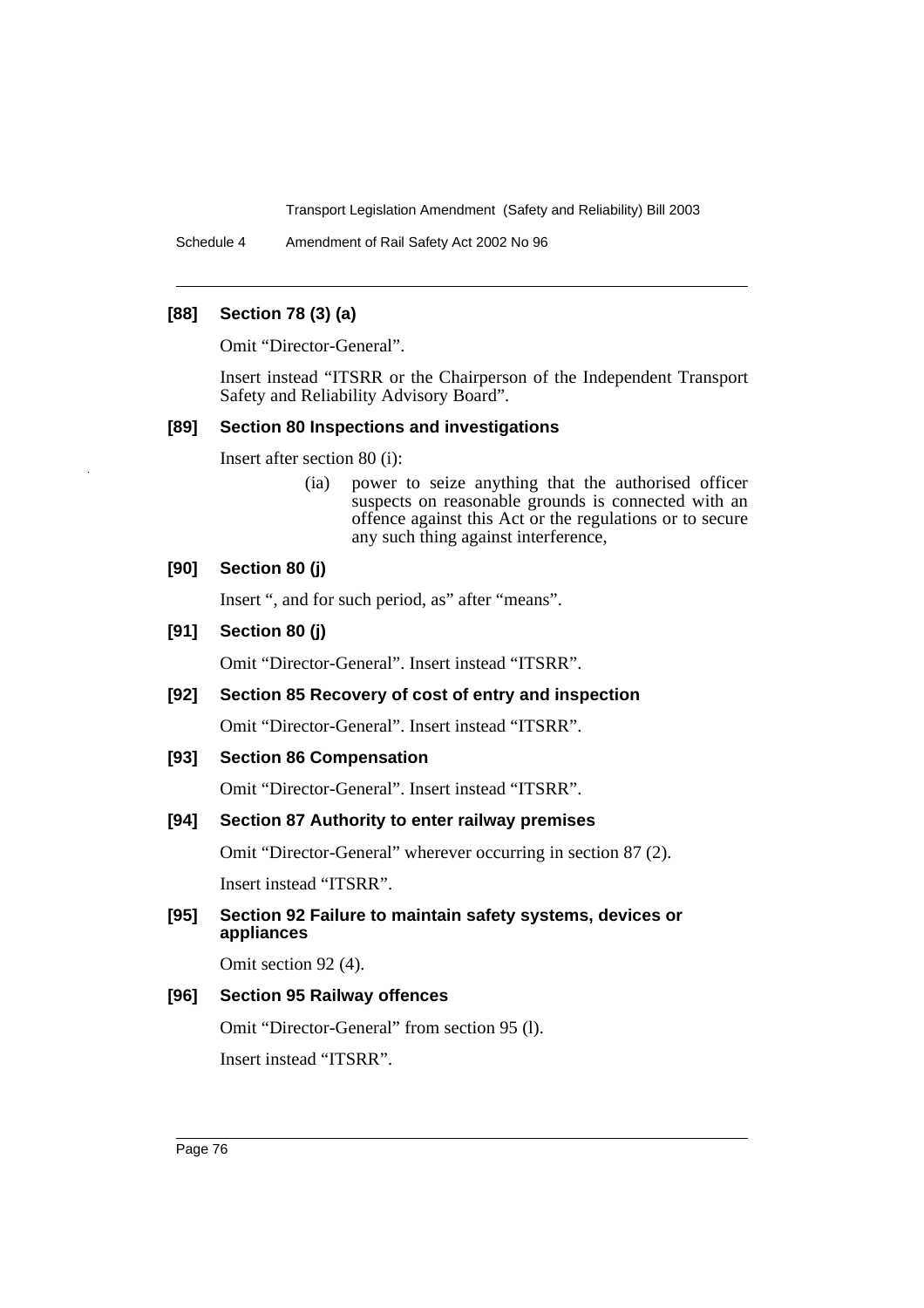Amendment of Rail Safety Act 2002 No 96 Schedule 4

## **[97] Section 96 Offenders to state name and address**

Omit "Director-General" wherever occurring in section 96 (5), (6), (7) and (8).

Insert instead "ITSRR".

#### **[98] Section 98 False or misleading information**

Omit "Director-General" wherever occurring in section 98 (b). Insert instead "ITSRR".

## **[99] Section 104 Authority to take proceedings**

Omit "Director-General" wherever occurring in section 104 (1), (2), (4) and (5).

Insert instead "ITSRR".

## **[100] Section 104 (2)**

Omit "Department". Insert instead "ITSRR".

## **[101] Section 106 Recovery of amounts due**

Omit "Director-General". Insert instead "ITSRR".

## **[102] Section 107 Records and evidence from records**

Omit "Director-General" wherever occurring. Insert instead "ITSRR".

#### **[103] Section 108 Functions of ITSRR**

Omit "Director-General". Insert instead "ITSRR".

#### **[104] Section 108A**

Insert after section 108:

#### **108A Functions of Independent Transport Safety and Reliability Advisory Board and Chairperson of Board**

- (1) The functions of the Independent Transport Safety and Reliability Advisory Board under this Act include the following:
	- (a) advising the ITSRR on matters relating to the accreditation or authorisation of persons under this Act,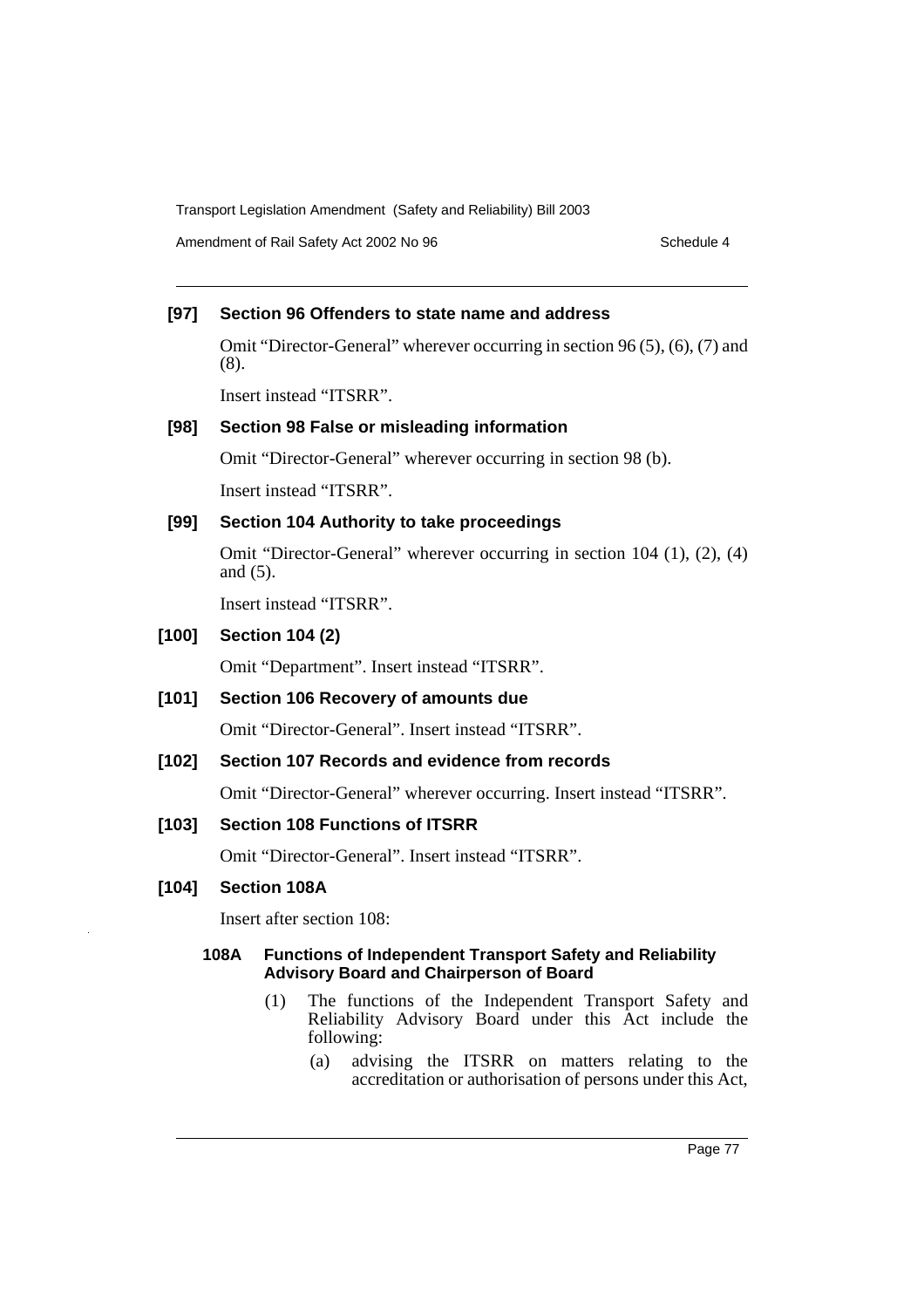- (b) advising the ITSRR on reports issued by the ITSRR under this Act and other matters under this Act,
- (c) making recommendations to the ITSRR and the Minister concerning rail safety generally.
- (2) The functions of the Chairperson of the Independent Transport Safety and Reliability Advisory Board under this Act are to conduct rail safety inquiries and to report on those inquiries.

#### **[105] Section 109 Use of staff of Authority or Corporations**

Omit the section.

#### **[106] Section 110 Consultants**

Omit the section.

## **[107] Section 111 Authorised officers**

Omit "Director-General".

Insert instead "ITSRR or Chairperson of the Independent Transport Safety and Reliability Advisory Board".

#### **[108] Section 112 Delegation by Minister**

Omit "Department" from section 112 (1). Insert instead "ITSRR".

#### **[109] Section 112 (2)**

Omit the subsection.

#### **[110] Section 113 Exclusion of personal liability**

Omit "Director-General, an officer of the Department".

Insert instead "ITSRR, Chairperson or other member of the Independent Transport Safety and Reliability Advisory Board, an officer of the ITSRR".

## **[111] Section 113**

Omit "Director-General" where secondly and thirdly occurring.

Insert instead "ITSRR, the Chairperson, the member".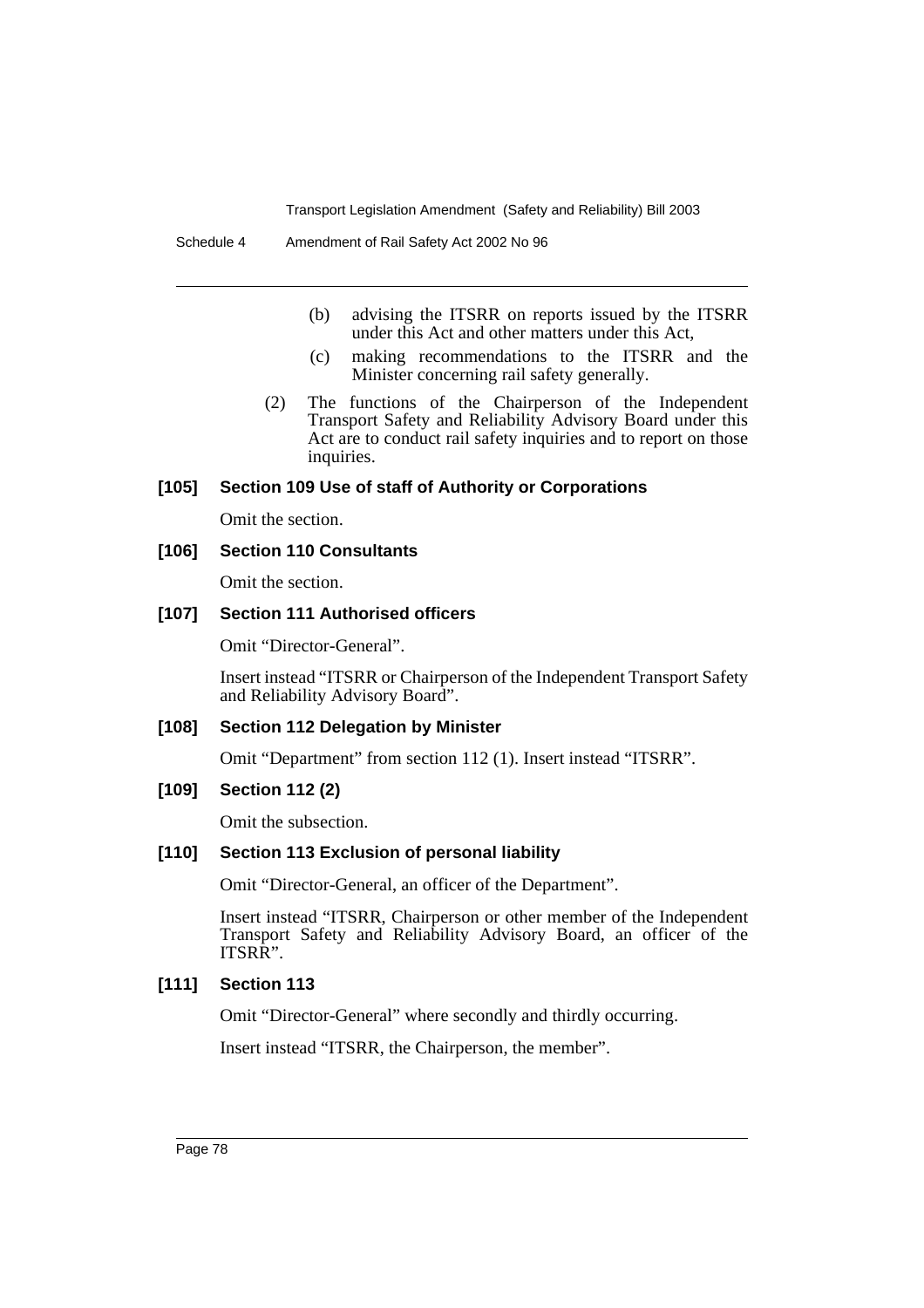Amendment of Rail Safety Act 2002 No 96 Schedule 4

## **[112] Section 114 Exclusion of liability of the State**

Omit "Director-General or any other officer of the Department".

Insert instead "ITSRR, Chairperson or member of the Independent Transport Safety and Reliability Advisory Board or an officer of the ITSRR".

#### **[113] Section 117 Regulations**

Insert after section 117 (2) (n):

(n1) certificates of competency, including cancellation and suspension of certificates and monitoring of procedures relating to certificates of competency,

## **[114] Section 117 (3)**

Insert ",  $(n1)$ " after " $(n)$ ".

#### **[115] Section 117 (3)**

Omit "Director-General". Insert instead "ITSRR".

#### **[116] Schedule 1 Railway employees—alcohol or other drugs**

Insert "the carrying out of railway safety work by a railway employee while under the influence of alcohol or any other drug or while the prescribed concentration of alcohol or prescribed concentration or amount of another drug is present in the employee's blood or urine," after "relating to" in clause  $2(2)$ .

#### **[117] Schedule 2 Fatigue management**

Omit "intercity or interurban" from clause 2 (1) (a).

Insert instead "interurban or long distance passenger".

### **[118] Schedule 2, clause 3 (b)**

Omit "Director-General". Insert instead "ITSRR".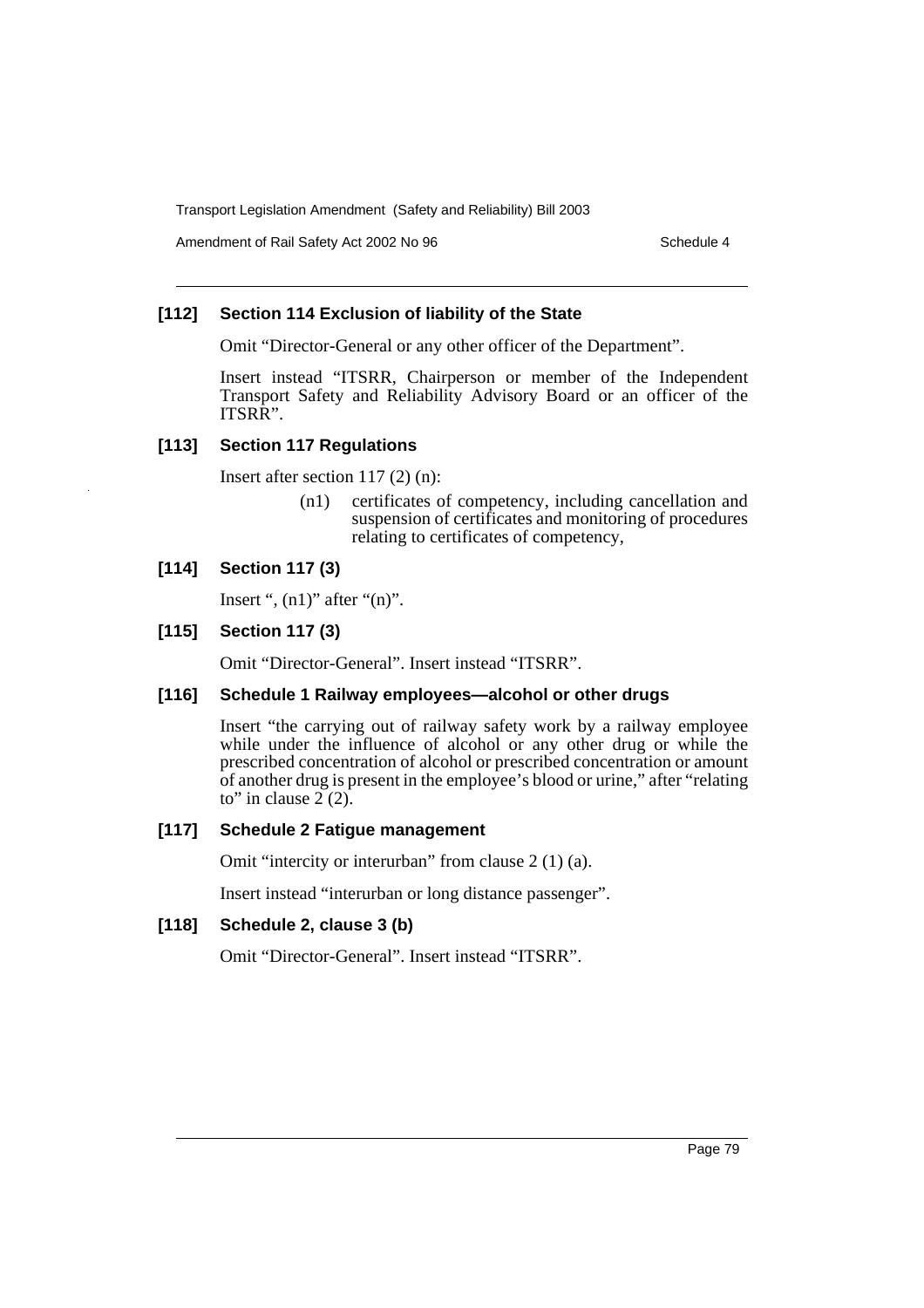Schedule 4 Amendment of Rail Safety Act 2002 No 96

## **[119] Schedule 4**

Omit the Schedule. Insert instead:

## **Schedule 4 Rail safety inquiries**

(Section 67 (8))

## **1 Definition**

In this Schedule:

*Chairperson* means the Chairperson of the Independent Transport Safety and Reliability Advisory Board.

#### **2 Conduct of rail safety inquiries**

- (1) If the ITSRR or the Chairperson conducts a rail safety inquiry, the ITSRR or Chairperson may appoint such persons as the ITSRR or Chairperson thinks fit to assist the ITSRR or Chairperson in conducting the inquiry.
- (2) Without limiting subclause (1), the ITSRR or Chairperson may appoint a person exercising powers, or holding office under, an Act of the Commonwealth to assist the ITSRR or Chairperson.
- (3) A person appointed to assist a person conducting a rail safety inquiry is, while so acting, entitled to be paid at the rate determined by the Chairperson.

#### **3 Procedure at rail safety inquiries**

- (1) The procedure for the meetings of a rail safety inquiry is, subject to this Act and the regulations, to be as determined by the person conducting the inquiry.
- (2) The person conducting a rail safety inquiry may, but is not required to, hold the inquiry in public.
- (3) Without limiting subclause (1), the regulations may make provision for or with respect to the provision of assistance to, or representation of, persons attending a rail safety inquiry.

#### **4 Protection of informants**

Civil proceedings may not be brought against a person who has supplied information to a person conducting a rail safety inquiry in respect of any matter contained in that information that is or is alleged to be defamatory or a breach of confidence.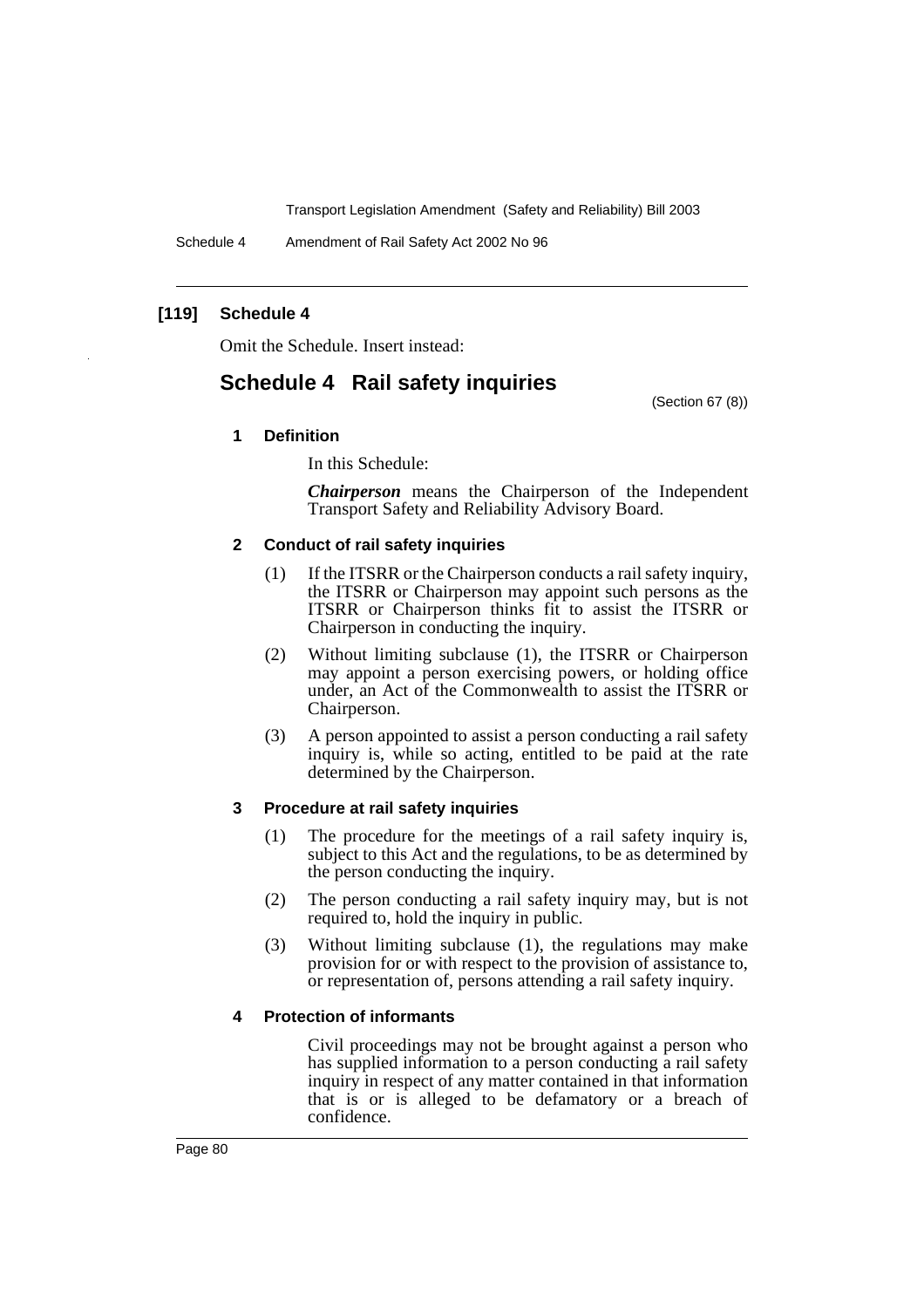Amendment of Rail Safety Act 2002 No 96 Schedule 4

#### **5 Purpose of rail safety inquiries**

To avoid doubt, it is not part of the purpose of a rail safety inquiry, or the function of a person conducting a rail safety inquiry:

- (a) to provide evidence for the purposes of proceedings against any person, or
- (b) to determine the liability or otherwise of any person with respect to any matter the subject of the rail safety inquiry.

#### **6 Effect of certain other Acts**

If by or under any Act provision is made:

- (a) requiring a person who is the holder of a specified office to devote the whole of his or her time to the duties of that office, or
- (b) prohibiting the person from engaging in employment outside the duties of that office,

the provision does not operate to disqualify that person from holding that office and also being appointed to assist a person conducting a rail safety inquiry or from accepting and retaining any remuneration payable to the person under this Act for doing so.

#### **[120] Schedule 5 Savings and transitional provisions**

Insert at the end of clause 1 (1):

*Transport Legislation Amendment (Safety and Reliability) Act 2003* (but only to the extent that it amends this Act)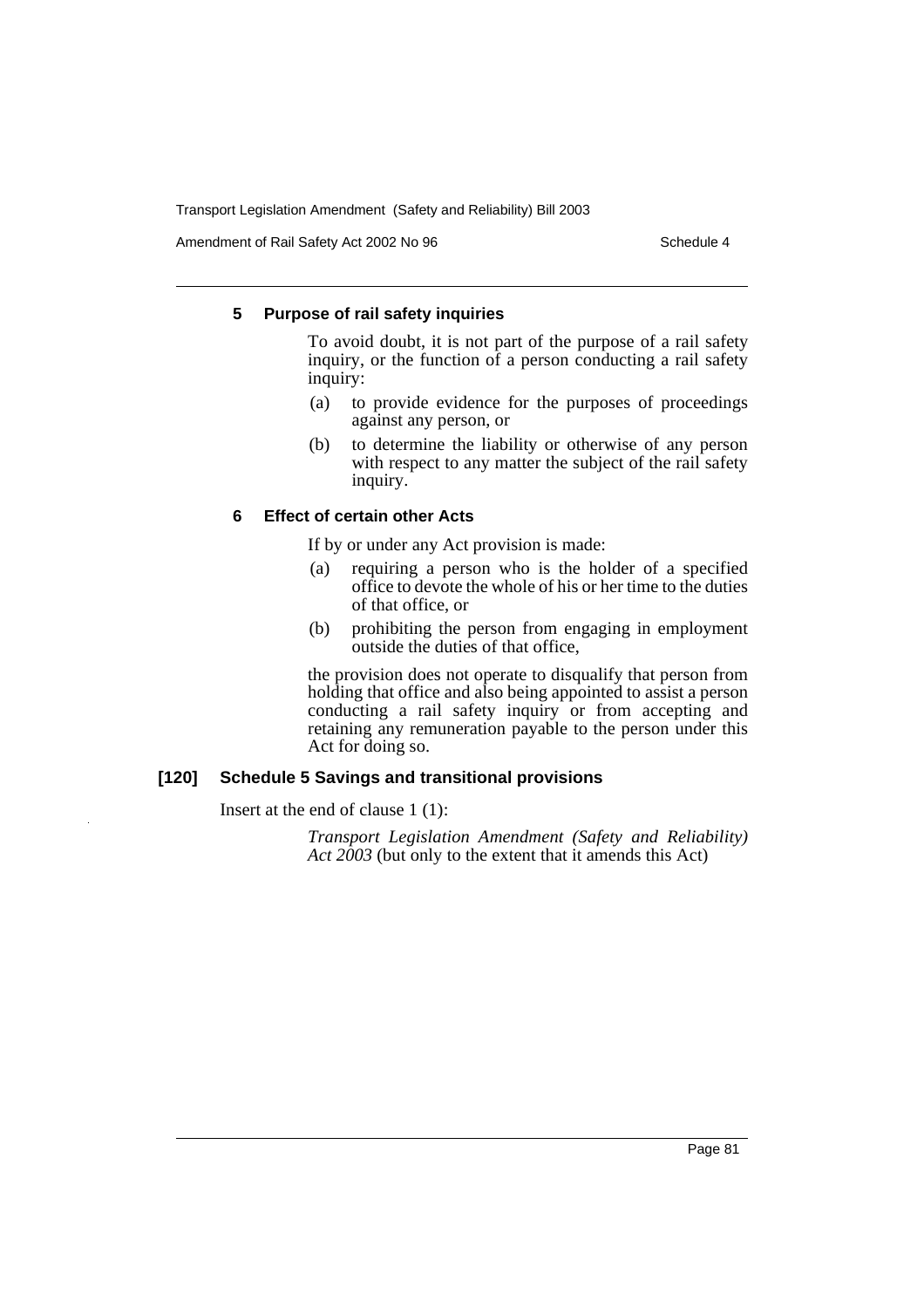Schedule 4 Amendment of Rail Safety Act 2002 No 96

## **[121] Schedule 5**

Insert at the end of the Schedule with appropriate Part and clause numbers:

## **Part Provisions consequent on enactment of Transport Legislation Amendment (Safety and Reliability) Act 2003**

#### **Definitions**

In this Part:

*the amending Act* means the *Transport Legislation Amendment (Safety and Reliability) Act 2003.*

#### **Previous acts, matters and things done by Director-General**

- (1) Any act, matter or thing done by or in respect of the Director-General before the commencement of this clause in accordance with a provision of this Act or the regulations continues to have effect after that commencement as if the act, matter or thing were done by or in respect of the ITSRR.
- (2) The ITSRR may vary or revoke (if otherwise permitted under this Act or the regulations) any act, matter or thing that continues to have effect under this clause.

#### **Applications to Administrative Decisions Tribunal**

Nothing in the amending Act affects an application for a review made to the Administrative Decisions Tribunal under this Act before the commencement of this clause.

#### **Inquiries and investigations**

- (1) An inquiry or investigation commenced under this Act by the Director-General before the commencement of this clause is to be completed by the ITSRR.
- (2) It is the duty of the Director-General to provide the ITSRR with any information and assistance requested by the ITSRR for the purposes of subclause (1).
- (3) The ITSRR or the Chairperson of the Board may exercise a function under this Act relating to a rail accident or incident that occurred before, on or after the commencement of this clause.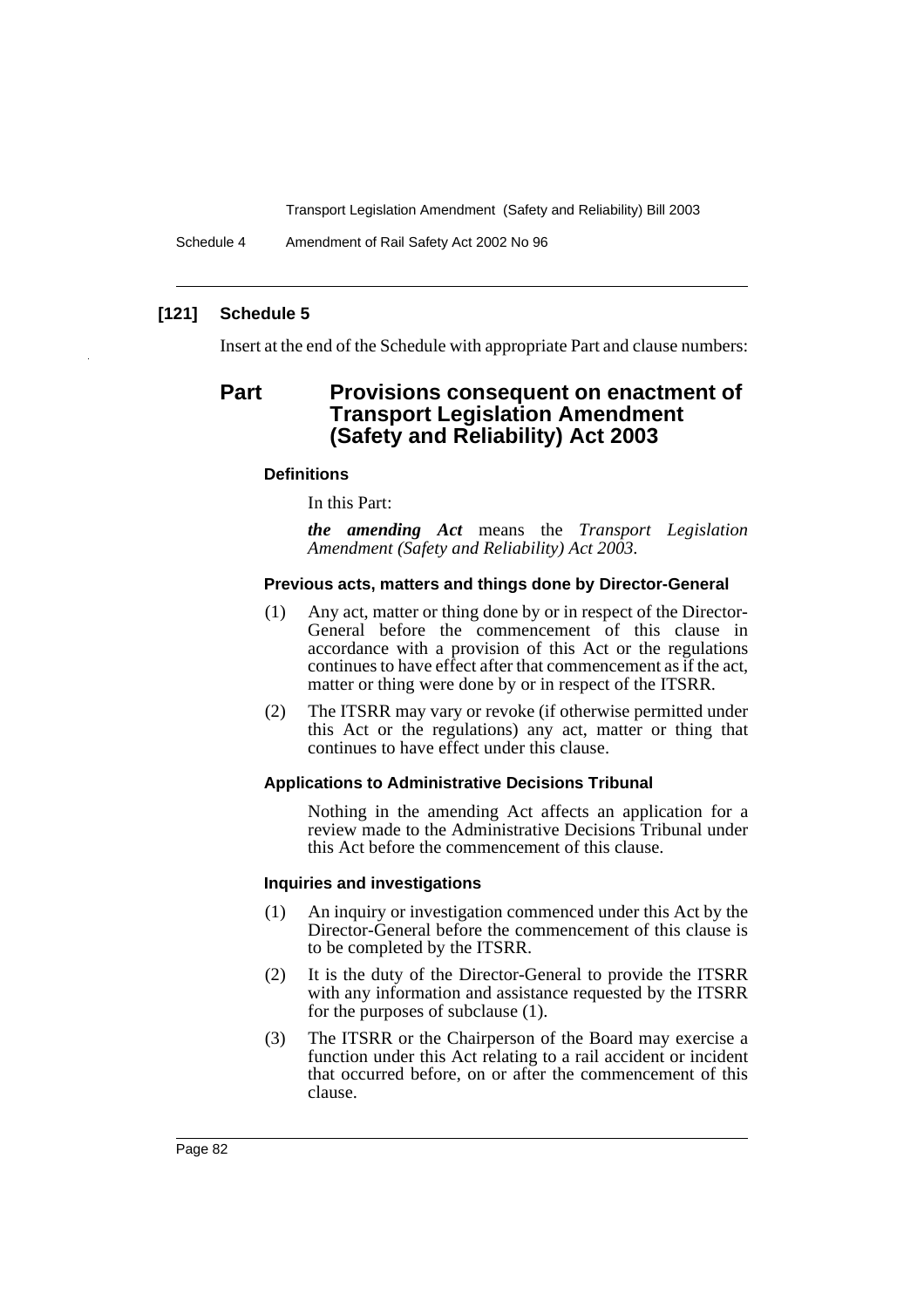Amendment of Rail Safety Act 2002 No 96 Schedule 4

#### **Accreditations**

An application made to the Director-General for accreditation under this Act before the commencement of this clause, and not determined before that commencement, is taken to have been made to the ITSRR and is to be determined by the ITSRR.

#### **Safety management systems**

For the purposes of section 11, as amended by the amending Act, a safety management plan provided to the Director-General before the commencement of this clause, and complying with that section, is taken to be a safety management system.

#### **Validation**

- (1) Clauses 5 and 6 of the *Rail Safety (Drug and Alcohol Testing) Regulation 2003* are taken to be, and to always have been, valid.
- (2) Subclause (1) does not extend to the imposition of a sentence of imprisonment on a person under those clauses before the date of assent to the amending Act.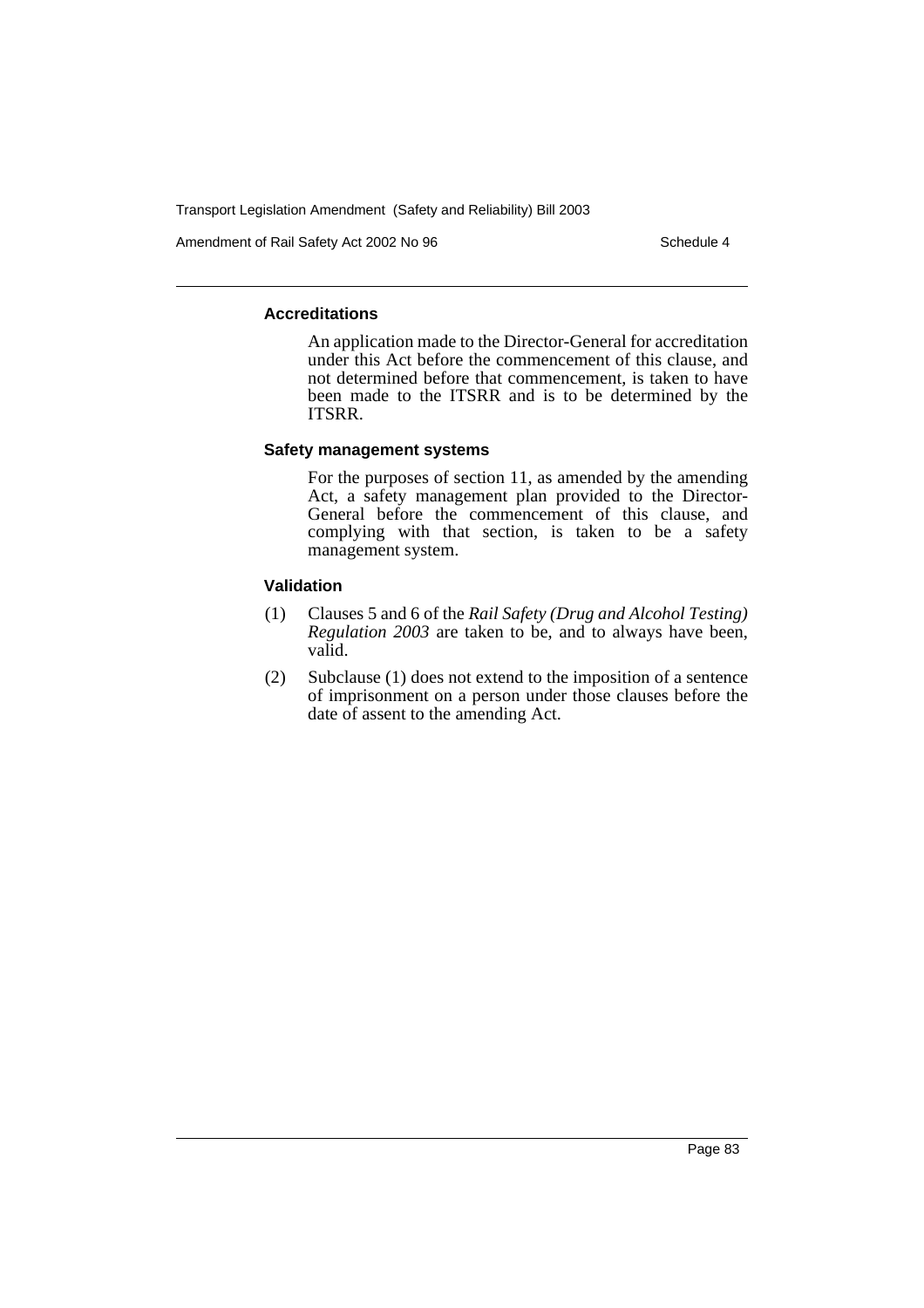Schedule 5 Amendment of Freedom of Information Act 1989 No 5

## **Schedule 5 Amendment of Freedom of Information Act 1989 No 5**

(Section 3)

## **[1] Schedule 1 Exempt documents**

Insert at the end of clause 20 (1) (f):

, or

(g) matter relating to an inquiry into a transport accident or incident under section 46B of the *Passenger Transport Act 1990*.

## **[2] Schedule 1, clause 20 (3)**

Insert after clause 20 (2):

(3) Despite subclause (1) (g), a document containing matter referred to in that paragraph ceases to be an exempt document when the report into the inquiry is tabled before both Houses of Parliament.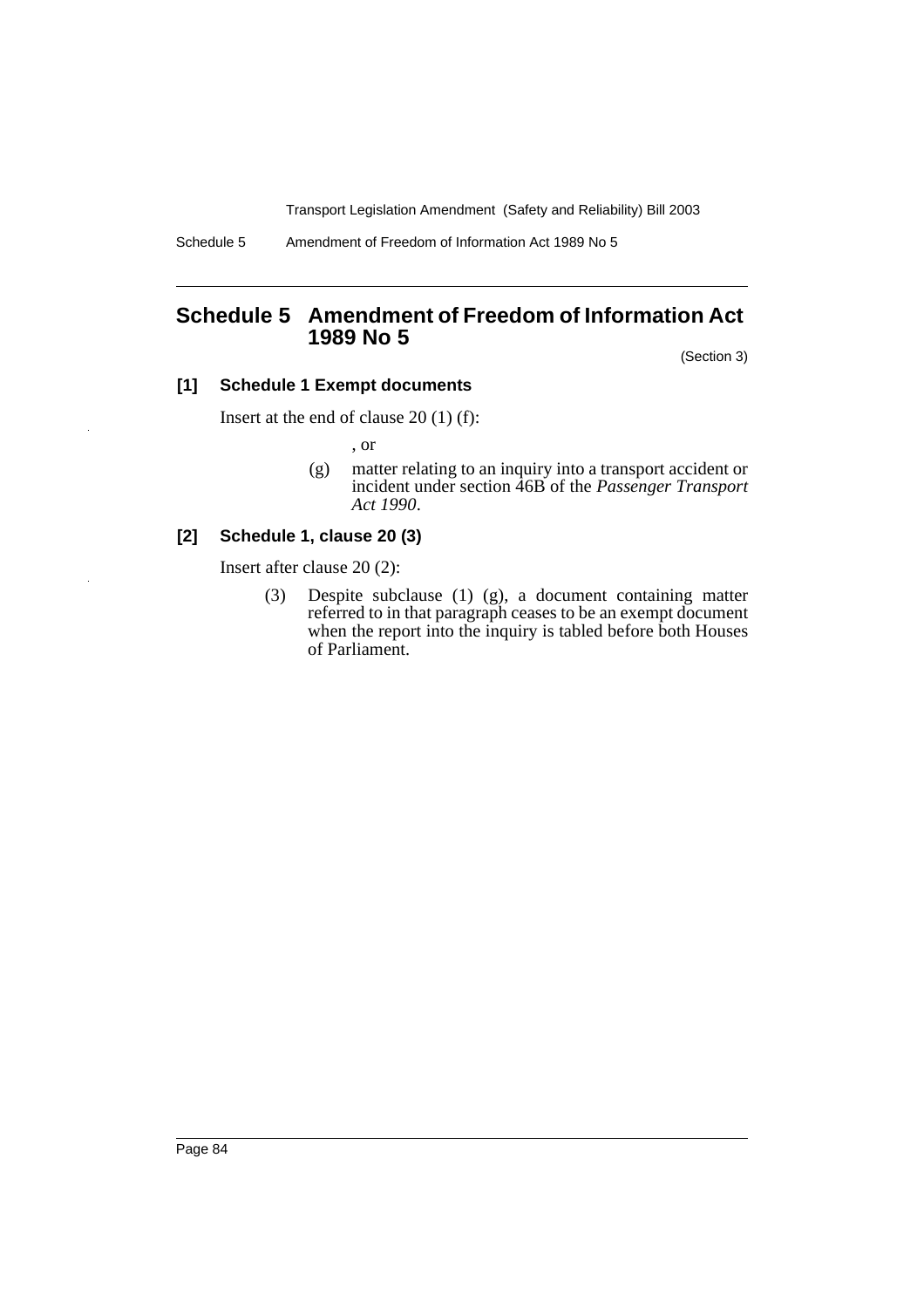Amendment of Industrial Relations Act 1996 No 17 Schedule 6

# **Schedule 6 Amendment of Industrial Relations Act 1996 No 17**

(Section 3)

## **Section 210 Freedom from victimisation**

Insert after section 210 (1) (ia):

(ib) reports a matter relating to the safety or reliability of railway, bus or ferry operations to the Chief Investigator of the Independent Transport Safety and Reliability Regulator or an officer of the Ministry of Transport, or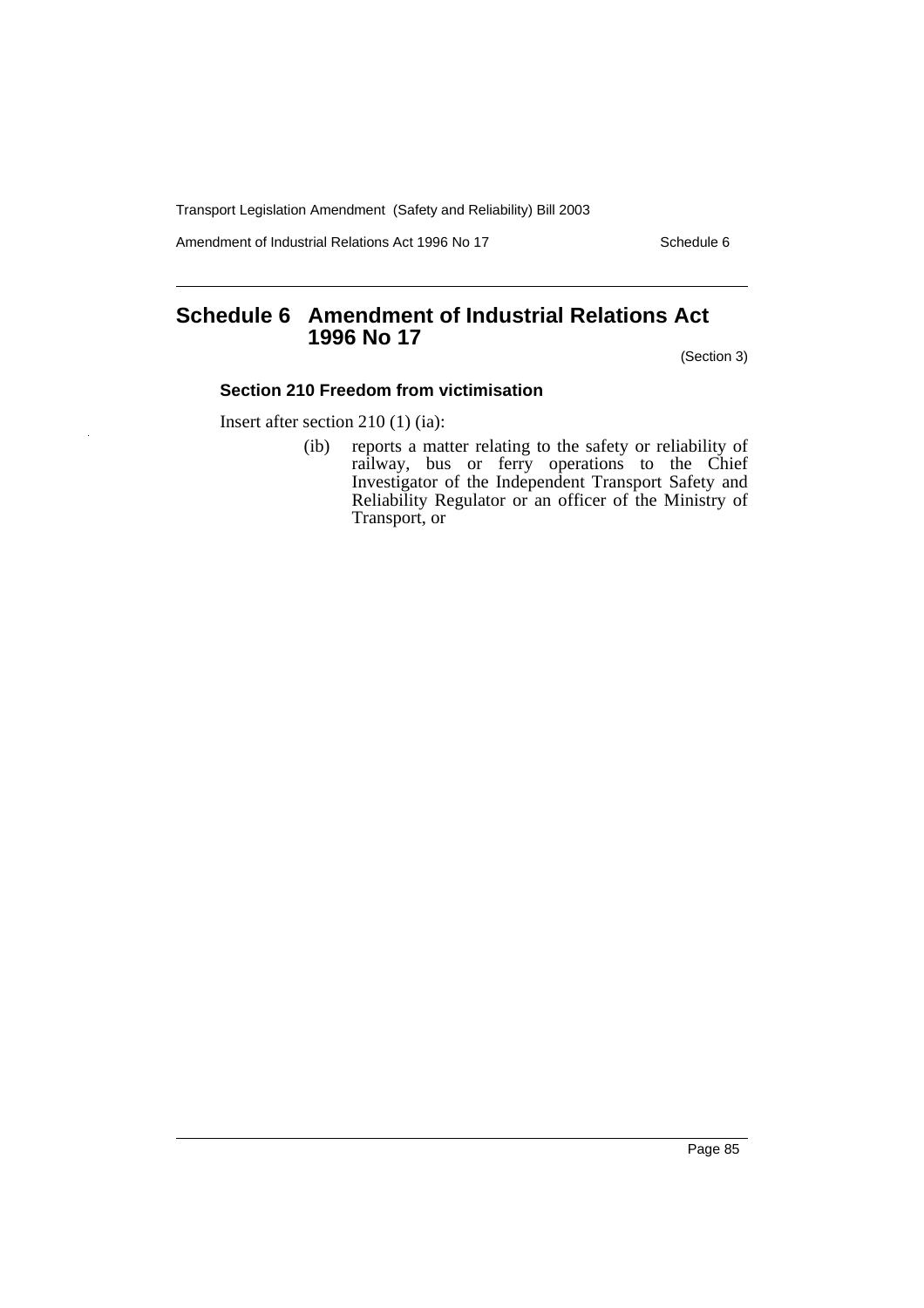Schedule 7 Amendment of Law Enforcement (Powers and Responsibilities) Act 2002 No 103

## **Schedule 7 Amendment of Law Enforcement (Powers and Responsibilities) Act 2002 No 103**

(Section 3)

### **[1] Schedule 2 Search warrants under other Acts**

Insert in alphabetical order:

*Passenger Transport Act 1990*, section 46V

#### **[2] Schedule 4 Amendment of other Acts and instrument**

Insert after Schedule 4.63:

## **4.63APassenger Transport Act 1990**

#### **[1] Section 46V Search warrants**

Omit "Part 3 of the *Search Warrants Act 1985*" from section 46V (3).

Insert instead "Division 4 of Part 5 of the *Law Enforcement (Powers and Responsibilities) Act 2002*".

#### **[2] Section 46V (4)**

Omit "section 18 of the *Search Warrants Act 1985*".

Insert instead "section 71 of the *Law Enforcement (Powers and Responsibilities) Act 2002*".

#### **[3] Section 46V (5)**

Omit the subsection. Insert instead:

(5) In this section:

*authorised justice* means an authorised officer within the meaning of the *Law Enforcement (Powers and Responsibilities) Act 2002*.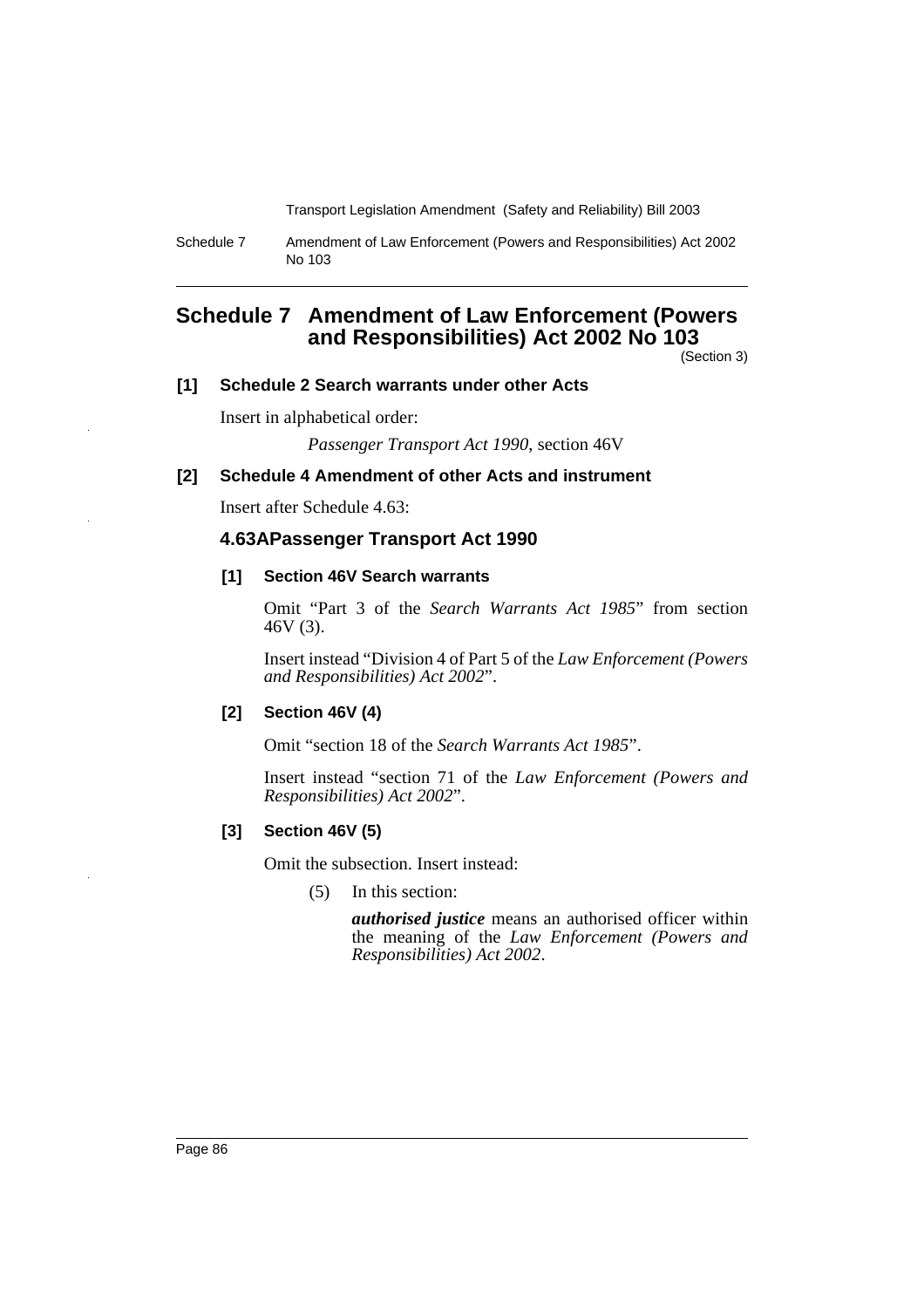Amendment of Public Finance and Audit Act 1983 No 152 Schedule 8

# **Schedule 8 Amendment of Public Finance and Audit Act 1983 No 152**

(Section 3)

## **[1] Schedule 2 Statutory bodies**

Insert in alphabetical order:

Independent Transport Safety and Reliability Regulator

## **[2] Schedule 3 Departments**

Omit the matter relating to the Office of the Co-ordinator General of Rail.